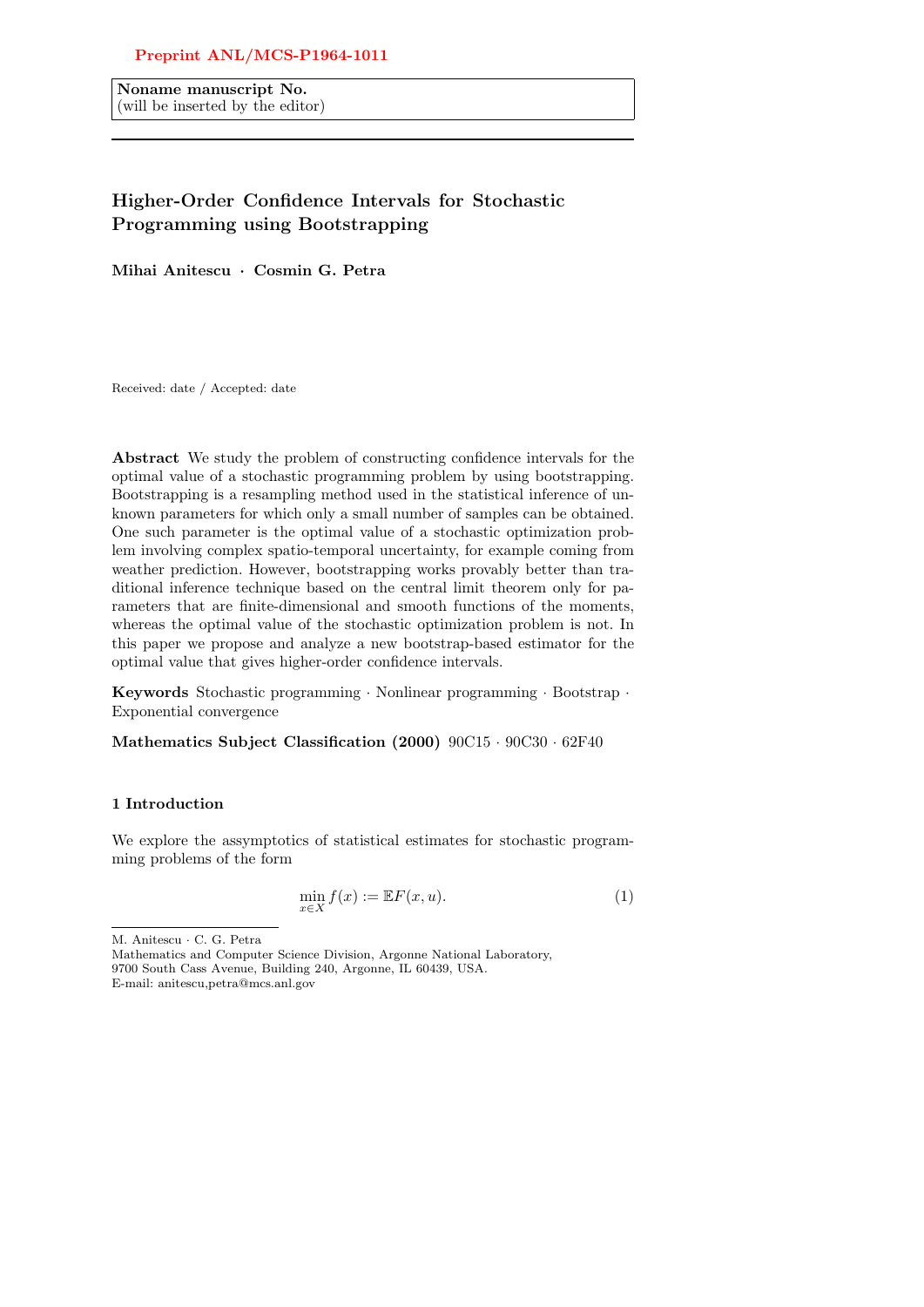Here we assume that the feasible set  $X$  is defined by three-times continuously differentiable constraints functions

$$
X := \{ x \in K | g_i(x) = 0, i = 1, 2, \dots, p; \ g_i(x) \le i = p + 1, \dots, q \}. \tag{2}
$$

We use u to represent a random variable over the probability space  $(\Omega, \mu, P)$ with values in  $\mathbb{B}_u$ , a bounded subset of  $\mathbb{R}^m$ .

We seek to understand the properties of approximations to the function  $f(x)$  that are brought about by sample average approximation (SAA)

$$
\min_{x \in X} f^N(x) = f^N(x, \omega) = \frac{1}{N} \sum_{i=1}^N F(x, u_i(\omega)),
$$
\n(3)

where  $u_i$ ,  $i = 1, 2, \ldots, N$ , are identical independent and identically distributed  $(i.i.d.)$  realizations of u.

Statistical estimates for the stochastic program (1) are obtained from the SAA (3) [12] and based on convergence in distribution of the type

$$
\tau_N \left( v_N - v^* \right) \stackrel{\mathcal{D}}{\rightarrow} V. \tag{4}
$$

Here  $v^*$  is the quantity to estimate (for example, optimal value of a stochastic program (1)),  $v_N$  is the estimator that depends on the sample size N,  $\tau_N$  is a program (1)),  $v_N$  is the estimated that depends on the sample size 1,  $v_N$  is a<br>normalizing sequence (for example,  $\tau_N = \frac{\sqrt{N}}{\sigma_N}$ , where  $\sigma_N$  is an estimate of the standard deviation of the estimator  $v_N$ ), and V is a fixed distribution function such as the standard normal distribution.

Such estimates are essential, for example, for the construction of confidence intervals and they are known to work well in the limit of large sample sizes. On the other hand, in an increasing set of applications the collection of samples is expensive. One example is the situation where the system subject to the optimization under uncertainty (for example, an energy system with massive penetration of renewable sources) is affected by complex spatio-temporal uncertainty [4]. In this case, samples from the distribution are produced by numerical weather prediction codes that can be enormously expensive; hence, cannot realistically afford a large sample size, and instead, most times has to be content with fewer than 100 samples. This situation raises questions about the suitability of assuming the asymptotic regime described above in constructing such estimates, since such statements by themselves allow in principle arbitrarily slow convergence rates.

To this end, we investigate the rate of convergence with sample size in statements such as (4) for statistical estimates connected to stochastic programming. For example we seek statements of the type

$$
F_N(x) = F(x) + O(N^{-a}),
$$

where  $F_N(x)$  is the cumulative distribution of  $\tau_N(v_N - v^*)$  and  $F(x)$  is the cumulative distribution of V. Here  $a > 0$  is the order of convergence. Moreover, we propose estimators that converge faster than do the typical choices, in the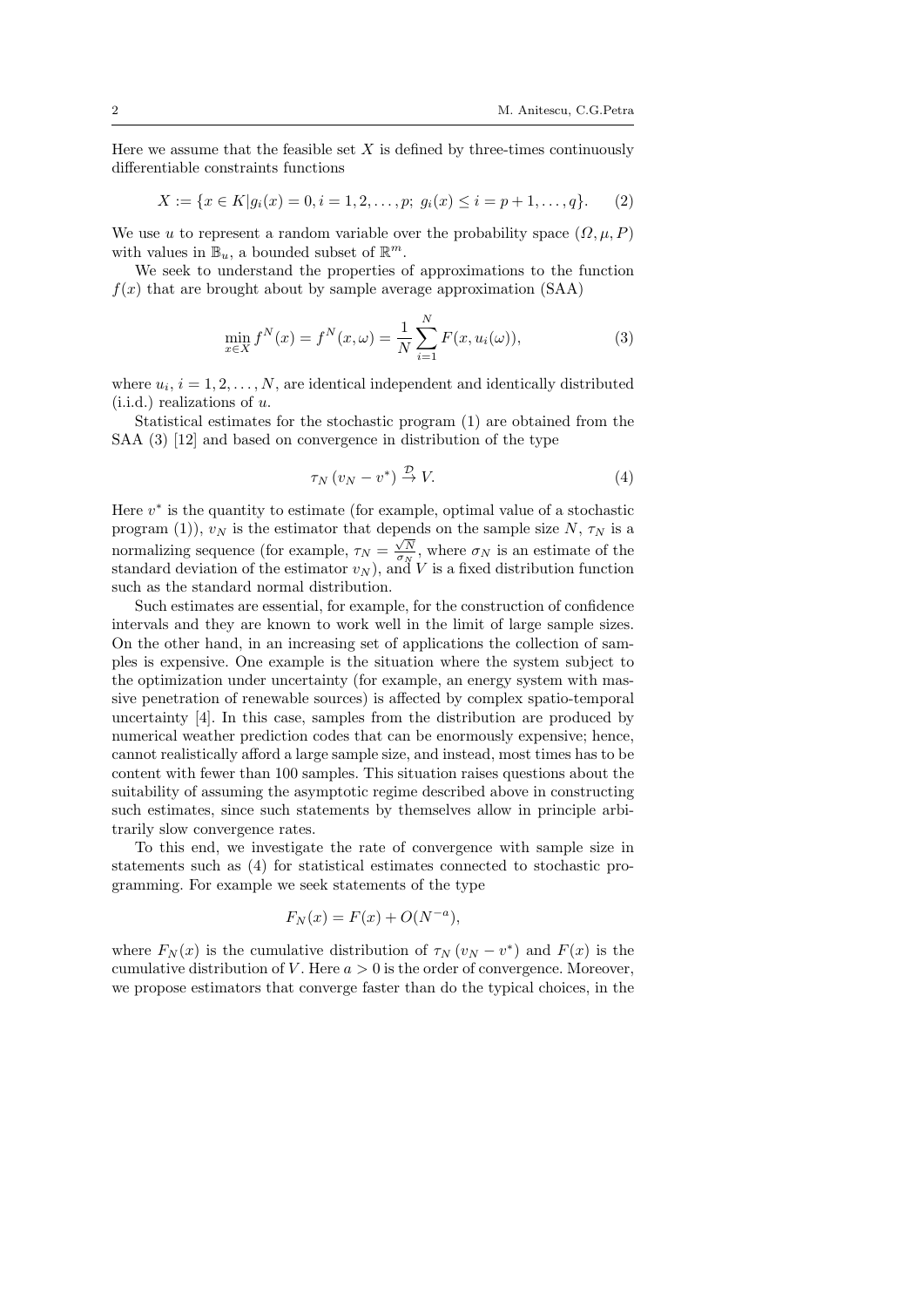sense that their parameter  $a$  is larger. Such results offer the promise—which we demonstrate in this work—of more accurate probability statements about the quality of the estimator even at low sample sizes.

We will obtain faster estimators by means of a classical technique: bootstrapping. However, bootstrap theory works well only for estimators that are smooth functions of means and other low-order moments of a random variables [9]. This situation, as we indicate later, cannot be assumed for most stochastic programming problems. Therefore an important technical challenge, which we solve here, is to develop analytical tools for bootstrap estimates in stochastic programming.

#### 2 Confidence Intervals

A confidence set is a set of possible values of a statistical parameter  $\theta$  of a random variable X. The confidence level of the set is determined by how frequently the set contains the parameter. The most commonly used confidence sets are the confidence intervals (CIs), or confidence regions for the multivariate case.

The introduction to confidence intervals presented in this section follows [3]. The  $\alpha$ -confidence interval for  $\theta$  is any random interval  $[L(\mathbf{X}), U(\mathbf{X})]$  that satisfies

$$
P(\theta \in [L(\mathbf{X}), U(\mathbf{X})]) = \alpha,\tag{5}
$$

where  $\alpha \in (0,1)$  is the confidence level, or the coverage probability of the interval. Most commonly used are the 90%- and 95%-confidence intervals, obtained for  $\alpha = 0.90$  and  $\alpha = 0.95$ , respectively. An *equal-tailed* two-sided confidence interval is a CI of the form (5) satisfying

$$
P(\theta \le L(\mathbf{X})) = (1 - \alpha)/2 = P(\theta > U(\mathbf{X})),\tag{6}
$$

that is, an interval with the same level probability in each tail. Symmetric twosided CIs are constructed around a statistic  $\theta$  corresponding to the parameter  $\theta$  and have the form

$$
P(|\theta - \hat{\theta}| \le \tilde{U}(\mathbf{X})) = \alpha.
$$
 (7)

One-sided intervals are the intervals of the form (5) for which  $L(\mathbf{X}) = -\infty$ . Equal-tailed two-sided CIs can also be defined and usually are analyzed based on one-sided intervals. For example, the  $\alpha$ -confidence equal-tailed two-sided interval  $[L(X), U(X)]$  is  $(-\infty, U(X)) \setminus (-\infty, L(X))$ , where  $L(X)$  and  $U(X)$ are given by (6) .

**Notation:** For the rest of the paper we use the following notation:  $z_{\alpha}$ denotes the quantiles of the standard normal distribution, being the solution of the equation  $\alpha = \Phi(z_\alpha)$ , where  $\Phi(x) = \int_{-\infty}^x \phi(x) dx$  is the standard normal cumulative distribution function and  $\phi(x) = (2\pi)^{-1/2} \exp(-x^2/2)$  is the standard normal probability density function.

In this paper we assume that the distribution function  $F$  of the population **X** is unknown and only an i.i.d sample  $\mathcal{X} = \{X_1, X_2, \ldots, X_N\}$  drawn from F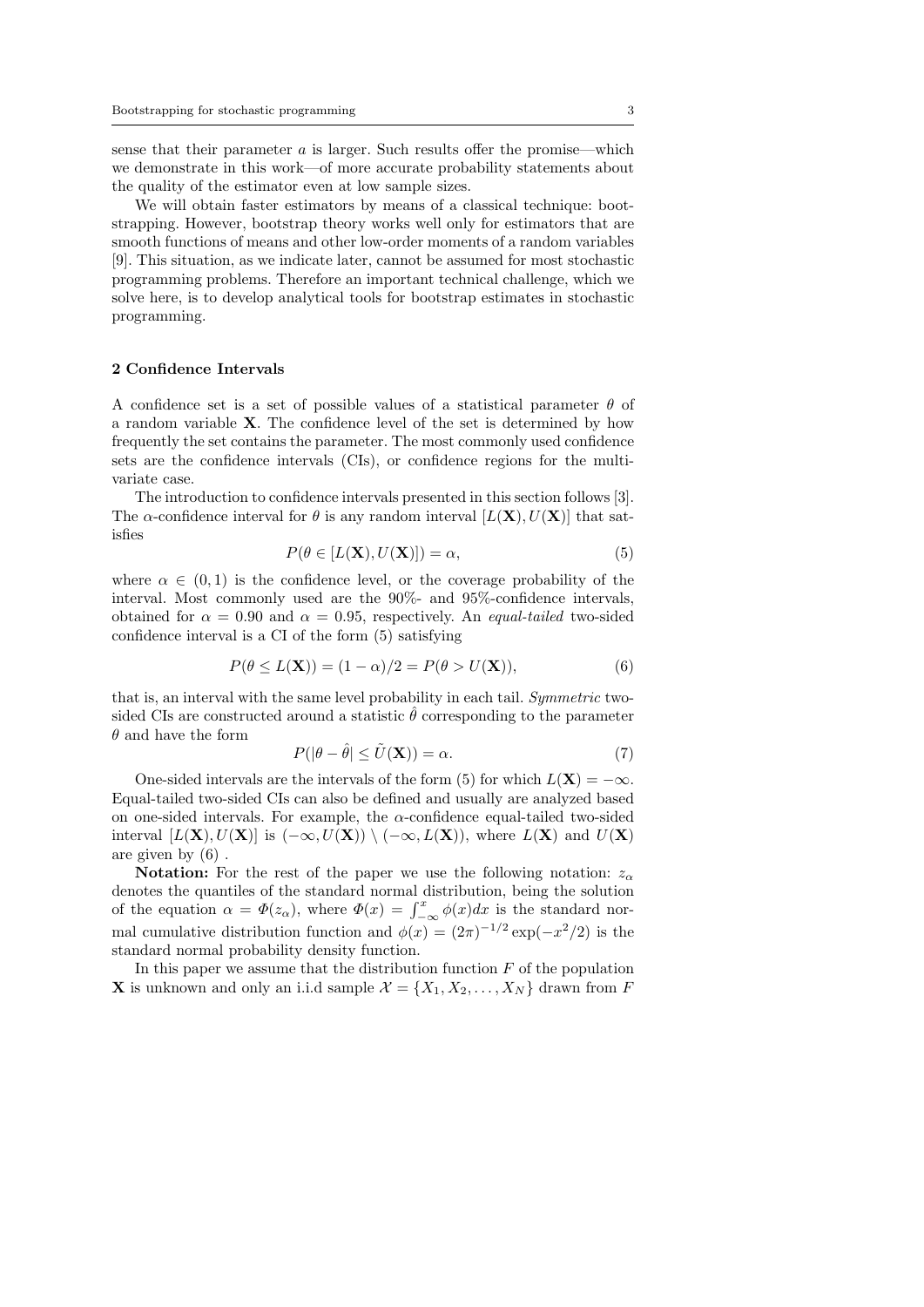is available. In constructing CIs, sample-based statistics  $\hat{W}$  and  $\hat{V}$  are chosen such that

$$
\frac{\hat{W} - \theta}{\hat{V}} \to \mathcal{N}(0, 1), \text{ as } N \to \infty
$$
\n(8)

holds based on the central limit theorem.  $(\hat{W} - \theta)/\hat{V}$  is called a *pivotal* statistic because asymptotically it does not depend on the population parameters. The confidence interval is taken to be  $[\hat{W} - z_{(1+\alpha)/2}\hat{V}, \hat{W} - z_{(1-\alpha)/2}\hat{V}]$ ; however, for a fixed  $N$ , the interval is only approximate since it is only asymptotically exact, that is,

$$
\lim_{n \to \infty} P(\theta \in [\hat{W} - z_{(1+\alpha)/2}\hat{V}, \hat{W} + z_{(1-\alpha)/2}\hat{V}]) = \alpha.
$$
\n(9)

For example, in computing a CI for the first moment of  $\mathbf{X}, \theta = \mathbb{E}[\mathbf{X}]$ ,  $\hat{W}$  can be taken to be the sample mean  $\bar{X} = \frac{1}{N} \sum_{i=1}^{N} X_i$  and  $\hat{V}$  to be  $\hat{\sigma}/N^{1/2}$ , where  $\hat{\sigma}$ is the standard deviation of the sample defined by  $\hat{\sigma}^2 = \frac{1}{N-1} \sum_{i=1}^N (X_i - \bar{X})^2$ . An approximate  $\alpha$ -level CI can be taken to be  $[\bar{X} - N^{-1/2}z_{(1+\alpha)/2}\hat{\sigma}, \bar{X} N^{-1/2}z_{(1-\alpha)/2}\hat{\sigma}$ .

For a given N, the coverage error is defined to be the nominal coverage  $\alpha$ minus the approximate coverage  $P(\theta \in [\hat{W} - z_{\alpha/2}\hat{V}, \hat{W} + z_{\alpha/2}\hat{V}])$ . The concept of correctness of a CI characterizes the rate of convergence of the coverage error to zero with N. For example, it holds that

$$
P(\theta \in [\hat{W} - z_{(1+\alpha)/2}\hat{V}, \hat{W} - z_{(1-\alpha)/2}\hat{V}]) = \alpha + O(N^{-1/2}), \quad (10)
$$

see [9]. In general, a CI  $[L, U]$  with L and U depending on N is said to be k-order correct  $(k \geq 1)$  being an integer) if

$$
P(\theta \in [L, U]) = \alpha + O(N^{-k/2}).\tag{11}
$$

In the context of this paper  $(N \text{ being small because the sampling is extremely})$ expensive) high-order CIs are valuable. Such CIs can be obtained based on the theory of Edgeworth expansions, a refinement of (8) that develop  $(\hat{W} - \theta)/\hat{V}$ as a series of powers of  $N^{-1/2}$ . Background on Edgeworth expansions and the role of bootstrap methods are given in Section 3.2.

#### Asymptotics of Confidence Intervals

To discuss some of the difficulties in the asymptotics of confidence intervals, we review some of the convergence concepts concerning a random variable over a probability space  $(\Omega, \mathcal{F}, P)$ . The core concepts in this subsection can be found in  $[1, 12]$ .

We recall that a random variable is a P-measurable mapping from  $\Omega$  to  $\mathbb{R}^d$ for some d. For sequences of random variables  $X_N(\omega), \omega \in \Omega$ , we encounter the following convergence concepts relative to a random variable  $X(\omega)$ . We recall that the probability of a statement is the measure of the set for which the statement is true with respect to the probability measure  $P$ . For example  $P(X_1 > X_2) = P(X_1(\omega) > X_2(\omega)) = P(\{\omega | X_1(\omega) > X_2(\omega)\}).$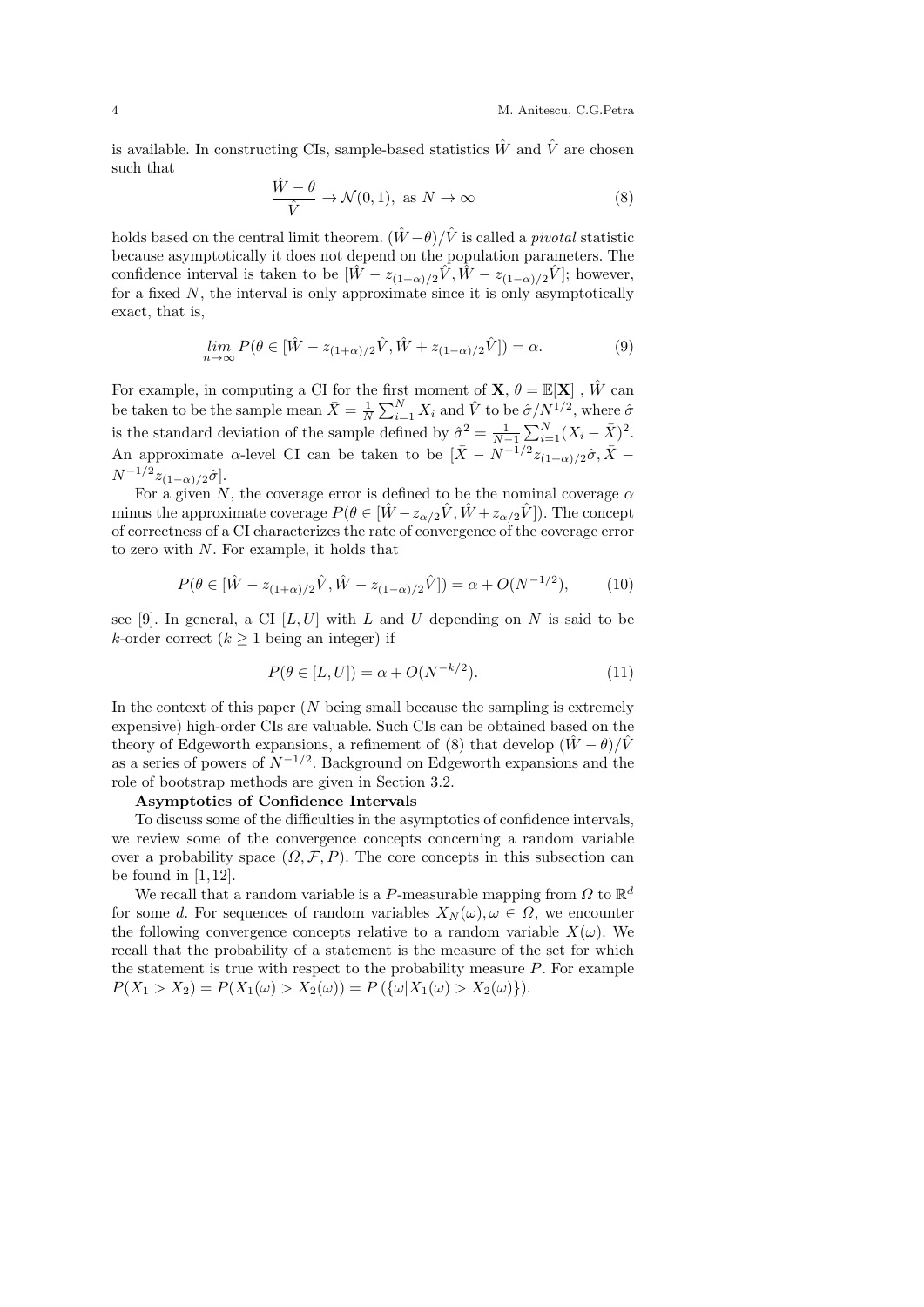– Convergence in probability: The sequence of random variables  $X_N(\omega)$  converges in probability to the random variable  $X(\omega)$  if

$$
\forall \epsilon > 0, \quad \lim_{N \to \infty} P\left(|X_N(\omega) - X(\omega)| \ge \epsilon\right) = 0. \tag{12}
$$

– Convergence with probability 1 (almost sure convergence): The sequence of random variables  $X_N(\omega)$  converges to the random variable  $X(\omega)$  with probability 1 (almost surely) if

$$
P\left(\lim_{N\to\infty}|X_N(\omega) - X(\omega)| = 0\right) = 1.
$$
\n(13)

– Convergence in distribution: The sequence of random variables  $X_N(\omega)$  converges to the random variable  $X(\omega)$  in distribution if

$$
\lim_{N \to \infty} F_N(x) = F(x), \quad \text{at all continuity points of } F(x). \tag{14}
$$

where  $F_N(x)$  are the cumulative distributions of  $X_N(\omega)$  and  $F(x)$  is the cumulative distribution of  $X(\omega)$ . Here, for a random variable  $Y(\omega)$ , we define the cumulative distribution  $F_Y$  to be

$$
F(y) = P\left(Y^1(\omega) \le y^1, Y^2(\omega) \le y^2, \dots, Y^d(\omega) \le y^d\right), \quad \forall y \in \mathbb{R}^d. \tag{15}
$$

We also have that convergence with probability 1 is the strongest of the three. It implies convergence in probability, which in turn implies convergence in distribution [1, Theorem 25.2].

As suggested in (11), we are interested in making statements about the asymptotics of the coverage intervals. That is, we would like to make statements of the type (for example, for real-valued random variables)

$$
P(X_N(\omega) \le x) - P(X(\omega) \le x) = O(N^{-b}),
$$
\n(16)

for some positive number b and at all x and where  $O(\cdot)$  is the Landau asymptotic notation. Here  $X(\omega)$  may be the target random variable and  $X_N(\omega)$  an approximation.

In stochastic programming, asymptotics in distribution or in probability are constructed by means of the delta theorem [12, Theorem 7.59]. Such asymptotics have the flavor, for example, of

$$
X_N(\omega) - X(\omega) = o_P(N^{-a}),\tag{17}
$$

taken to mean that  $N^a |X_N(\omega) - X(\omega)|$  converge to 0 in probability.

Unfortunately, such asymptotics in probability do not translate to similar asymptotics in coverage, of the type (16). This difficulty is also alluded to in the development of the asymptotics for classical bootstrapping [9].

Indeed, consider the following random variables over the probability space given by the unit interval, with the usual Lebesgue measure:

$$
X(\omega) = \omega, \quad X_N(\omega) = \begin{cases} -1, & 0 \le \omega < \frac{1}{\log(N+1)}, \\ \omega, & \frac{1}{\log(N+1)} \le \omega \le 1. \end{cases} \tag{18}
$$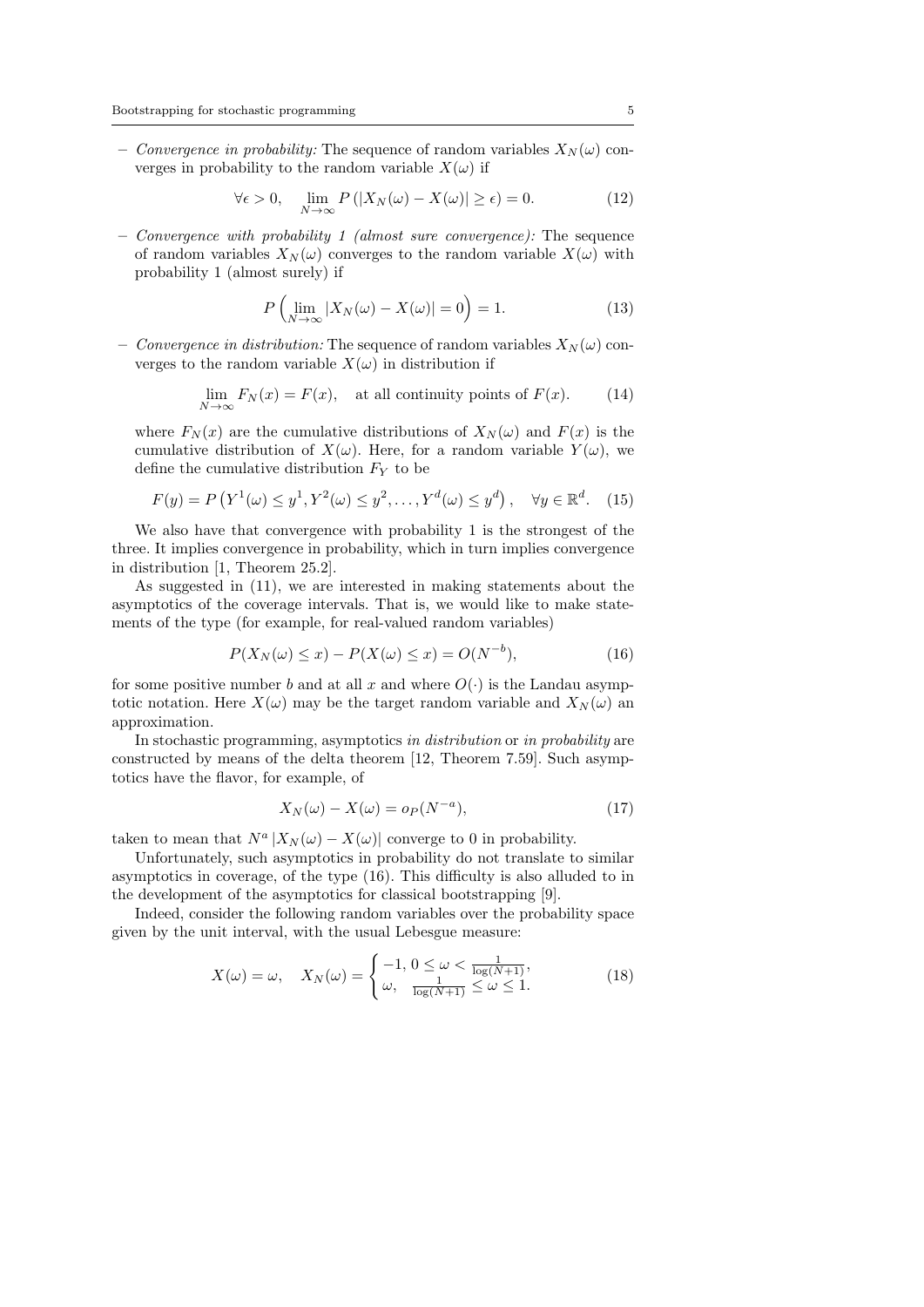It immediately follows that  $P(N^a | X_N(\omega) - X(\omega) | = 0) \geq 1 - \frac{1}{\log(N+1)}$  and thus

$$
P(\lim_{N \to \infty} N^a | X_N(\omega) - X(\omega) | = 0) = 1,
$$

for any positive a. This means that  $N^a |X_N(\omega) - X(\omega)|$  converges almost surely, and, thus, in probability, to 0 for any a positive, irrespective of how large.

On the other hand, we have that  $P(X(\omega) \leq 0) = 0$ , but  $P(X_N(\omega) \leq 0)$  $0) = \frac{1}{\log(N+1)}$ . Therefore, clearly, in this case, (16) cannot be satisfied for any positive b, irrespective of how small.

We thus conclude that the convergence in probability asymptotics of the type provided by the delta theorem are insufficient to obtain similar asymptotics in coverage. We thus take a different technical direction, based on large deviation theories for measures with compact support.

## 3 Bootstrap Confidence Intervals

Most concepts and discussions present in this section are taken from  $[8, 7, 9]$ . Bootstrap sampling refers to the use of same-size samples  $\mathcal{X}^* = \{X_1^*, \ldots, X_N^*\}$ drawn repeatedly with replacement from the original sample  $\mathcal{X} = \{X_1, \ldots, X_N\}$ This is equivalent to saying that  $\mathcal{X}^*$  is drawn from the empirical distribution function  $\hat{F}$  of  $\mathcal{X}$ . Observe that the number of distinct bootstrap samples is finite although very large even for relatively small  $N$  and is given by the binomial coefficient  $\binom{2N-1}{N} = \frac{(2N-1)!}{N!(N-1)!}$ . A bootstrap replication  $\theta^{*i}$  is obtained by evaluating  $\hat{\theta}$  based on a bootstrap sample  $\mathcal{X}_i^*$  instead of the original sample  $\mathcal{X}, i = 1, \ldots, \binom{2N-1}{N}.$ 

Bootstrap replications mimic replications  $\hat{\theta}$  that would have been obtained by sampling the true distribution  $F$ . The simple and yet powerful idea behind bootstrap is that it samples an approximating distribution, for example, the empirical distribution  $F$ , when the true population distribution is not available. The advantage of bootstrapping is that the bootstrap distribution which we denote by  $F^*$  is known and can be easily sampled; and, since it is finite, any parameters depending on it can be worked out to arbitrary accuracy by using simulation.

#### 3.1 Basic Bootstrap Confidence Intervals

An equivalent formulation of the problem of finding confidence intervals is to find  $\theta_L$  and  $\theta_U$  that solve

$$
P(\theta \le \hat{\theta} - \theta_L) = (1 - \alpha)/2 = P(\theta > \hat{\theta} + \theta_U)
$$
\n(19)

and to take  $[\hat{\theta} - \theta_L, \hat{\theta} + \theta_U]$  as an  $\alpha$ -level equal-tailed two-sided CI for  $\theta$ . In the one-sample situation we assume in this paper, this confidence interval has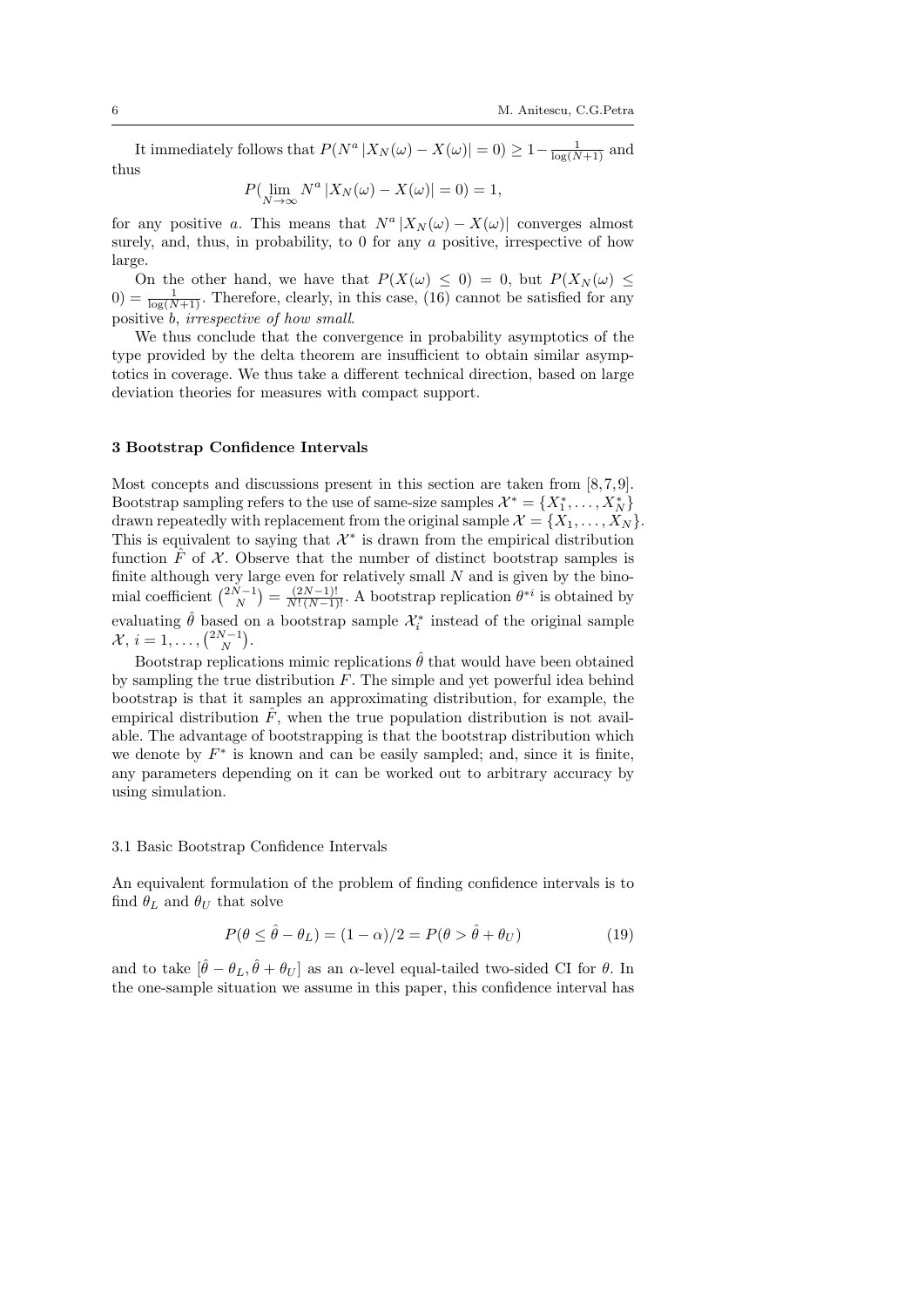to be approximated by bootstrapping. The bootstrap approximation is the interval  $[\hat{\theta} - \hat{\theta}_L, \hat{\theta} + \hat{\theta}_U]$ , where  $\hat{\theta}_L$  and  $\hat{\theta}_U$  are bootstrap approximations to  $\theta_L$  and  $\theta_U$ . More specifically,  $\hat{\theta}_L$  and  $\hat{\theta}_U$  are chosen to be the solution of the bootstrap version of equation (19):

$$
P(\hat{\theta} \le \theta^* - \hat{\theta}_L) = (1 - \alpha)/2 = P(\hat{\theta} > \theta^* + \hat{\theta}_U). \tag{20}
$$

Bootstrap-t CIs presented in Section 3.2 are computed on this principle but they use pivotal statistics of the form (8) and achieve an extra order of correctness (i.e., second-order correctness) over basic CIs (20).

A quite different approach consists of taking the  $\alpha$ -level confidence interval of  $\theta^*$  in the bootstrap distribution as an approximate CI. Namely, the bootstrap approximation is  $[\theta_{L^*}, \theta_{U^*}]$ , where  $\theta_{L^*}$  and  $\theta_{U^*}$  solve the bootstrap version of  $(5)$ :

$$
P(\theta^* \le \theta_{L^*}) = (1 - \alpha)/2 = P(\theta^* > \theta_{U^*}).
$$
\n(21)

These intervals are called *bootstrap percentile* confidence intervals because  $\theta_{L^*}$ and  $\theta_{U^*}$  are the  $(1 - \alpha)/2 \cdot 100$ th and  $(1 + \alpha)/2 \cdot 100$ th percentiles of the bootstrap distribution. However, they are affected by the bias of  $\hat{\theta}$ , especially for small sample sizes. BCa (bias-corrected and accelerated) intervals presented in Section 3.2 are of this type, but they explicitly correct the bias (and the skewness) and are second-order correct.

#### 3.2 High Order Bootstrap Confidence Intervals

Consider the random vector **X** and the parameter  $\theta = f(\mu)$ , where f is a smooth function and  $\mu = \mathbb{E}[\mathbf{X}]$ . We note that any parameter defined as a smooth function of the moments of  $X$  fits this setup; see [9, Section 2.4].

## 3.2.1 Hall CIs

Given an i.i.d. sample  $\mathcal{X} = \{X_1, X_2, \ldots, X_N\}$  withdrawn from **X**, the parameter  $\theta$  is estimated by the statistic  $\hat{\theta} = f(\bar{X})$ . Also let  $\sigma^2 = h^2(\mu)$  be the asymptotical variance of  $N^{1/2}\hat{\theta}$ , with h being a known smooth function. Usually  $\sigma^2$ is not known because  $\mu$  is not available, and an estimate  $\hat{\sigma}^2 = h^2(\bar{X})$  is used instead. Denote by  $H(x)$  and  $K(x)$  the distribution functions of  $(\hat{\theta} - \theta)/\sigma$  and  $(\hat{\theta} - \theta)/\hat{\sigma}$ , respectively. The  $\alpha$ -level quantiles  $x_{\alpha} = H^{-1}(\alpha)$  and  $y_{\alpha} = K^{-1}(\alpha)$ can be used to construct exact confidence intervals for  $\hat{\theta}$ . More specifically, one can be easily verify that

$$
P(\theta \le \hat{\theta} - N^{-1/2} \sigma x_{1-\alpha}) = P(\theta \le \hat{\theta} - N^{-1/2} \hat{\sigma} y_{1-\alpha}) = \alpha \tag{22}
$$

and that one-sided intervals

$$
I_1 = I_1(\alpha) = \left(-\infty, \hat{\theta} - N^{-1/2} \sigma x_{1-\alpha}\right) \tag{23}
$$

$$
J_1 = J_1(\alpha) = \left(-\infty, \hat{\theta} - N^{-1/2}\hat{\sigma}y_{1-\alpha}\right) \tag{24}
$$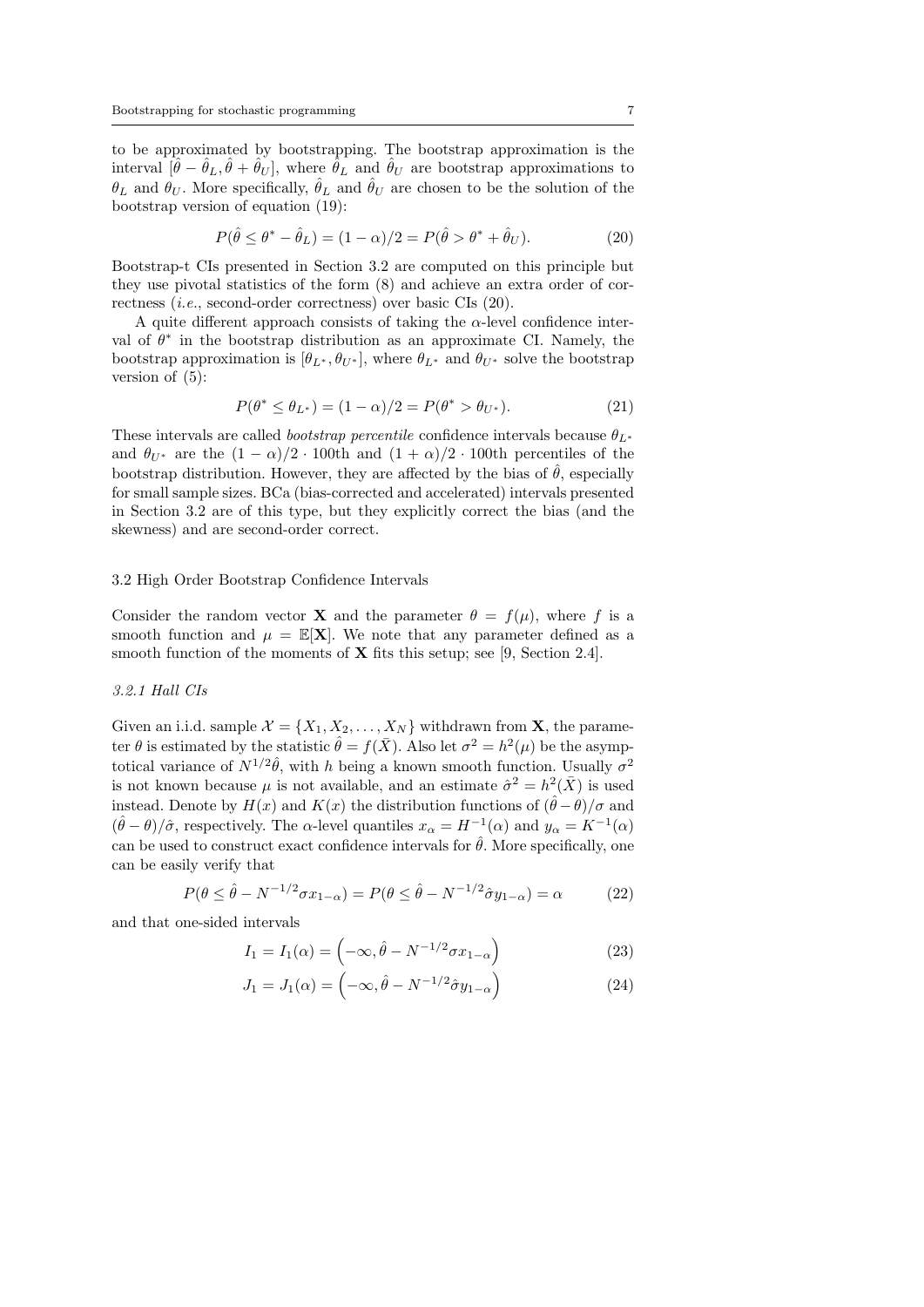are exact  $\alpha$ -level confidence intervals for  $\theta$ .

Analogous  $\alpha$ -level equal-tailed two-sided CIs can be obtained based on one-sided intervals defined above:

$$
I_2 = I_1\left(\frac{1+\alpha}{2}\right) \setminus I_1\left(\frac{1-\alpha}{2}\right) = \left(\hat{\theta} - N^{-1/2}\sigma x_{\frac{1+\alpha}{2}}, \hat{\theta} - N^{-1/2}\sigma x_{\frac{1-\alpha}{2}}\right), (25)
$$

$$
J_2 = J_1\left(\frac{1+\alpha}{2}\right) \setminus J_1\left(\frac{1-\alpha}{2}\right) = \left(\hat{\theta} - N^{-1/2}\hat{\sigma}y_{\frac{1+\alpha}{2}}, \hat{\theta} - N^{-1/2}\hat{\sigma}y_{\frac{1-\alpha}{2}}\right). (26)
$$

We adopt the terminology from  $[9]$  and call J intervals *percentile-t* confidence intervals. The same term is used, for example, in [5], for CIs built on the Student t-statistic; however, in the present work it refers only to J intervals.

Since the quantiles  $x_{\alpha}$  and  $y_{\alpha}$  are not available ( $\theta$  is not a priori known) one has to rely on approximations of  $x_{\alpha}$  and  $y_{\alpha}$  to build confidence intervals. One such approximation is given by the central limit theorem which states that under some regularity conditions,  $(\hat{\theta} - \theta)/\sigma$  and  $(\hat{\theta} - \theta)/\hat{\sigma}$  are asymptotically normally distributed and that  $x_{\alpha}$  and  $y_{\alpha}$  tend to  $z_{\alpha} = \Phi^{-1}(\alpha)$  as  $N \to \infty$  [3]. The corresponding "normal approximation" CIs are computed by replacing  $x_{\alpha}$ (or  $y_{\alpha}$ ) with  $z_{\alpha}$  for any N. Such intervals are only first-order correct, for reasons presented below, and one has to rely on bootstrapping to obtain higher-order correct CIs. The benefit of bootstrapping is that it considers additional terms from the Edgeworth expansions of the distribution functions of  $(\hat{\theta} - \theta)/\sigma$  and  $(\hat{\theta} - \theta)/\hat{\sigma}$  in the approximation of  $x_{\alpha}$  and  $y_{\alpha}$ .

The bootstrap CIs approximating the true CIs (25) and (26) are obtained by bootstrapping the quantiles  $x_{\alpha}$  and  $y_{\alpha}$ . Consider the bootstrap counterparts  $(\hat{\theta}^* - \hat{\theta})/\hat{\sigma}$  and  $(\hat{\theta}^* - \hat{\theta})/\sigma^*$  of  $(\hat{\theta} - \theta)/\sigma$  and  $(\hat{\theta} - \theta)/\hat{\sigma}$ , and denote by  $\hat{H}(x)$ and  $\hat{K}(x)$  their distribution functions. Here the bootstrap estimate of the variance is defined based on the same principle as  $\theta^*$  was defined in the previous paragraph, that is,  $\sigma^{*2} = h^2(\bar{X}^*)$ . The bootstrap approximations to  $\alpha$ -level quantiles  $x_{\alpha}$  and  $y_{\alpha}$  are taken to be  $\hat{x}_{\alpha} = \hat{H}^{-1}(\alpha)$  and  $\hat{y}_{\alpha} = \hat{K}^{-1}(\alpha)$ . Since the distributions  $\hat{H}(x)$  and  $\hat{K}(x)$  are discrete,  $\hat{x}_{\alpha}$  and  $\hat{x}_{\alpha}$  are precisely defined by

$$
\hat{x}_{\alpha} = \inf \{ x | P[N^{1/2}(\theta^* - \hat{\theta})/\hat{\sigma} \le x | \hat{F} ] \ge \alpha \},\tag{27}
$$

$$
\hat{y}_{\alpha} = \inf \{ y | P[N^{1/2}(\theta^* - \hat{\theta})/\hat{\sigma} \le v | \hat{F} ] \ge \alpha \}. \tag{28}
$$

The sample-based quantiles  $\hat{x}_{\alpha}$  and  $\hat{y}_{\alpha}$  can be computed to arbitrary precision by sampling  $\tilde{F}$ . The one-sided bootstrap percentile-t CIs corresponding to the true CIs (23) and (24) are

$$
\hat{I}_1 = \left( -\infty, \hat{\theta} - N^{-1/2} \hat{\sigma} \hat{x}_{1-\alpha} \right),\tag{29}
$$

$$
\hat{J}_1 = \left( -\infty, \hat{\theta} - N^{-1/2} \hat{\sigma} \hat{y}_{1-\alpha} \right). \tag{30}
$$

The definition of two-sided bootstrap CIs  $I_2$  and  $J_2$  is identical to (25) and (26) with  $\hat{I}_1$  and  $\hat{J}_1$  replacing  $I_1$  and  $J_1$ , respectively.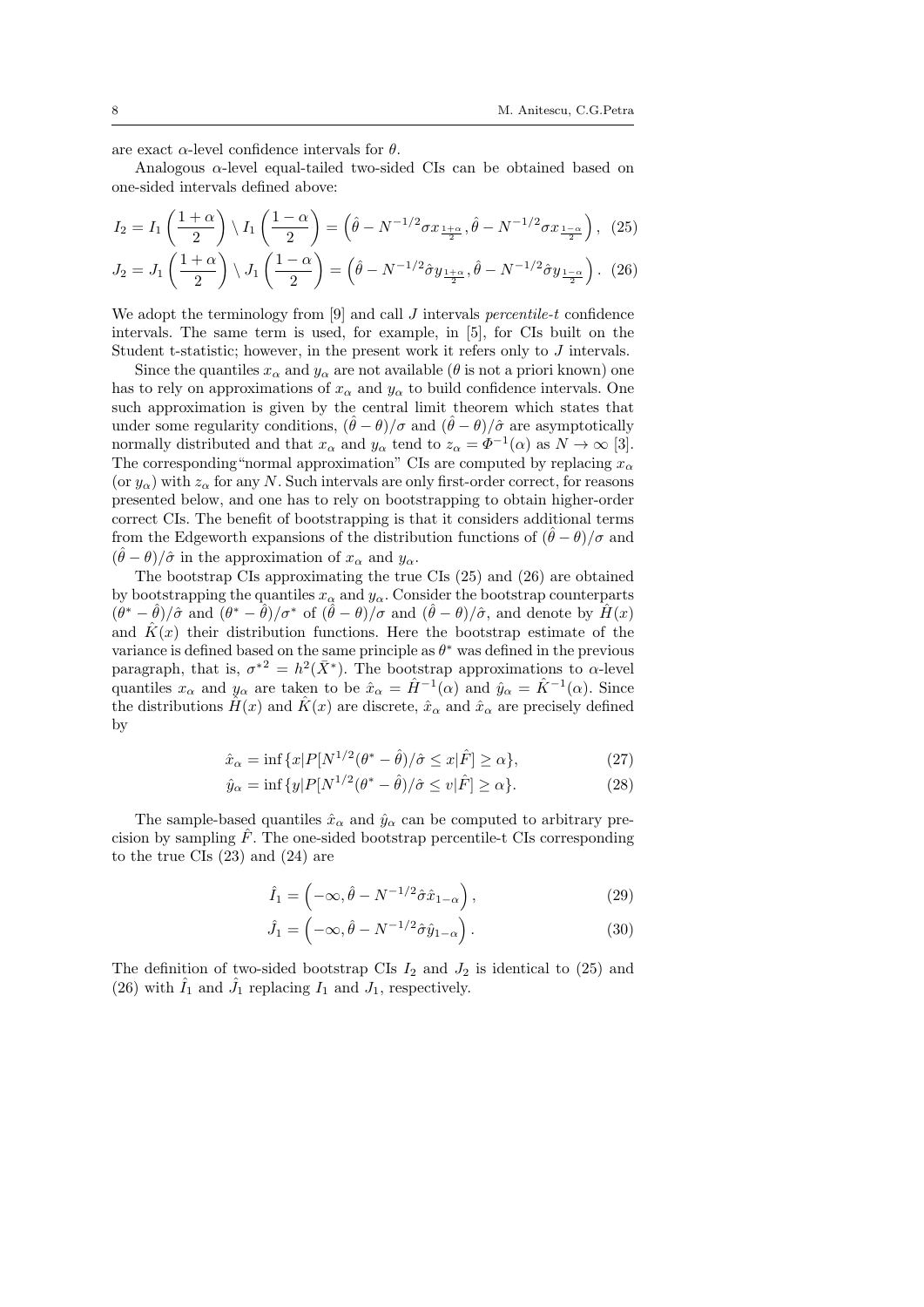The dissimilarity between  $I_1$  and  $J_1$  comes from the use of different variance estimates, namely, an unknown quantity  $\sigma^2 = h^2(\mu)$  for  $I_1$  and a computable quantity  $\hat{\sigma}^2 = h^2(\bar{X})$  for  $J_1$ . There are two approximations when bootstrapping  $I_1$ ,  $x_\alpha$  by  $\hat{x}_\alpha$  and  $\sigma$  by  $\hat{\sigma}$ ; however, there is only one approximation when bootstrapping  $J_1$ ,  $y_\alpha$  by  $\hat{y}_\alpha$ . This aspect turns out to be crucial in the order of correctness of the bootstrap CIs intervals  $\hat{I}_1$  and  $\hat{J}_1$ :  $\hat{I}_1$  is only first-order correct and  $\hat{J}_1$  is second-order correct.

The correctness analysis of  $\hat{I}_1$  and  $\hat{J}_1$  is based on Cornish-Fisher expansions of  $\hat{x}_{\alpha}$  and  $\hat{y}_{\alpha}$ . These expansions are inverted Edgeworth expansions of the distribution function of  $H(x)$  and  $K(x)$  (and their bootstrap counterparts). Edgeworth expansions improve the central limit theorem in at least two aspects. First, they provide additional terms in the approximation; second, they are true asymptotical expansions in the sense that the error is controlled. More specifically, under regularity conditions on the moments of  $X$  and continuity of the first  $(k + 2)$ th derivatives of f, it can be proved ([8, Section 1.4 and Section 5], also [9, Theorem 2.2]) that

$$
H(x) = \Phi(x) + N^{-1/2} p_1(x)\phi(x) + \ldots + N^{-k/2} p_k(x)\phi(x) + O(N^{-(k+1)/2})
$$
 (31)

holds uniformly in x, where  $p_i(x)$  is a polynomial of degree  $i+1$  whose coefficients depend on the first  $i + 2$  derivatives of f and first  $i + 2$  moments of **X**. Under the same assumptions, a similar Edgeworth expansion holds for  $K(x)$ :

$$
K(x) = \Phi(x) + N^{-1/2} q_1(x)\phi(x) + \ldots + N^{-k/2} q_k(x)\phi(x) + O(N^{-(k+1)/2}),
$$
 (32)

where  $q_i(x)$  are polynomials that have the same properties and are computed exactly as the polynomials  $p_i(x)$  from (31) with  $\hat{\sigma}$  replacing  $\sigma$ .

Edgeworth expansions can be "inverted" to be obtain Cornish-Fisher expansions of the quantiles of a distribution function. Cornish-Fisher expansions are also asymptotic series that hold uniformly in  $\varepsilon < \alpha < 1 - \varepsilon$ , for any  $\varepsilon \in (0, 1/2)$ . In the context of CIs, Cornish-Fisher expansions are known as a tool that corrects the effects of non-normality. Under the same assumptions under which Edgeworth expansion (31) of  $H(x)$  or (32) of  $K(x)$  exists, one can be prove (see [9, Theorem 2.4], see also [7]) that

$$
x_{\alpha} = z_{\alpha} + N^{-1/2} p_{11}(z_{\alpha}) + \ldots + N^{-k/2} p_{k1}(z_{\alpha}) + O(N^{-(k+1)/2}), \quad (33)
$$

$$
y_{\alpha} = z_{\alpha} + N^{-1/2} q_{11}(z_{\alpha}) + \ldots + N^{-k/2} q_{k1}(z_{\alpha}) + O(N^{-(k+1)/2}), \quad (34)
$$

uniformly in  $\varepsilon < \alpha < 1 - \varepsilon$ , for any  $\varepsilon \in (0, 1/2)$ . Here the polynomials  $p_{j1}$  and  $q_{i1}$  are of degree at most  $j + 1$ , odd for even j and even for odd j, and depend on cumulants of order up to  $j + 2$ .

The bootstrapped distribution function  $\hat{H}(x)$  and  $\hat{K}(x)$  also possess Edgeworth expansions which can be "inverted" to obtain Cornish-Fisher expansions of  $\hat{x}_{\alpha}$  and  $\hat{y}_{\alpha}$ . These expansions have the form

$$
\hat{x}_{\alpha} = z_{\alpha} + N^{-1/2} \hat{p}_{11}(z_{\alpha}) + \ldots + N^{-k/2} \hat{p}_{k1}(z_{\alpha}) + O(N^{-(k+1)/2}), \quad (35)
$$

$$
\hat{y}_{\alpha} = z_{\alpha} + N^{-1/2} \hat{q}_{11}(z_{\alpha}) + \ldots + N^{-k/2} \hat{q}_{k1}(z_{\alpha}) + O(N^{-(k+1)/2}). \tag{36}
$$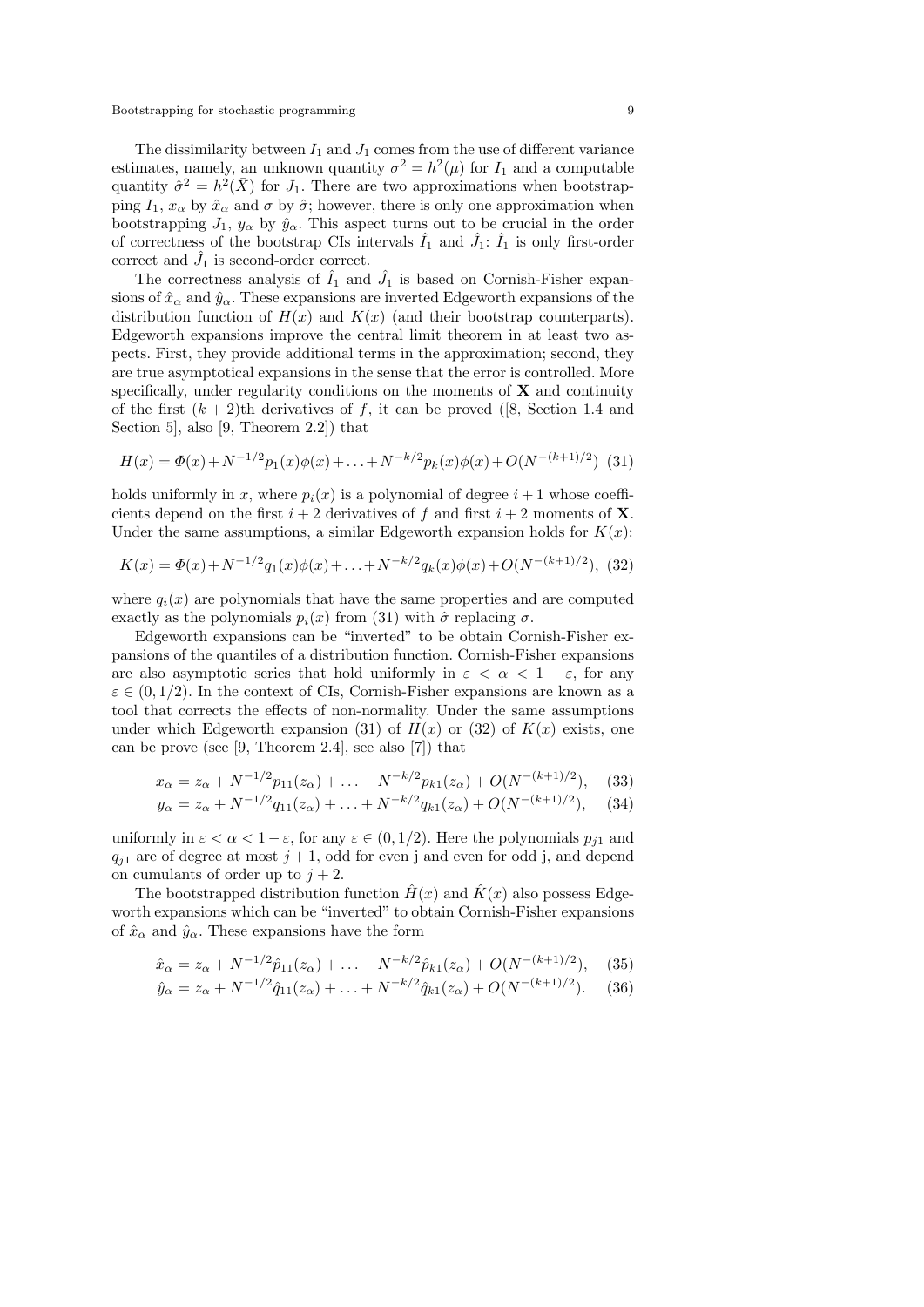The polynomials  $\hat{p}_{k1}$  and  $\hat{q}_{k1}$  are computed in the same way the polynomials  $p_{k1}$  and  $q_{k1}$  are computed, the only difference being that the sample moments replace the population moments. The last remark causes

$$
\hat{p}_{k1} = p_{k1} + O_p(N^{-1/2})
$$
 and  $\hat{q}_{k1} = q_{k1} + O_p(N^{-1/2}).$ 

Observe that the difference between the polynomials is characterized by "order in probability". A random variable  $Z_N$  is said to have order  $\delta_N$  in probability, written  $Z_N = O(\delta_N)$ , if the sequence

$$
\lim_{t \to \infty} \limsup_{N \to \infty} P(|Z_N/\delta_N| > t) = 0.
$$

Consequently, the bootstrap quantiles are second-order correct to the true quantiles since

$$
\hat{x}_{\alpha} - x_{\alpha} = N^{-1/2}(\hat{p}_{11}(z_{\alpha}) - p_{11}(z_{\alpha})) + O_p(N^{-1}) = O_p(N^{-1}),\tag{37}
$$

$$
\hat{y}_{\alpha} - y_{\alpha} = N^{-1/2}(\hat{q}_{11}(z_{\alpha}) - q_{11}(z_{\alpha})) + O_p(N^{-1}) = O_p(N^{-1}).
$$
\n(38)

The second-order correctness of the bootstrap quantiles gives benefits only in the case of bootstrap percentile-t intervals J. To see this, we first compare the endpoints of  $\hat{I}_1$  with  $I_1$ :

$$
(\hat{\theta} - N^{-1/2}\hat{\sigma}\hat{x}_{1-\alpha}) - (\hat{\theta} - N^{-1/2}\sigma x_{1-\alpha}) = N^{-1/2}x_{1-\alpha}(\hat{\sigma} - \sigma) + O_p(N^{-3/2})
$$
  
=  $N^{-1}x_{1-\alpha}N^{1/2}(\hat{\sigma} - \sigma) + O_p(N^{-3/2}) = O_p(N^{-1}),$ 

since  $N^{1/2}(\hat{\sigma}-\sigma)=O_p(1)$ . On the other hand, the endpoints of  $\hat{J}_1$  and  $J_1$ satisfy

$$
(\hat{\theta} - N^{-1/2}\hat{\sigma}\hat{y}_{1-\alpha}) - (\hat{\theta} - N^{-1/2}\hat{\sigma}y_{1-\alpha}) = N^{-1/2}\hat{\sigma}y_{1-\alpha}(\hat{\sigma} - \hat{\sigma}) + O_p(N^{-3/2})
$$
  
=  $O_p(N^{-3/2}).$ 

Therefore, the endpoints of  $\hat{J}_1$  have an extra order of correctness over the endpoints of  $\hat{I}_1$ . This shows the advantage of using the pivotal statistics ( $\hat{\theta}$  − θ)/ $σ̄$  over the nonpivotal statistic  $(θ - θ)/σ$  in computing confidence intervals.

 $\hat{J}_1$  is not obviously second-order correct as per definition (11), because, as discussed in §2, asymptotic convergence in probability does not imply asymptotics in coverage. In fact, the analysis of the size of coverage error for onesided bootstrap confidence intervals is elaborate. An Edgeworth expansion of the coverage probabilities (see [9, Proposition 3.1 and Theorem 5.3]) is used to show

$$
P(\theta \in \hat{I}_1(\alpha)) = \alpha + O(N^{-1/2}),\tag{39}
$$

$$
P(\theta \in \hat{J}_1(\alpha)) = \alpha + O(N^{-1}),\tag{40}
$$

uniformly with  $\varepsilon < \alpha < 1 - \varepsilon$ , for any  $\varepsilon \in (0, \frac{1}{2})$ .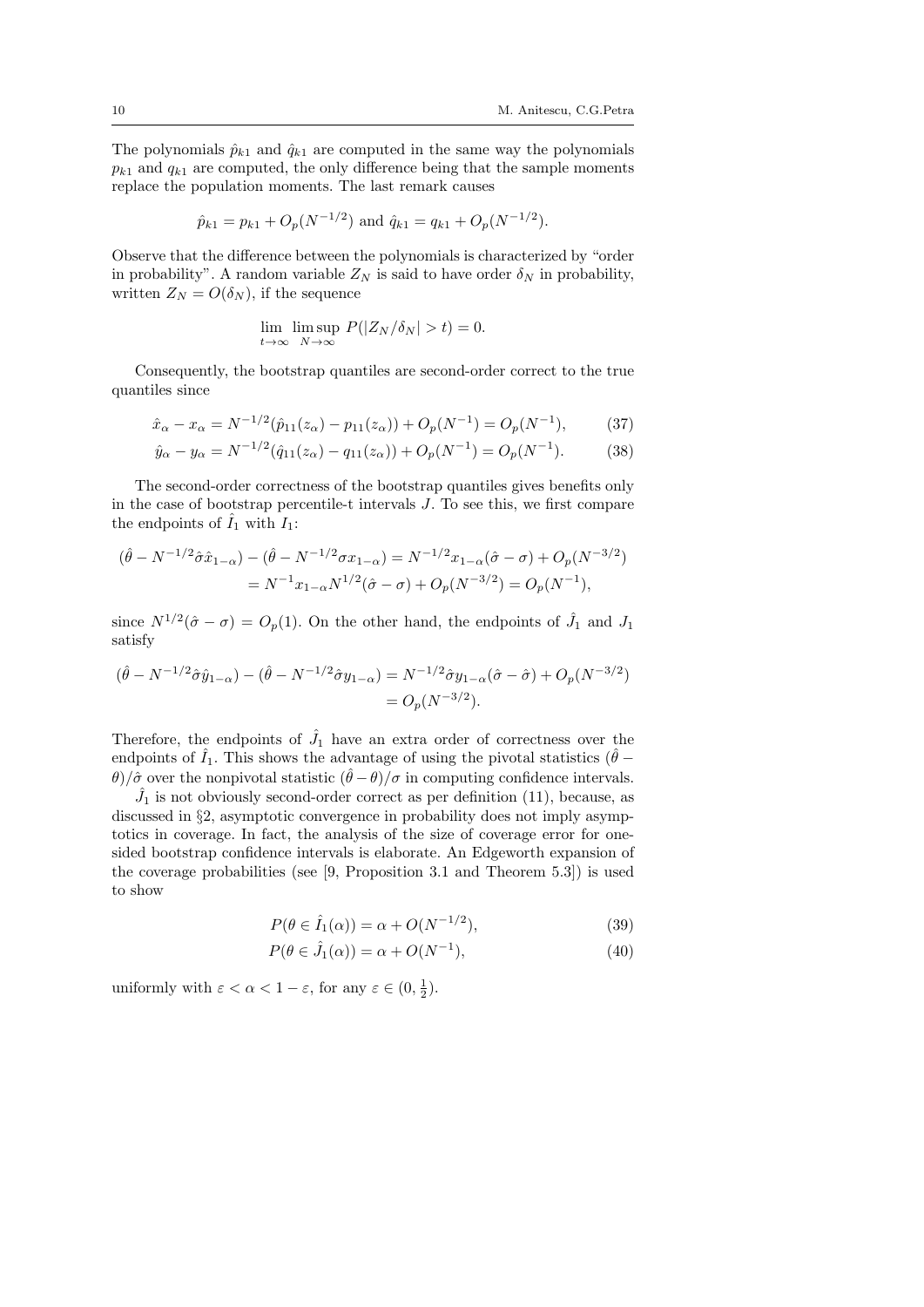# 3.2.2 Bias-corrected and accelerated bootstrap CIs

The bias-corrected and accelerated (BCa) bootstrap methods introduced by Efron [5] do not use a pivotal statistics and work directly in the bootstrap distribution  $F^*$ .

Define  $G(x) = P(\hat{\theta} \leq x)$  and  $\hat{G}(x) = P(\theta^* \leq x)$ , the distribution functions of  $\hat{\theta}$  and  $\theta^*$ . The computation of the bootstrap CI based on (21) reduces to computing the  $(1-\alpha)/2$ - and  $(1+\alpha)/2$ -level quantiles of  $\hat{G}$ , namely  $\hat{v}_{(1-\alpha)/2}$  =  $\hat{G}^{-1}((1-\alpha)/2)$  for  $\theta_{L^*}$  and  $\hat{v}_{(1+\alpha)/2} = \hat{G}^{-1}((1+\alpha)/2)$  for  $\theta_{U^*}$ . Bias occurs mainly because of lack of symmetry of the distribution of  $\theta$ . It is corrected by shifting the quantiles  $\hat{v}_{\alpha} = \hat{G}^{-1}(\alpha) = \hat{G}^{-1}(\Phi(z_{\alpha}))$  to  $\hat{v}_{BC,\alpha} = \hat{G}^{-1}(\Phi(z_{\alpha} + \alpha))$  $(2\hat{m})$ , where  $\hat{m} = \Phi^{-1}(\hat{G}(\hat{\theta}))$  accounts for centering error occurring at the median.

A second adjustment for skewness yields the BCa quantile

$$
\hat{v}_{BCa,\alpha} = \hat{G}\left(\Phi\left(\hat{m} + \frac{z_{\alpha} + \hat{m}}{1 - \hat{a}(z_{\alpha} + \hat{m})}\right)\right),\tag{41}
$$

where  $\hat{a}$  is known as the acceleration constant and approximates the skewness of (a first-order approximation to) the pivotal statistic  $(\ddot{\theta} - \theta)/\hat{\sigma}$  [6,9]. One of the most common expressions of  $\hat{a}$  is

$$
\hat{a} = N^{-1/2} \frac{1}{6} \frac{\hat{A}}{\hat{\sigma}^3},\tag{42}
$$

where

$$
\hat{A} = \frac{3}{N} [f'(\bar{X})]^3 \sum_{i=1}^{N} (X_i - \bar{X})^3.
$$
 (43)

Analysis of the correctness order of the BCa intervals from [9, Chapter 3.10] reveals that the BCa quantile is second-order correct to  $\hat{y}_{\alpha}$ .

$$
\hat{v}_{BCa,\alpha} = \hat{y}_{\alpha} + O(N^{-1}),\tag{44}
$$

which implies that one-sided BCa intervals of the form

$$
\hat{J}_{1,BCa}(\alpha) = (-\infty, \hat{v}_{BCa,\alpha})
$$
\n(45)

are second-order correct.

In practice,  $\hat{a}$  is estimated by using the jackknife method, and it does not need an estimate  $\hat{\sigma}$ ; see [6, Chapter 14] for a thorough discussion and Section 5.2 for the computational details. Therefore, Efron's intervals do not need a pivotal statistic, and their accuracy is not affected by the inaccuracies in  $\hat{\sigma}$  occurring for small N in Hall's intervals.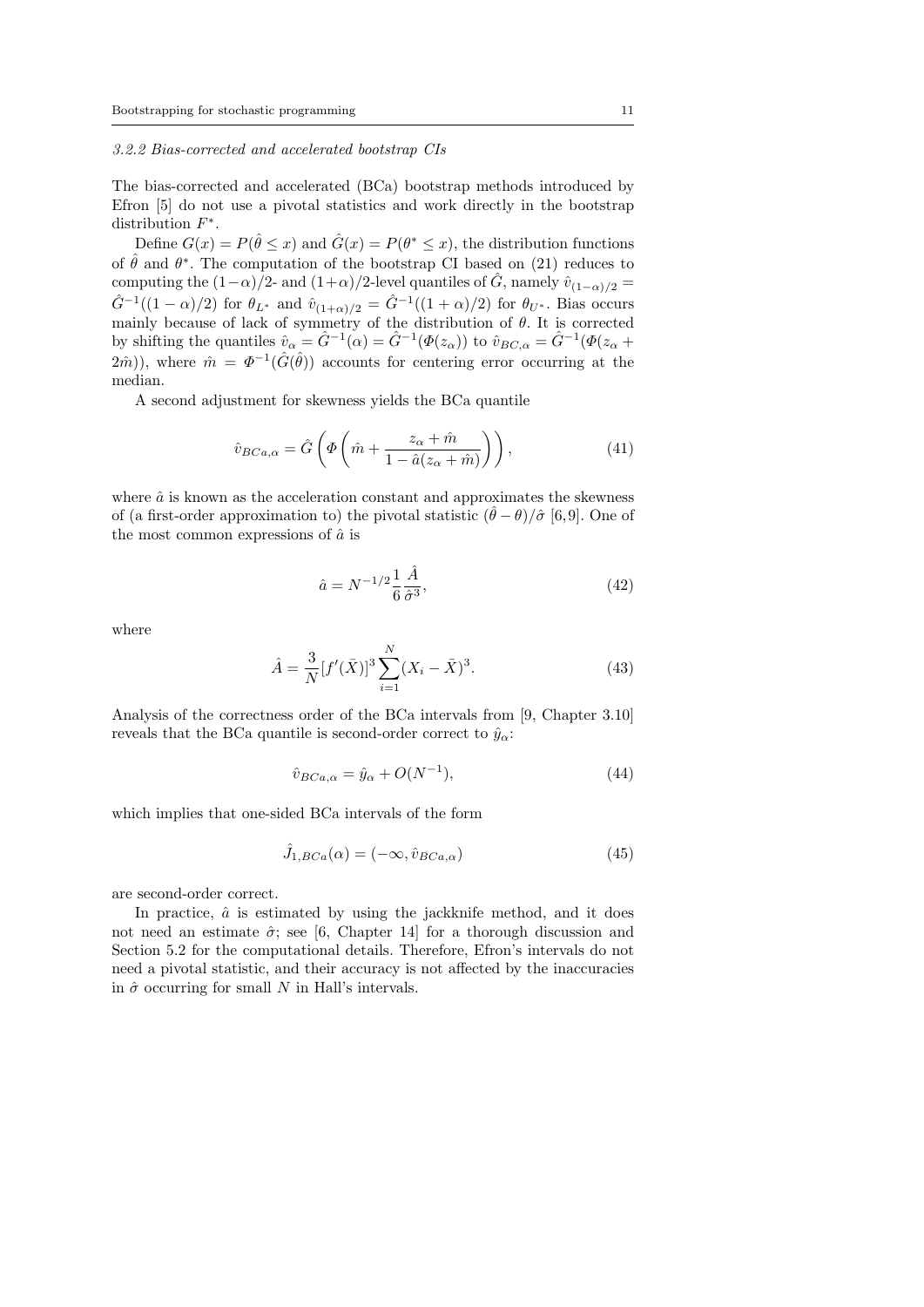# 4 Asymptotic Results for Stochastic Programs

This section is close to [12, Theorem 5.8] in its aims, with a couple of significant differences. First, we move away from convergence in probability and we seek exponential convergence results, given the limited usability of convergence in probability results for asymptotics of coverage intervals, as pointed out in §2. Second, the nature of the analytical results in [12, Theorem 5.8] provides the expansion of the optimal value of the SAA approximation to the stochastic program in terms of quantities evaluated at  $x^*$ , the solution of the stochastic program. We proceed the other way around: we approximate the optimal value of the stochastic program in terms of quantities evaluated at the solution of the sample average approximation. In turn, this will allow for the construction of higher-order estimates of the value of the stochastic program itself.

We consider the stochastic programs  $(1)$  whose objective function is an expectation, that is,

$$
f(x) = E_u F(x, u)
$$
\n(46)

and  $F$  is a sufficiently regular function whose properties will be described later. In addition, we assume that  $f$  itself can be computed only by evaluating the integral defining the expectation in (46).

**Notation:** We will use n for the dimension of the variable space  $x, m$  for the dimension of the range of the random variable  $u$ , and  $N$  for the number of samples.

We seek to understand the properties of approximations to the function  $f(x)$  that are brought about by sample average approximation

$$
f^{N}(x) = f^{N}(x, \omega) = \frac{1}{N} \sum_{i=1}^{N} F(x, u_{i}(\omega))
$$
\n(47)

and how these influence the relationship between minimizing  $f$  over a set  $X$ and minimizing  $f^N(x)$ .

What makes reasoning about resampling applied to (1) difficult is that some of the most convenient tools for bootstrap analysis require that the target estimator be a smooth function of the expected value (or low-order moments) of  $u(\omega)$  [9]. This is not the case in (1), where allowing for arbitrary nonlinear dependence with  $u$  in (47) does not result in the optimal value (when using  $f$ as objective function in minimizing over a set  $X$ , (1)) being a function of only a finite set of moments of u. It is conceivable that an approximation approach based on Taylor series followed by invoking results from [9] would work, but we want to explore the consequences of limited differentiability of  $F$  in  $u$ , so the latter approach would be inconvenient here.

We thus follow a different approach. We divide into two parts the problem of constructing estimators for the solution of optimization problems with objective function  $f$ . First, using large deviation theory, we construct estimates whose flavor is

$$
\mathbb{P}(|N^{b}(\hat{\theta}-\theta)|>\epsilon) = f_1(\epsilon)N^{f_2(\epsilon)}\exp(-f_3(\epsilon)N^c).
$$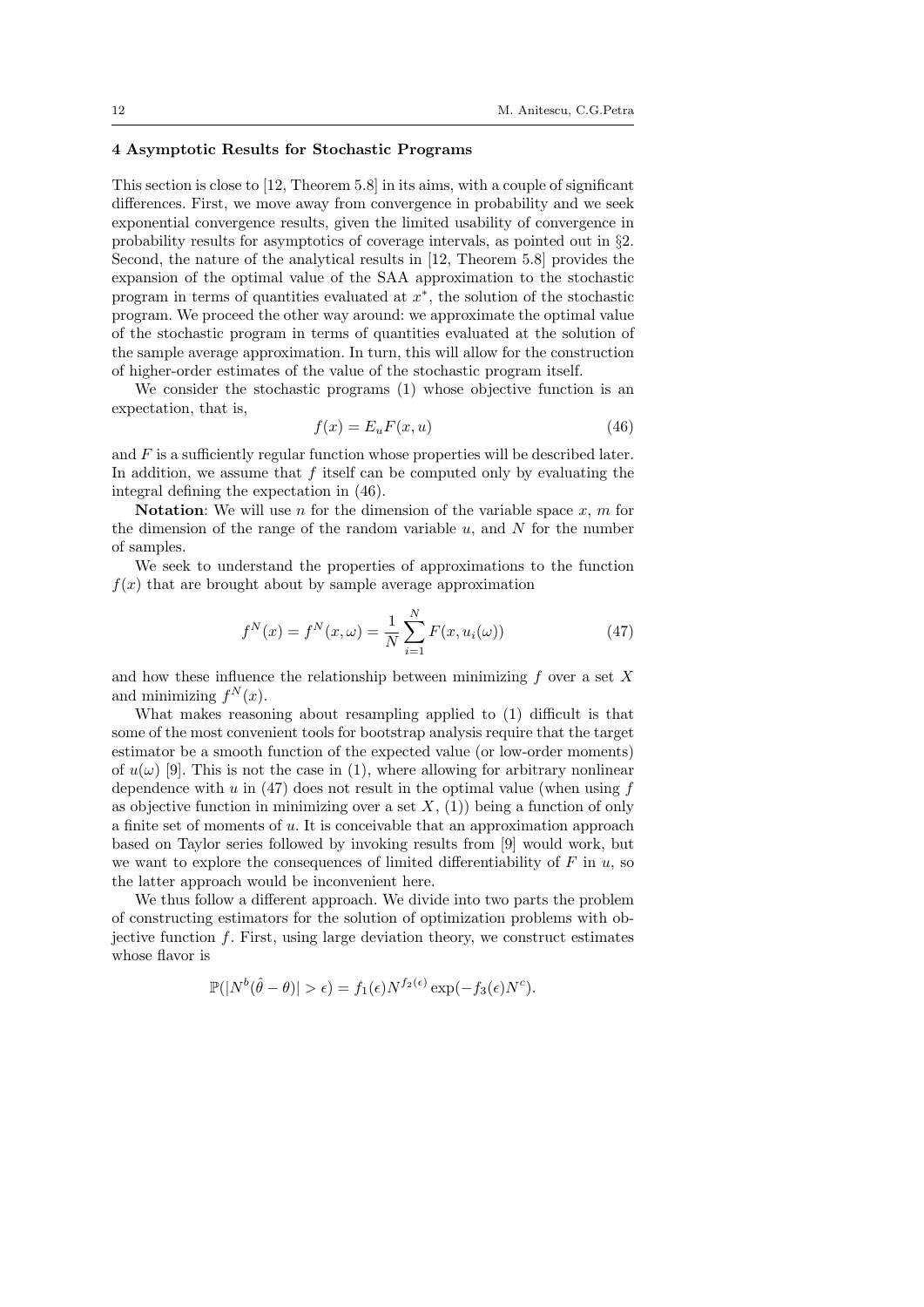Here  $\theta$  is the quantity we aim to estimate (such as the optimal value of a program involving f) and  $\hat{\theta}$  is the estimator. The quantities b, c are positive exponents, and  $f_1, f_2$ , and  $f_3$  are positive-valued functions. Note the difference with concepts of convergence in probability, where the right-hand side would only be required to converge to 0, whereas here it converges exponentially to 0 with increasing N and fixed  $\epsilon$ . Subsequently, since the estimator  $\hat{\theta}$  contains only means of f and its derivatives with respect to x at a fixed point  $\hat{x}$ , bootstrap theory can be applied.

In this entire work, we make the following assumption:

[A0]  $u(\omega)$  is a random variable whose image lies in a compact set  $\mathbb{B}_u \subset \mathbb{R}^m$ .

In addition, in this section we make two further assumptions that are important for establishing such convergence properties. That is, we assume that there exists a compact set  $K$  such that the following are satisfied.

- [A1]  $\nabla_x F(x, u)$  is directionally differentiable for any  $x \in K$  and u in  $\mathbb{B}_u$  with the directional derivatives uniformly bounded over  $K \times \mathbb{B}_u$ .
- [A2]  $f(x) = E_u F(x, u)$  is twice continuously differentiable in x over K, with Lipschitz continuous second derivative.

Discussion Assumption [A2] will be the most limiting assumption of our analysis. In particular, it does not allow us, in the current form of the theory, to apply our results to two-stage stochastic programming with inequality constraints in the second stage. Using results in [2], one can show, that, in the case of nonlinear stochastic programming where the second-stage problem is uniformly regular in terms of both first- and second-order conditions, [A1] will hold. Intuitively, it would seem that for some problem classes, [A2] would hold as well.

Indeed, consider the case  $F(x, u) = \text{sgn}(x - u)(x - u)^2$  and u is uniformly distributed in  $[-1, 1]$ . It then follows that

$$
\nabla_x f(x) = \int_{-1}^1 |x - u| du = \int_{-1}^x (-u + x) du + \int_x^1 (x - u) dt
$$
  
=  $\frac{1}{2} (1 + x)^2 + \frac{1}{2} (1 - x)^2$ ,

whenever  $x \in [-1, 1]$ . Hence, the sample average approximation may be not twice differentiable even though the average itself is (actually, infinitely differentiable).

Unfortunately, we have not succeeded in following this line of thought to have  $[A2]$  hold for a sufficiently significant class of two-stage stochastic programs with inequality constraints. For the case of three times differentiable equality constraints in the second stage, assumptions [A1] and [A2] seem to hold for the broad problem class, and thus they will hold for the case of smoothing the inequality constraints as brought about by, for example, using interior point with a fixed barrier parameter in the second stage.

In any case, two-stage stochastic programming with inequality constraints would need more analysis. We will thus content ourselves with assuming [A1]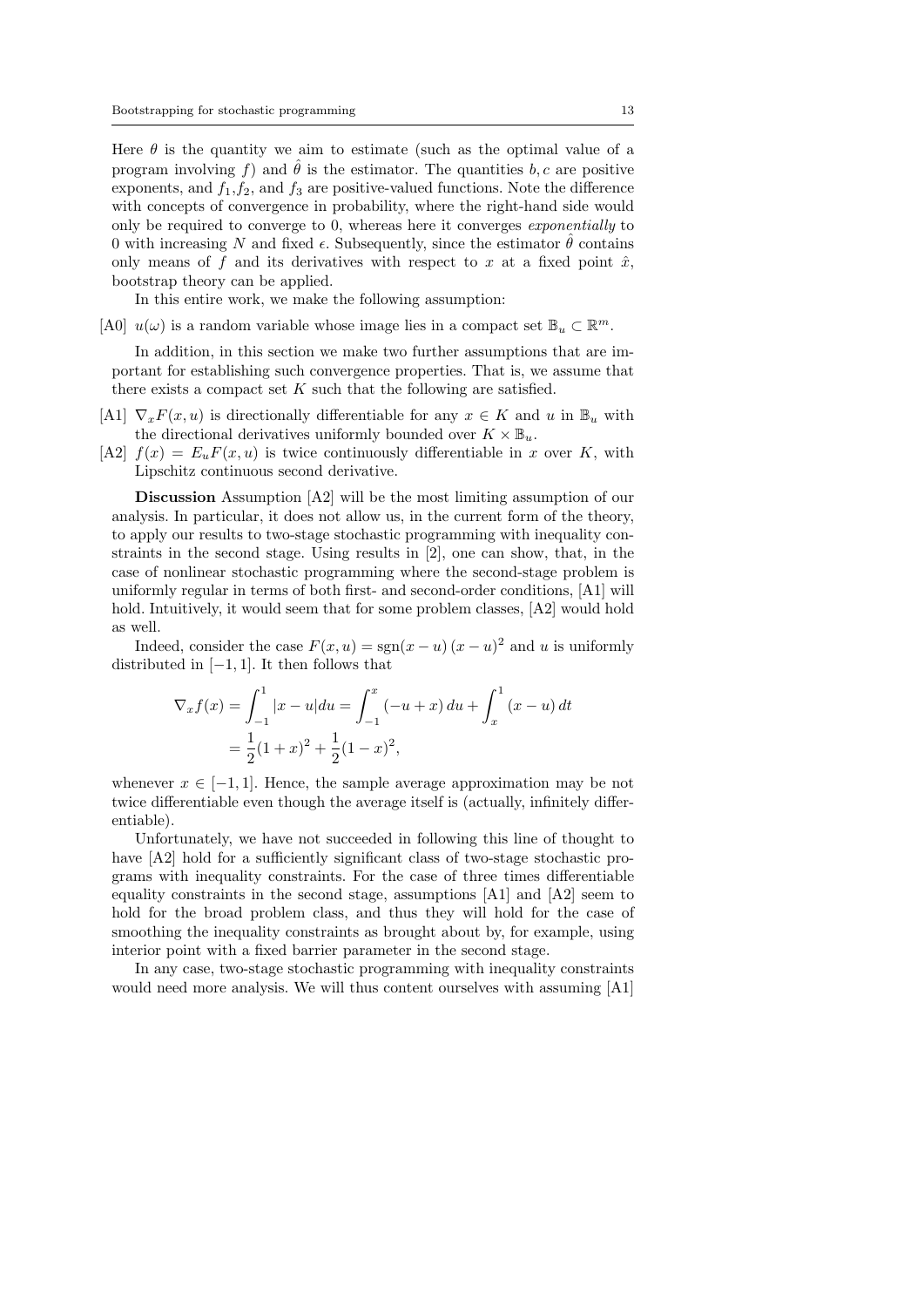and  $[A2]$  in the more abstract framework defined by  $(46)$  (and, hence,  $(1)$ ) and gauge their consequences.

Under  $[A0]$ – $[A2]$  we have the following result.

**Lemma 1** There exist  $C_1^g$  and  $C_2^g$  such that

$$
\mathbb{P}\left(\sup_{x\in K} \left|\left|\nabla_x f^N(x) - \nabla_x f(x)\right|\right|_{\infty} \ge \epsilon\right) \le C_1^g \frac{1}{\epsilon^n} \exp(-C_2^g N \epsilon^2).
$$

Proof The result follows from [12, Theorem 7.67] applied componentwise to gradients. That result applies because the conditions leading to it are satisfied: uniform Lipschitz continuity of the gradient of  $F$  follows from [A1], and all moment generating conditions follow from [A0].  $\Box$ 

## 4.1 Exponential Convergence to a Neighborhood of the Solution

After considering the results for the approximation of the objective function  $f(x) = EF(x, u)$  by sample average approximation, we now concentrate on the exponential convergence property for the stochastic program (1). In addition, we assume that  $X \subset K$  holds, where K is the compact set used in the preceding section to analyze the large deviations.

We make the following new assumptions about the solution of the stochastic program (1) and its SAA approximation (3):

[A3] The problem (1) has a unique solution  $x^*$  that is in the interior of K.

We then have that the probability that a solution  $x^N$  of (3) is outside any given neighborhood of  $x^*$  converges exponentially to 0 with increasing sample size. Formally, the statement is as follows.

**Theorem 1** Assume that [A1] and [A3] holds. Let  $\epsilon > 0$  be such that  $\mathcal{B}(x^*, \epsilon) \subset$ K. Then, for any solution  $x^N$  of (3) we have that there exist  $C_1^K, C_2^K > 0$ such that

$$
\mathbb{P}(|x^N - x^*|| > \epsilon) < C_1^K \exp(-NC_2^K). \tag{48}
$$

Proof The result follows from Corollary 5.19 in [12].

We verify that the conditions leading to that result do hold. Assumption [A1] ensures the uniform Lipschitz property of  $F(x, u)$  and thus assumption (M5) in that result's assumptions hold. Moreover, as a result of Hoeffding's inequality (see the discussion following Corollary 5.19 in [12]), the momentgenerating function of the random variable  $Y = F(x, u) - f(x) - [F(x', u)$  $f(x)$  is bounded above by  $\exp(2L^2||x'-x||^2 t^2)$  where L is a bound on the Lipschitz parameter. In turn, this implies that assumption (M6) used in Corollary 5.19 in [12] does hold. Assumption (M1) invoked in that reference holds immediately due to our assumption that  $u$  has a bounded range and that  $X \subset K$ , a compact set.

We can thus use those results to get the conclusion, where  $C_1^K$  and  $C_2^K$  are parameters depending on  $n, \epsilon, L$ , and the diameter K. The proof is complete.  $\Box$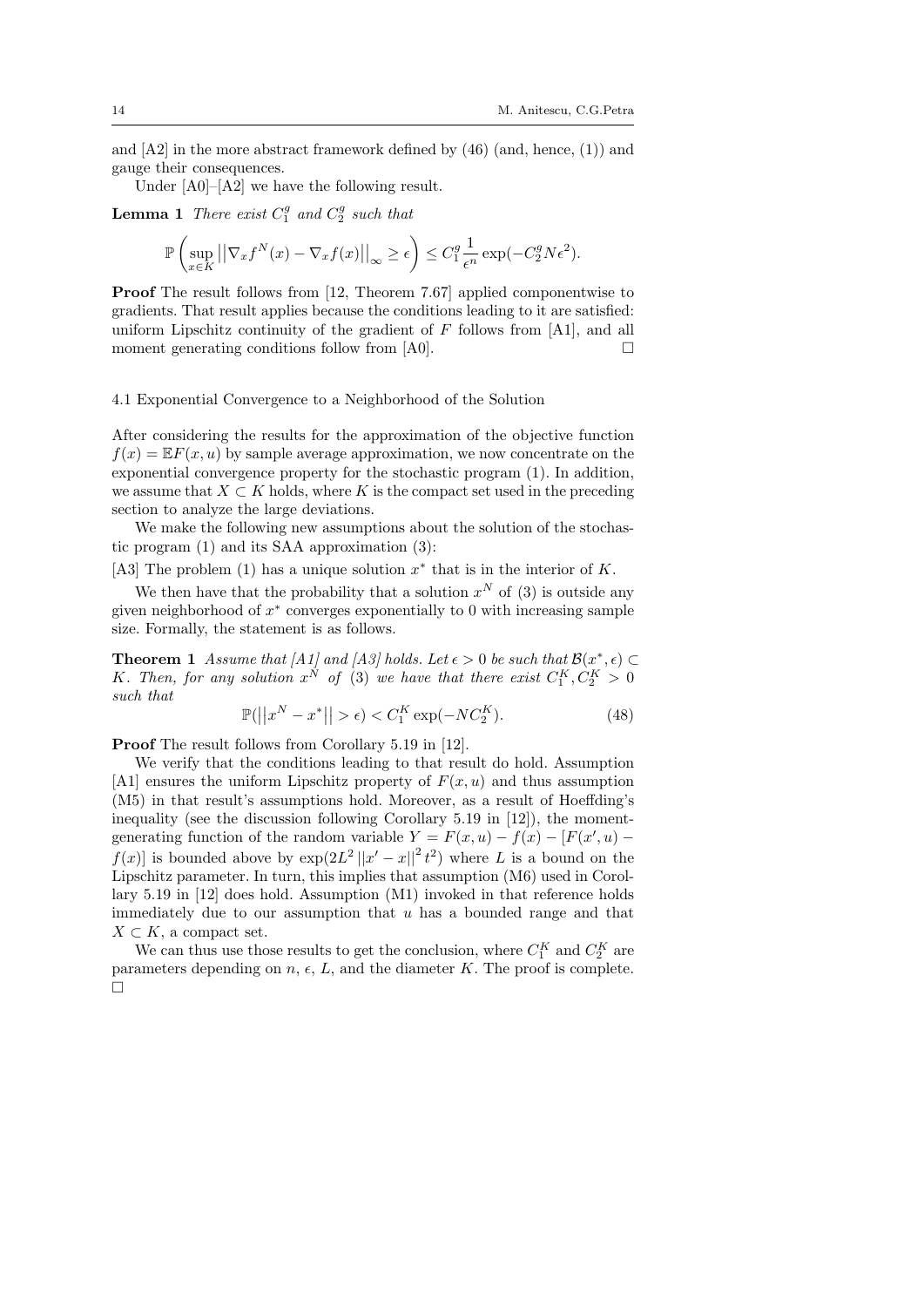4.2 A Locally Equivalent Unconstrained Optimization Program

The main aim of this section is to obtain a high-quality estimate of the value of the stochastic program  $(1)$  as a function of the sample size, N. To that end, we need to introduce a few assumptions about the quality of the solution point  $x^*$  of  $(1)$ .

First, we introduce the Lagrangian of (1):

$$
L(x,\lambda) = f(x) + \sum_{i=1}^{q} \lambda_i g_i(x).
$$

At a feasible point x, we define by  $I(x)$  the active set, the set of indexes of inequality constraints that are  $0$  (active) at  $x^*$ , that is,

$$
I(x) := \{i|g_i(x) = 0, \quad i = p+1, p+2, \dots q\}.
$$

The assumptions required are as follows.

- [A4] At the point  $x^*$ , (1) satisfies the linear independent constraint qualification.
- [A5] The unique Lagrange multiplier obtained as a result of [A4] satisfies the strict complementarity condition.
- [A6] At the point  $x^*$ , (1) satisfies the second-order sufficient condition.

For completeness, we recall that the linear independence constraint qualification (LICQ) requires that the matrix of the active constraints

$$
J(x) = \nabla g_{\mathcal{I}(x)}(x), \text{ where } \mathcal{I}(x) = \{1, 2, ..., p\} \cup I(x), \tag{49}
$$

be full row rank at  $x^*$ . Another way to state it is that

$$
d \in \mathbb{R}^{\mathbf{card}(\mathcal{I}(x^*))} \Rightarrow ||J(x^*)^T d|| \ge \sigma_J ||d||. \tag{50}
$$

Here,  $\sigma_J$  is the smallest singular value of  $J(x^*)$ , and by LICQ it must be a positive quantity. We define

$$
J^*(x) = \nabla g_{\mathcal{I}(x^*)}(x). \tag{51}
$$

Also, a Lagrange multiplier of (1) at  $x^*$  is a vector  $\lambda = (\lambda_1, \lambda_2, \ldots, \lambda_q)$ satisfying

$$
\nabla_x L(x^*, \lambda) = 0, \ \lambda_i \ge 0, \ i = p+1, \dots, q, \ g_i(x^*) > 0 \Rightarrow \lambda_i = 0, \ i = p+1, \dots, q.
$$

As a consequence of the constraint qualification [A4], such a multiplier exists and is unique [11].

Strict complementarity implies that all Lagrange multipliers of the active inequality constraints are positive, that is,

$$
\lambda^i > 0, \quad \forall i \in I(x^*).
$$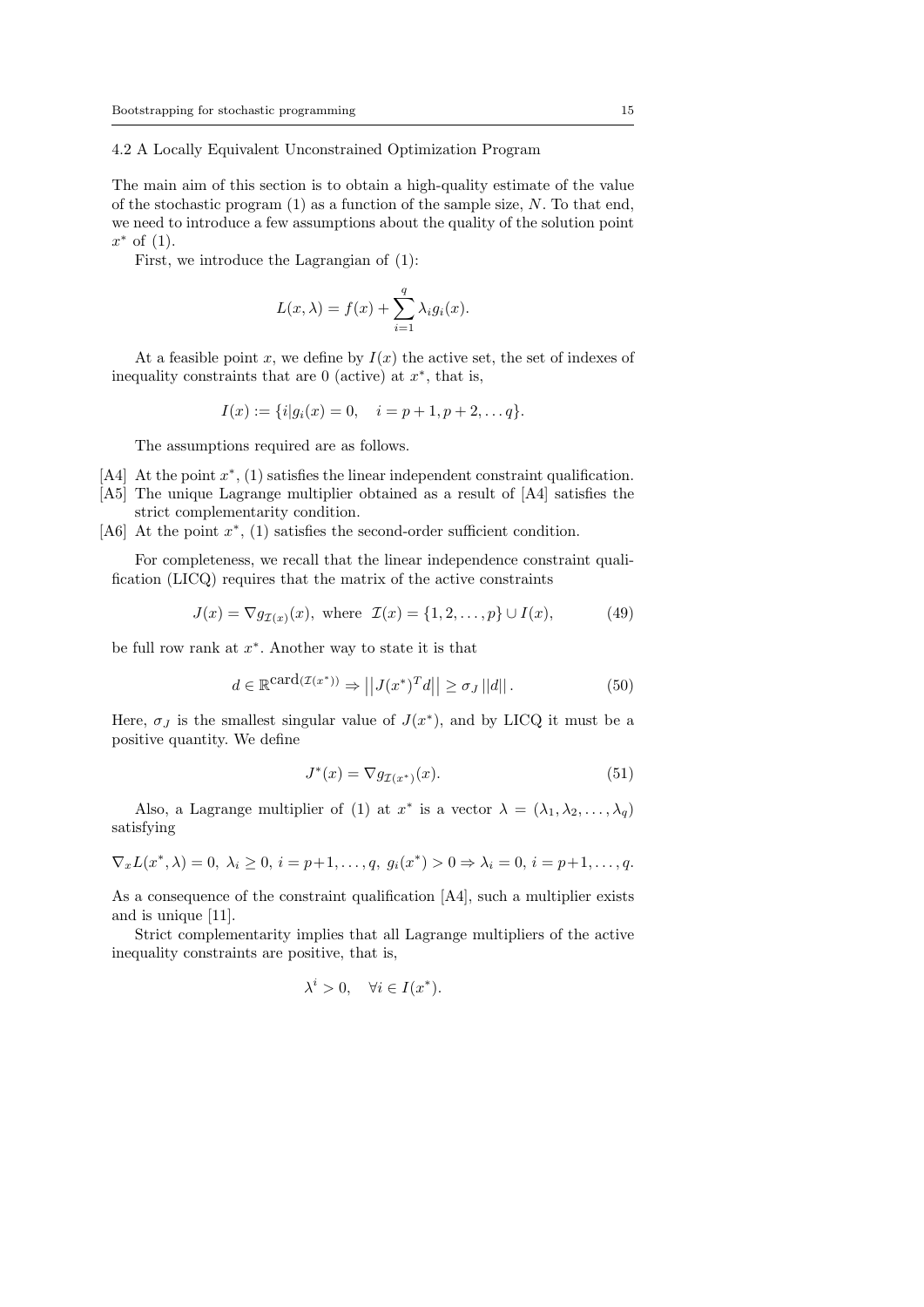The second-order sufficient condition (under the strict complementarity condition) implies that there exists a  $\sigma > 0$  such that

$$
\nabla_i g_i(x^*)d = 0 \forall i \in \mathcal{I}(x^*) \Rightarrow d^T \nabla_{xx}^2 L(x^*, \lambda) d \ge \sigma_L d^T d. \tag{52}
$$

We also define a neighborhood of  $x^*$  wherein any solution of  $(1)$  with some perturbation of the objective function has the same feasible constraints and active set. Formally the result is the following.

**Lemma 2** There exist  $\rho_S > 0$  and  $\delta_S$  such that  $\forall x \in X, ||x - x^*|| \leq \rho_S$ . We then have the following:

- a)  $g_i(x) < 0, \forall i \notin \mathcal{I}(x^*).$
- b)  $d \in \mathbb{R}^{card(\mathcal{I}(x^*))} \Rightarrow ||J(x^*)^T d|| \geq \frac{\sigma_J}{2} ||d||$ .
- c)  $\forall \eta \in \mathbb{R}^n$  such that  $||\eta|| \leq \delta_S$  and  $\forall x \in X$  such that  $||x x^*|| \leq \rho_S$ , we have that

$$
P_{J^{*+}}(\nabla f(x)+\eta)=-\sum_{i\in\mathcal{I}(x^*)}\lambda_i(x,\eta)\nabla g_i(x),\quad \lambda_i(x,\eta)>0, i\in\mathcal{I}(x^*).
$$

Here  $\lambda_i(x, \eta)$  are the unique scalars with this property for given  $x \in X$ , and η. Here  $P_{I^*}$  denotes the orthogonal projection on the space spanned by the columns of  $J^*(x)^T$ .

d)  $\forall \eta \in \mathbb{R}^n$ ,  $||\eta|| \leq \delta_S$ ,  $\forall x \in X$  such that  $||x - x^*|| \leq \rho_S$ , we have that

$$
\nabla_i g_i(x)d = 0, \forall i \in \mathcal{I}(x^*) \ implies \ d^T \nabla_{xx}^2 L(x, \lambda(x, \eta))d \ge \frac{\sigma_L}{2} d^T d.
$$

Note: All statements are made with respect to the active set at  $x^*$ .

Proof Item (a) follows immediately from the fact that the twice differentiability of the data of (1) implies that the inactive set of a nonlinear program is robust to perturbations. Item (b) follows from the continuity of the singular value of a matrix with respect to the matrix data. Item (c) follows from the KKT conditions at  $x^*$ , which in turn implies that

$$
P_{J^*\perp}(\nabla f(x^*)) = \sum_{i \in \mathcal{I}(x^*)} \lambda_i \nabla g_i(x^*),
$$

together with the strict complementarity assumption [A5] and the fact that the projection operator is continuous. For item (d) we note that the previous items imply that  $\lambda_i(x, \eta)$  are continuous functions of x,  $\eta$ . In turn continuity of the eigenvalues of a matrix with respect to its entries applied to the projection of  $\nabla_{xx}^2 L(x, \lambda(x, u))$  onto the nullspace of kernel of  $J^*(x)$ , and the second-order sufficient condition (52) give the conclusion.  $\square$ 

An immediate consequence of Lemma 2 is that any sufficiently small perturbation of (1) (where the size of the perturbation is governed by  $\delta_S$  in terms of the size of the gradient) can have as stationary points only points that have the same active set as  $x^*$  and that satisfy the strict complementarity condition.

In particular, we have the following result.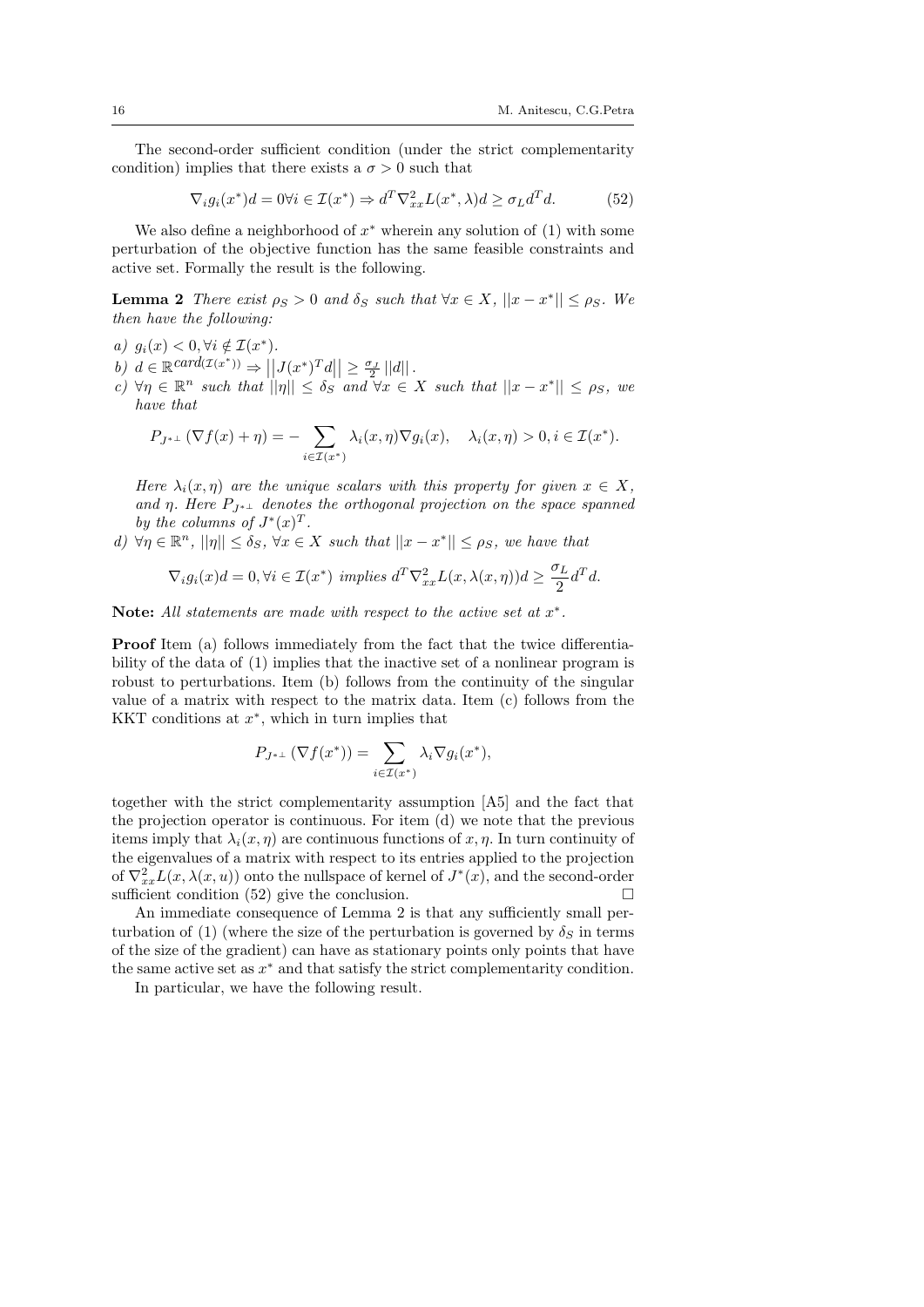**Lemma 3** Let  $\mathcal{I}(x^N)$  be the active set at  $x^N$ , the solution of (3). There exist  $C_1^I > 0$  and  $C_2^I > 0$  such that

$$
\mathbb{P}\left(\mathcal{I}(x^N) \neq \mathcal{I}(x^*)\right) \leq C_1^I \exp(-C_2^I N).
$$

**Proof** From Theorem 1 we have that there exist  $C_1^K$  and  $C_2^K$  such that

$$
\mathbb{P}\left(\left|\left|x^N - x^*\right|\right| \ge \rho_s\right) \le C_1^K \exp(-C_2^K N).
$$

The rest of the argument and the subsequent probabilities will be developed conditional on  $||x^N - x^*|| \leq \rho_S$ . In this situation, it follows from Lemma 2 (a), that  $\mathcal{I}(x^N) \subset \mathcal{I}(x^*)$ . LICQ holds at  $(x^N)$  from Lemma 2 (b), and thus KKT holds and, from the definition (51) there will exist Lagrange multipliers  $\lambda^N \subset$  $\mathbb{R}^{\operatorname{card}(I(x^*))}$  satisfying

$$
\nabla_x f^N(x^N) + J^*(x^N)\lambda^N = 0.
$$

It then follows, with the notation from Lemma 2 (c) that  $\lambda^N = \lambda(x^N, \eta)$ , where  $\eta = \nabla_x f^N(x^N) - \nabla_x f(x^N)$ . We also have from Lemma 2 c) that  $||\eta|| \le \delta_S$  implies that  $\lambda_i^N = \lambda_i^N(x^N, \eta) > 0$ ,  $\forall i \in I(x^*)$ . In turn, from the complementarity condition at optimality for (3) we have that  $\mathcal{I}(x^N) = \mathcal{I}(x^*)$ . To summarize, we have that

$$
(||x^N - x^*|| \le \rho_S) \wedge (||\nabla_x f^N(x^N) - \nabla_x f(x^N)|| \le \delta_S) \Rightarrow \mathcal{I}(x^N) = \mathcal{I}(x^*).
$$

Using the properties of the probabilities that  $\mathbb{P}(A \wedge B) \geq 1 - \mathbb{P}(A^c) - \mathbb{P}(B^c)$ , and that  $A \Rightarrow B$  results in  $P(A) < P(B)$ , we obtain that

$$
\mathbb{P}\left(\mathcal{I}(x^N) = \mathcal{I}(x^*)\right) \ge 1 - \mathbb{P}\left(\left|\left|\nabla_x f^N(x^N) - \nabla_x f(x^N)\right|\right| \ge \delta_S\right) - \mathbb{P}\left(\left|\left|x^N - x^*\right|\right| \ge \rho_S\right).
$$

Now, using Theorem 1 and Lemma 1, we obtain that

$$
\mathbb{P}\left(\mathcal{I}(x^N) = \mathcal{I}(x^*)\right) \ge 1 - \frac{C_1^g}{\rho_S^N} \exp(-C_2^g N \rho_S^2) - C_1^K \exp(-C_2^K N).
$$

The conclusion follows by taking  $C_1^I = 2\{\frac{C_1^g}{\rho_S^N}, C_1^K\}$  and  $C_2^I = \min\{C_2^g \rho_S^2, C_2^K\}$ .  $\Box$ 

To simplify our subsequent analysis, we will aim to make the program (1) locally equivalent to an unconstrained optimization program based on LICQ and strict complementarity. Indeed, [A4] leads to the fact that there exists a set of columns of  $J(x^*)$  whose rank is exactly card $(\mathcal{I}(x^*))$ . We denote by  $x^d$ the vector made by the variables whose indices are the ones of these columns and by  $x^e$  its complement. It follows that the implicit function theorem applies implying that there exist a twice continuously differentiable function  $h: \mathcal{N}(x^{e*}) \subset \mathbb{R}^{n-\mathrm{card}(\mathcal{I}(x^*))} \to \mathbb{R}^{\mathrm{card}(\mathcal{I}(x^*))}$  and a neighborhood  $\mathcal{N}(x^*) \subset \mathbb{R}^n$ that satisfies

$$
x \in \mathcal{N}(x^*), \ g_{\mathcal{I}(x^*)}(x) = 0, \ x = \left(x^e, x^d\right) \Leftrightarrow g_{\mathcal{I}(x^*)}(x^e, h(x^e)) = 0. \tag{53}
$$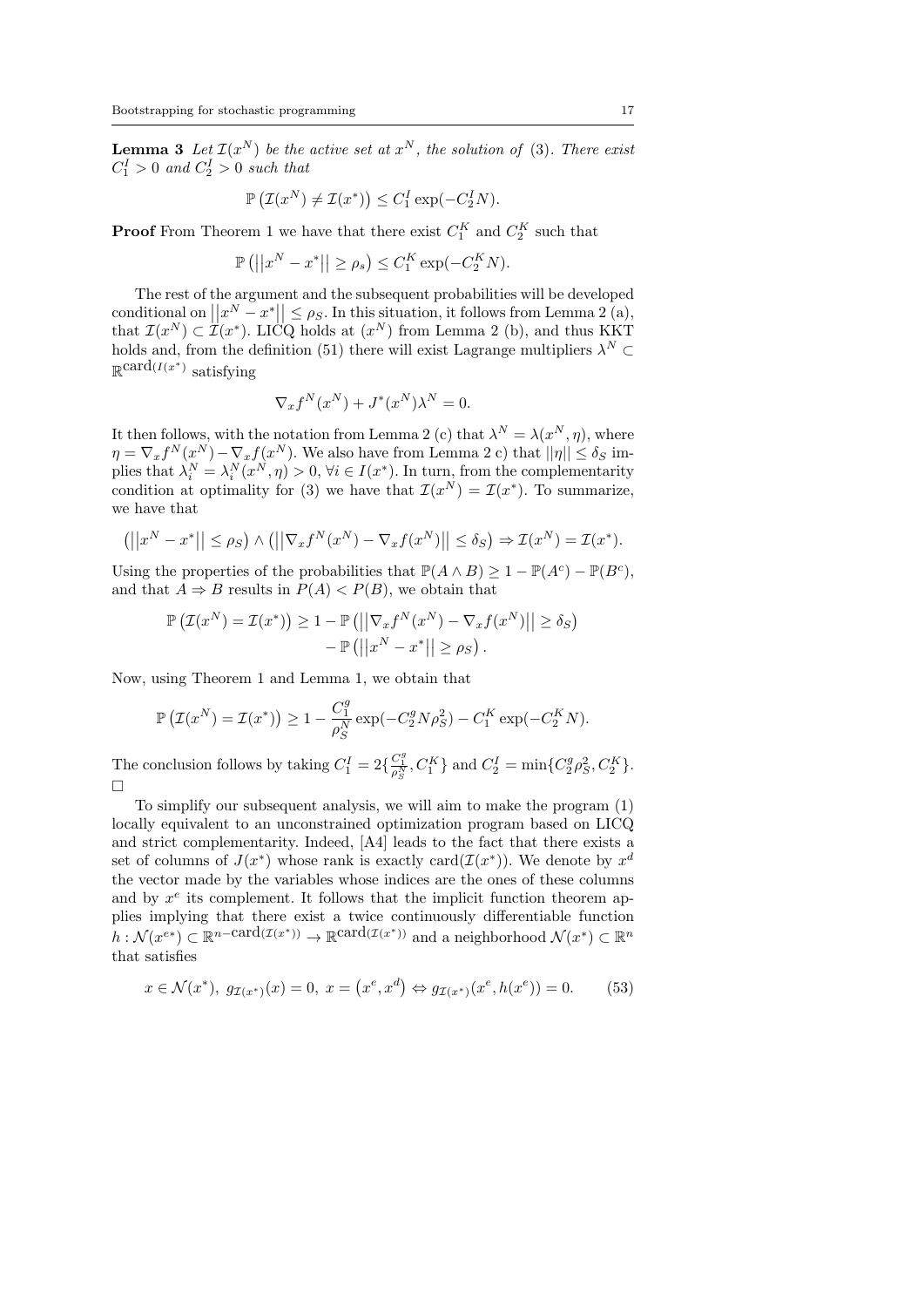This setup allows us to define the reduced stochastic program

$$
\min_{x^e} f^e(x^e) := \mathbb{E}[F((x^e, h(x^e)), u)]. \tag{54}
$$

It trivially follows from (53) and assumptions [A4]-[A6] that  $x^{*e}$  is a solution of this problem.

We define now a ball neighborhood of radius  $\rho_R$  of  $x^{*e}$  such that the lifting of  $x^e$  to the space X belongs to the neighborhood of  $x^*$  defined in Lemma 2; that is,

$$
||x^{e} - x^{*e}|| \le \rho_R \Rightarrow ||(x^{e}, h(x^{e})) - x^{*}|| \le \rho_S.
$$
 (55)

#### 4.3 Unconstrained Stochastic Program Analysis

We also define its SAA approximation of (54),

$$
\min_{x^e} f^{eN}(x^e) := \frac{1}{N} \sum_{i=1}^N [F^e(x^e, u_i)],\tag{56}
$$

for the same samples as (3). Here, we have defined

$$
F^{e}(x^{e}, u) := F((x^{e}, h(x^{e})), u). \tag{57}
$$

We note that if  $x^N$  is a solution of (3), then  $x^{eN}$  is a solution of (56). Reciprocally in a neighborhood of  $x^{*e}$ , if  $x^{eN}$  is a solution of (56) (with the assumptions used here, it is also unique), then  $x^N = (x^{eN}, h(x^{eN}))$  is a solution of  $(3)$ .

We now analyze the properties of  $x^{eN}$  with increasing N, restricted to the compact set  $K = \mathcal{B}(x^{e*}, \rho_R)$ . Based on the observation above, we will recover from this the properties of  $x^N$ . Moreover, we make the entire analysis conditional on the solution  $x^{eN}$  of (56) belonging to  $\mathcal{B}(x^{*e}, \rho_R)$ . Therefore, for the rest of this subsection we assume that  $x^{eN} \in \mathcal{B}(x^{e*}, \rho_R)$ .

We use the following notation:

$$
L_1^N = \sup_{x^e \in K} \left| \left| \nabla_{x^e} f^e(x^e) - \nabla_{x^e} f^{eN}(x^e) \right| \right|, \tag{58}
$$
  
\n
$$
L_3 = \sup_{\substack{x^e_1, x^e_2, x^e_3, x^e_4 \in K \\ x^e_1 \neq x^e_2, x^e_3 \neq x^e_4}} \frac{\left| \left| \left( \nabla_{x^e x^e}^2 f^e(x^e_3) - \nabla_{x^e x^e}^2 f^e(x^e_4) \right) (x^e_1 - x^e_2) \right| \right|}{\left| |x^e_1 - x^e_2| \right| \left| |x^e_3 - x^e_4| \right|},
$$
  
\n
$$
\frac{1}{\sigma_0} = \sup_{x^e \in K} \left| \left| \nabla_{x^e x^e}^2 f^e(x^e)^{-1} \right| \right|.
$$
  
\n(59)

We note that  $L_3$  and  $\sigma_0$  exist following assumption [A2] and [A4]-[A6], coupled with the implicit function theorem. With this notation we can state the following results.

#### Lemma 4

$$
\forall x^{e_1}, x^{e_2} \in K: \quad ||\nabla_{x^e} f^e(x^e_2) - \nabla_{x^e} f(x^e_1)|| \ge \sigma_0 ||x^e_2 - x^e_1||.
$$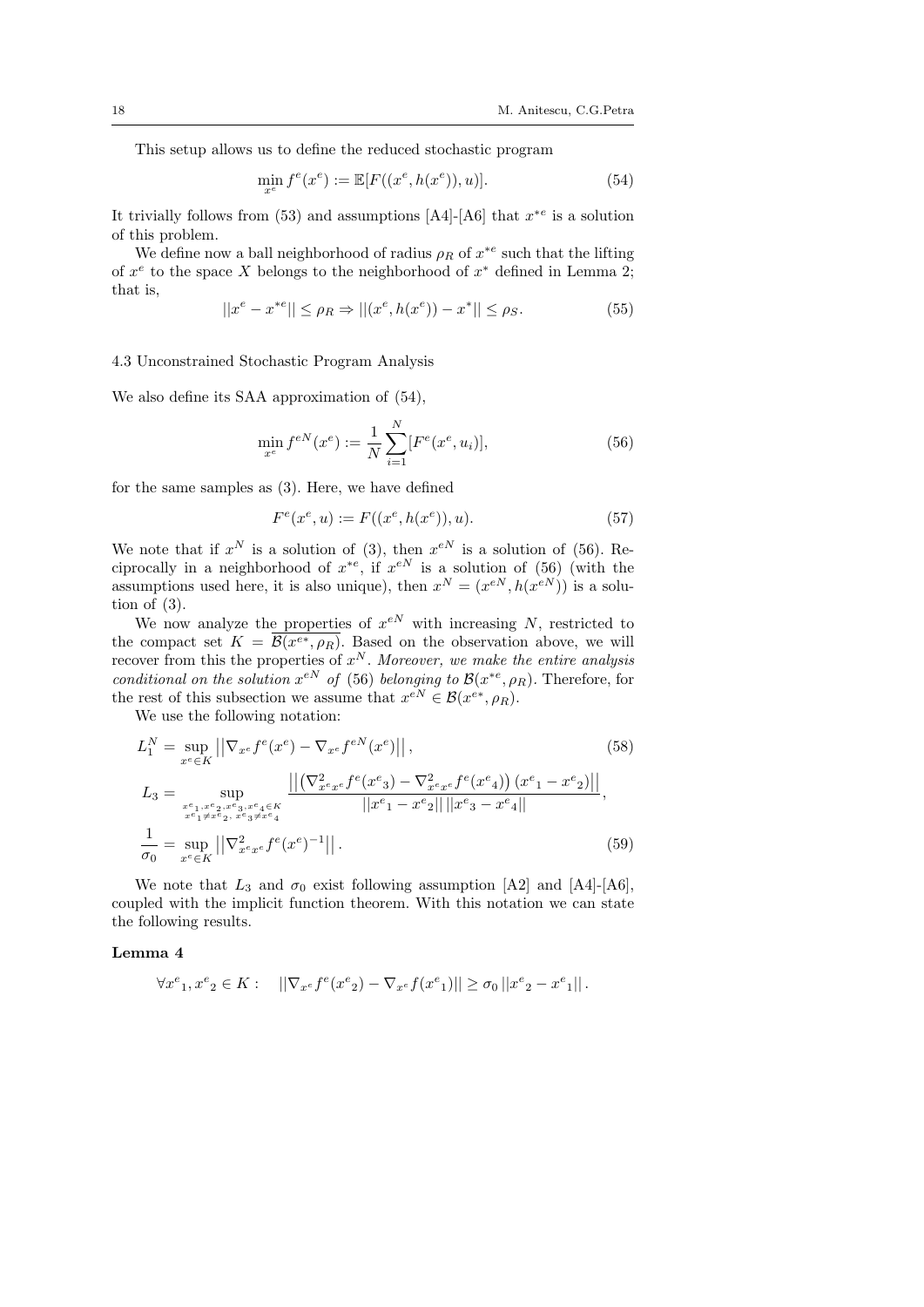Proof First, observe that

$$
(x^{e}{}_{2} - x^{e}{}_{1})^{T} (\nabla_{x^{e}} f^{e}(x^{e}{}_{1}) - \nabla_{x^{e}} f^{e}(x^{e}{}_{2})) =
$$
  
= 
$$
\int_{0}^{1} (x^{e}{}_{2} - x^{e}{}_{1})^{T} \nabla_{x^{e}x^{e}}^{2} f(x^{e}{}_{1} + t(x^{e}{}_{2} - x^{e}{}_{1})) (x^{e}{}_{2} - x^{e}{}_{1}) dt
$$
  
(59)  

$$
\geq \sigma_{0} ||x^{e}{}_{2} - x^{e}{}_{1}||^{2}.
$$

By the preceding inequality and Cauchy-Schwarz inequality, we obtain that

$$
\sigma_0 ||x^e{}_2 - x^e{}_1||^2 \le (x^e{}_2 - x^e{}_1)^T (\nabla_{x^e} f^e(x^e{}_1) - \nabla_{x^e} f^e(x^e{}_2))
$$
  
 
$$
\le ||x^e{}_2 - x^e{}_1|| ||\nabla_{x^e} f^e(x^e{}_1) - \nabla_{x^e} f^e(x^e{}_2)||. \tag{60}
$$

In turn, this imples that

$$
||\nabla_{x^e} f^e(x^e_1) - \nabla_{x^e} f^e(x^e_2)|| \ge \sigma_0 ||x^e_2 - x^e_1||,
$$

which proves the claim.  $\hfill \square$ 

**Lemma 5** Let  $x^{eN}$  and  $x^{e*}$  be such that  $\nabla_{x^e} f^{eN}(x^{eN}) = 0$  and  $\nabla_{x^e} f^{e}(x^{e*}) = 0$ 0. Then  $\mathop{||}$ 

$$
\left| \left| x^{eN} - x^{e*} \right| \right| \le \frac{L_1^N}{\sigma_0}.
$$

Proof We have that

$$
\sigma_0 \left| \left| x^{eN} - x^{e*} \right| \right| \le \left| \left| \nabla_{x^e} f^e(x^{eN}) - \nabla_{x^e} f^e(x^{e*}) \right| \right| \text{ (based on Lemma 4)}
$$

$$
= \left| \left| \nabla_{x^e} f^e(x^{eN}) \right| \right| = \left| \left| \nabla_{x^e} f^e(x^{eN}) - \nabla_{x^e} f^{eN}(x^{eN}) \right| \right|
$$

$$
\overset{(58)}{\le} L_1^N.
$$

This proves the claim.  $\Box$ 

Theorem 2 Under the assumptions of Lemma 5 we have that

$$
f^{e}(x^{e*}) = f^{e}(x^{eN}) - \frac{1}{2} \left[ \nabla_{x^{e}} f^{e}(x^{eN}) \right]^{T} \cdot \left[ \nabla_{x^{e}x^{e}}^{2} f^{e}(x^{eN}) \right]^{-1} \cdot \nabla_{x^{e}} f^{e}(x^{eN}) + \psi_{2}^{N},
$$

where  $|\psi_2^N| \le \Gamma (L_1^N)^3$ , for some positive constant  $\Gamma$  (independent of n,  $x^e$ ).

**Proof** The idea of the proof is that we do a Taylor expansion at  $x^{eN}$  for the exact mean function and use Lemma 5. We do the expansion at  $x^{eN}$  for  $\boldsymbol{f},$  and we obtain that

$$
f^{e}(x^{e*}) = f^{e}(x^{eN}) + \nabla_{x^{e}} f^{e}(x^{eN})(x^{e*} - x^{eN}) +
$$
  
+ 
$$
\frac{1}{2}(x^{e*} - x^{eN})^{T} \nabla_{x^{e}x^{e}}^{2} f^{e}(x^{eN})(x^{e*} - x^{eN}) + \psi_{3}^{N},
$$
(61)

·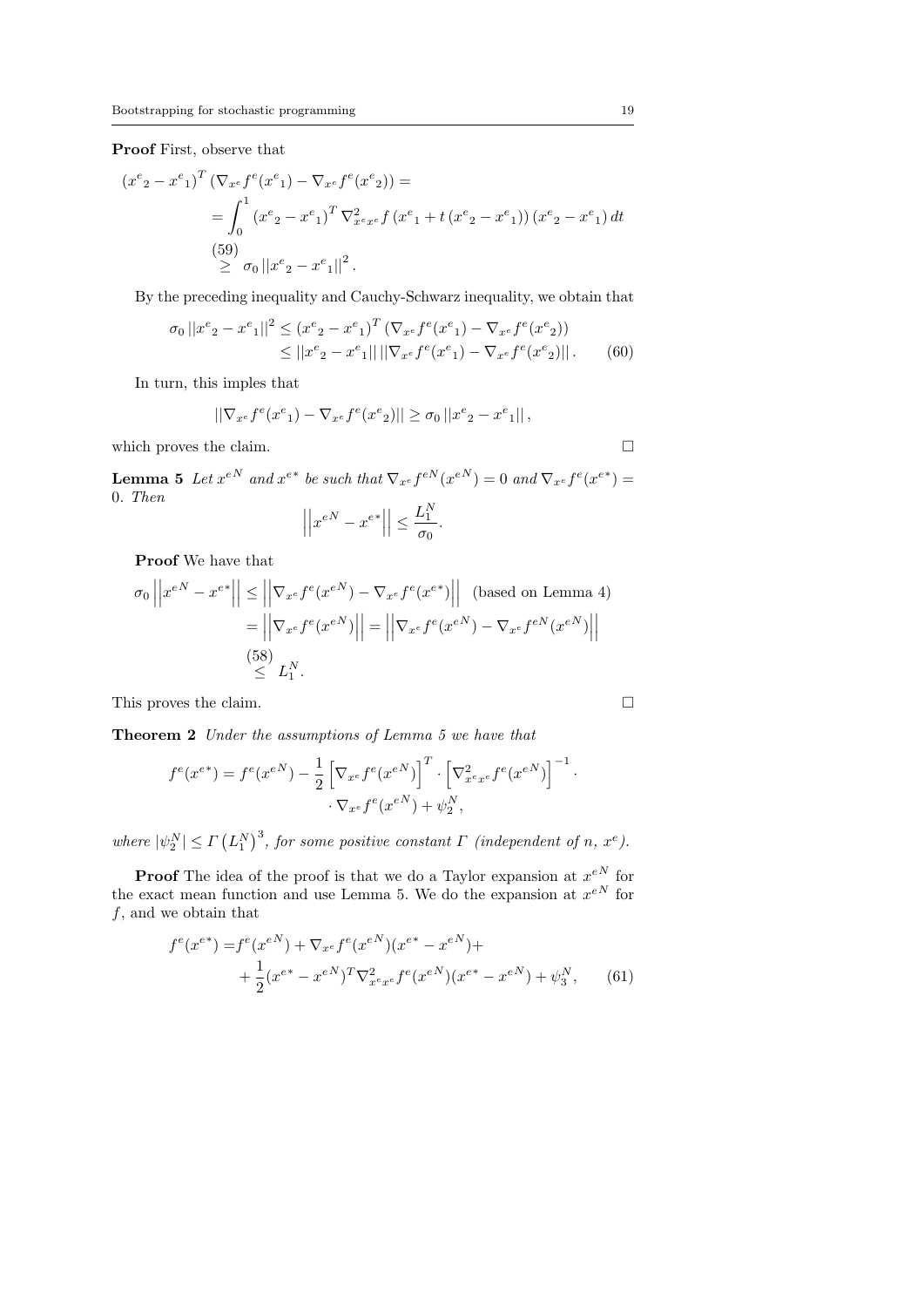where  $|\psi_3^N| \leq L_3 ||x^{eN} - x^{e*}||$ 3 .

Doing the same for the gradient, we obtain

$$
0 = \nabla_{x^e} f^e(x^{e^*}) = \nabla_{x^e} f^e(x^{eN}) + \nabla_{x^e x^e}^2 f^e(x^{eN}) \left( x^{e^*} - x^{eN} \right) + \psi_4^N, \quad (62)
$$

where  $||\psi_4^N|| \leq nL_3 ||x^{e^*} - x^{eN}||$ 2 . Replacing  $(62)$  in  $(61)$ , we obtain

$$
f^{e}(x^{e*}) = f^{e}(x^{eN}) - \frac{1}{2} \left( x^{e*} - x^{eN} \right)^{T} \nabla_{x^{e}x^{e}}^{2} f^{e}(x^{eN}) \left( x^{e*} - x^{eN} \right) + \psi_{5}^{N}, \tag{63}
$$

with  $\|\psi_5^N\| \le L_3(1+n) ||x^{e*}-x^{eN}||$ 3 .

From (62), using that  $\nabla_{x} f^{eN}(x^{eN}) = 0$ , we obtain

$$
0 = -\nabla_{x^e} f^{eN}(x^{eN}) + \nabla_{x^e} f^e(x^{eN}) + \nabla_{x^e x^e}^2 f^e(x^{eN}) \left(x^{e*} - x^{eN}\right) + \psi_4^N,
$$

which implies

$$
\left(x^{eN} - x^{e*}\right) = \left[\nabla_{x^e x^e}^2 f^e(x^{eN})\right]^{-1} \left(\nabla_{x^e} f^e(x^{eN}) - \nabla_{x^e} f^{eN}(x^{eN}) + \psi_4^N\right).
$$

Replacing the expression for  $(x^{e^*}-x^{eN})$  in (63), collecting the residuals, and using the upper bound  $1/\sigma_0$  on  $\Big|$  $\begin{array}{c} \begin{array}{c} \begin{array}{c} \end{array} \\ \begin{array}{c} \end{array} \end{array} \end{array}$  $\left(\nabla_{x^ex^e}^2 f^e(x^{eN})\right)^{-1}$    we obtain the conclusion for  $\Gamma = 2 \frac{L_3(1+3n)}{\sigma_0^3}$ . The proof is complete.

We now return to the SAA interpretation, where we relate to the previous analysis by means of the notation

$$
f^{e}(x^{e}) = E_{u}F^{e}(x^{e}, u), \quad f^{eN} = \frac{1}{N} \sum_{i=1}^{N} F(x^{e}, u_{i}).
$$

It immediately follows that  $\nabla_{x^e} f^e(x^{e^*}) = 0$  and that  $\nabla_{x^e} f^{eN}(x^{eN}) = 0$  from the optimality conditions of the stochastic problem and its SAA approximation. We define

$$
\Psi(x^{eN}) = E_u F^e(x^{eN}, u) - \frac{1}{2} \left[ E_u \nabla_{x^e} F^e(x^{eN}, u) \right]^T \cdot \nabla_{x^e x^e}^2 \left[ E_u F^e(x^{eN}, u) \right]^{-1} \cdot \left[ E_u \nabla_{x^e} F^e(x^{eN}, u) \right]. \tag{64}
$$

We are now in position to state our main result.

**Theorem 3** There exist  $C_1(\epsilon) > 0$  and  $C_2 > 0$  such that for any  $a > 0$  we have that

$$
\mathbb{P}\left(\left|E_u F^e(x^{e^*}, u) - \Psi(x^{eN}) - \eta^N\right| N^{-\frac{3}{2}+a} \ge \epsilon\right| ||x^{eN} - x^{e^*}|| \le \rho_R\right) \le
$$
  

$$
\le C_1 \epsilon^{-\frac{n}{3}} N^{n\left(\frac{1}{2} - \frac{a}{3}\right)} \exp\left(-C_2 N^{\frac{a}{3}} \epsilon^{\frac{2}{3}}\right). \tag{65}
$$

Here  $\eta^N$  is a random variable satisfying  $|\eta^N|\leq \Gamma_2(L_1^N)^3$ , conditionally on  $||x^{eN} - x^{e*}|| \le \rho_R$  (and can be, for example,  $\eta^N = 0$ ).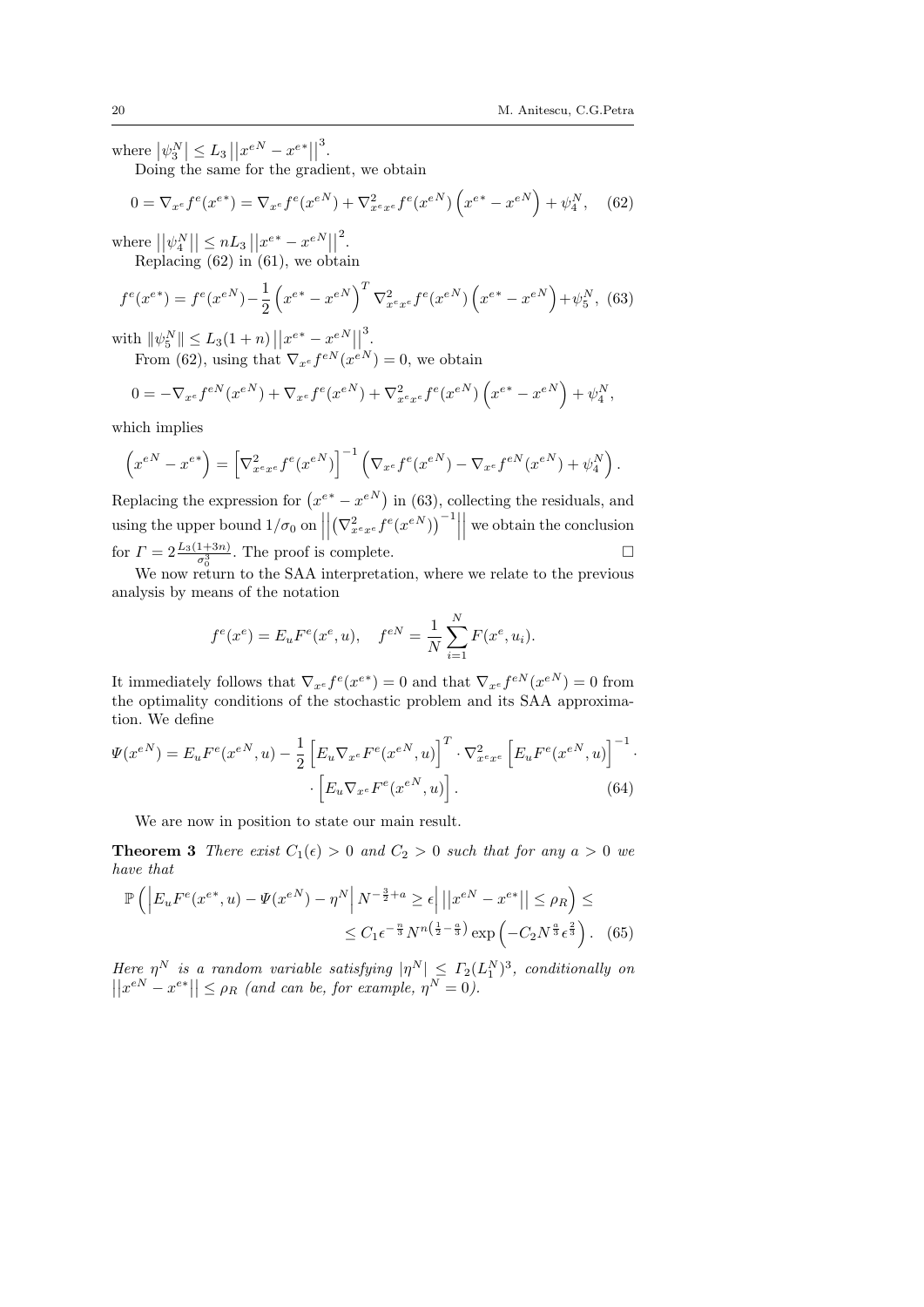Note that the probability is stated conditionally on  $x^{eN}$  being sufficiently close to  $x^{e*}$ .

**Proof** We assume that  $||x^{eN} - x^{e*}|| \leq \rho_R$ , which make all of our statements conditional statements (as is the conclusion we aim to prove).

We rewrite the conclusion of Theorem 2 using the definition of  $\Psi$  to obtain that

$$
E_u F^e(x^{e*}, u) = \Psi(x^{eN}) + \eta^N + \psi_2^N, \quad |\psi_2^N| \le (T + \Gamma_2) (L_1^N)^3.
$$

We thus obtain (using  $0 < A < B \Rightarrow \mathbb{P}(A > \epsilon) < \mathbb{P}(B > \epsilon)$ ) that

$$
\mathbb{P}\left(\left|E_{u}F^{e}(x^{e*}, u) - \Psi(x^{eN})\right| N^{-\frac{3}{2}+a} \geq \epsilon \right| ||x^{eN} - x^{e*}|| \leq \rho_{R}\right) \leq
$$
  

$$
\mathbb{P}\left(\left(\Gamma + \Gamma_{2}\right) \left(L_{1}^{N}\right)^{3} N^{-\frac{3}{2}+a} \geq \epsilon \right| ||x^{eN} - x^{e*}|| \leq \rho_{R}\right) =
$$
  

$$
\mathbb{P}\left(L_{1}^{N} N^{-\frac{1}{2}+\frac{a}{3}} \geq \epsilon^{\frac{1}{3}} (\Gamma + \Gamma_{2})^{-\frac{1}{3}} \right| ||x^{eN} - x^{e*}|| \leq \rho_{R}\right) \xrightarrow{\text{Lemma 1}}
$$
  

$$
C_{1}^{g} \epsilon^{-\frac{n}{3}} (\Gamma + \Gamma_{2})^{\frac{n}{3}} N^{n\left(\frac{1}{2}-\frac{a}{3}\right)} \exp\left(-\frac{C_{2}^{g}}{(\Gamma + \Gamma_{2})^{\frac{2}{3}}} N^{\frac{2a}{3}} \epsilon^{\frac{2}{3}}\right).
$$

Here the parameters  $C_1^g$  and  $C_2^g$  are obtained with Lemma 1 for the reduced stochastic programs  $(56)$  and  $(54)$ , where the compact set K for which assumptions [A1] and [A2] hold are defined is  $||x^{eN} - x^{e*}|| \leq \rho_R$ . The conclusion follows after defining  $C_1 = C_1^g (T + T_2)^{\frac{n}{3}}$  and  $C_2 = \frac{C_2^g}{(T+T_2)^{\frac{n}{3}}}$  $\frac{C_2^9}{(T+{\Gamma}_2)^{\frac{2}{3}}}$ .

A difficulty is that, in our case,  $F^e(x^e, u)$  is not twice differentiable but once differentiable, and the derivative is uniformly directionally differentiable, with bounded directional derivative.

Define the directional derivatives

$$
D^{i} \nabla_{x^{e}} F^{e}(x^{e}, u) = \lim_{t \to 0, t > 0} \frac{\nabla_{x^{e}} F^{e}(x^{e} + te_{i}, u) - \nabla_{x^{e}} F^{e}(x^{e}, u)}{t}
$$

where  $e_i$ ,  $i = 1, 2, \ldots, n_{x^e}$ , are the canonical vectors,

$$
e_i = \left(0, 0, \ldots, 0, \begin{array}{c} i\text{th position} \\ \downarrow \\ 1 \end{array}, 0 \ldots, 0\right)^T.
$$

Theorem 4 The following identity holds:

$$
\nabla_{x^e x^e}^2 E_u \left[ F^e(x^e, u) \right] e_i = E_u \left[ D^i \nabla_{x^e} F^e(x^e, u) \right].
$$

**Proof** Using the dominated convergence theorem, we obtain that for any  $x^e$ 

$$
D^{i}E_{u}\left[\nabla_{x^{e}}F^{e}(x^{e}, u)\right] = E_{u}\left[D^{i}\nabla_{x^{e}}F^{e}(x^{e}, u)\right], i = 1, 2, ..., n_{x^{e}}.
$$
 (66)

Similarly, we have that  $E_u \left[ \nabla_{x^e} F^e(x^e, u) \right] = \nabla_{x^e} E_u \left[ F^e(x^e, u) \right]$ . This implies, since  $E_u \left[ \nabla_{x^e} F^e(x^e, u) \right]$  is differentiable, that

$$
D^{i}E_{u}\left[\nabla_{x^{e}}F^{e}(x^{e},u)\right]=\nabla_{x^{e}x^{e}}^{2}E_{u}\left[F^{e}(x^{e},u)\right]e_{i}.
$$

,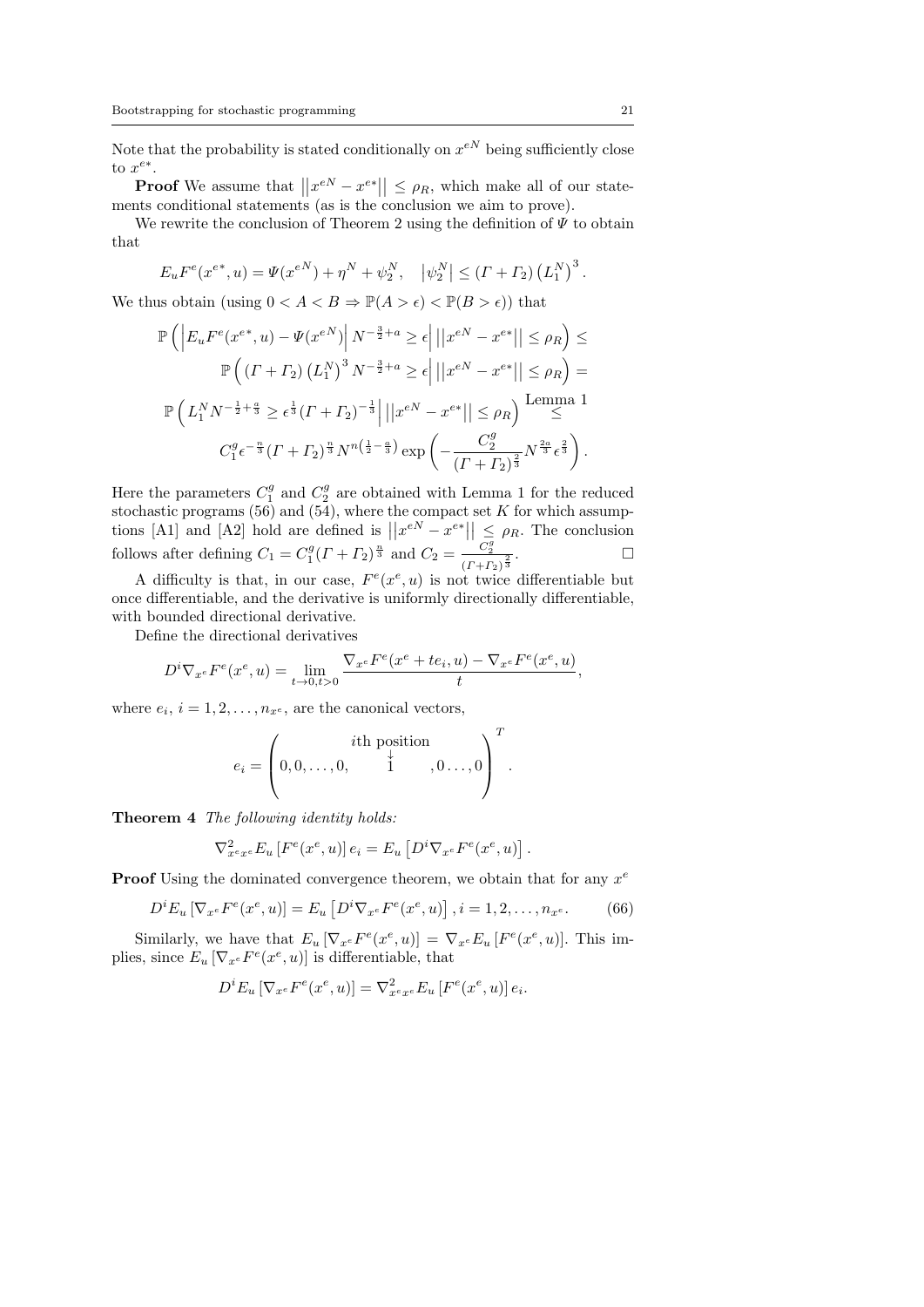From the above equation and (66), the conclusion follows.  $\square$ 

Using Theorem 4, we obtain that

$$
\Psi(x^{eN}) = E_u F^e(x^{eN}, u) - \frac{1}{2} \left[ E_u \nabla_{x^e} F^e(x^{eN}, u) \right]^T \cdot \left[ E_u H(x^{eN}, u) \right]^{-1} \cdot \left[ E_u \nabla_{x^e} F^e(x^{eN}, u) \right], \qquad (67)
$$

$$
H(x^e, u) = \left[ D^1 \nabla_{x^e} F^e(x^e, u), D^2 \nabla_{x^e} F^e(x^e, u), \dots, D^{n_{xe}} F^e(x^e, u) \right].
$$

We can now use a *different sample*  $v_1, v_2, \ldots, v_n$  to estimate  $\Psi(x^{eN})$  and build confidence intervals using bootstrapping. This is what we exactly propose in the next section for the more general case, namely, constrained nonlinear stochastic problems (1).

### 4.4 Application to the Nonlinear Stochastic Programming

In this section we state our main result that applies to nonlinear stochastic problems (1), which are assumed to satisfy the assumptions  $[A1]$ - $[A6]$ . We write its sample average approximation (3) in the following form:

$$
\min_{x} \frac{1}{N} \sum_{i=1}^{N} F(x, u_i(\omega)),
$$
\nsubject to  $g_i(x) = 0, \quad i = 1, 2, ..., p,$   
\n $g_i(x) \le 0, \quad i = p + 1, ..., q,$ \n(68)

and we define its solution by  $x^N(\omega)$ , and its Lagrange multipliers—if they exist–by  $\lambda^N$  with components  $\lambda_i^N$ . We define the following estimator:

$$
\mathcal{T}(x^N, \lambda^N) = \mathbb{E}_u F(x^N, u) - \frac{1}{2} \begin{bmatrix} \mathbb{E}_u \nabla_x L(x^N, \lambda^N, u) \\ 0 \end{bmatrix}^T.
$$

$$
\cdot \begin{bmatrix} \mathbb{E}_u \widetilde{H}(x^N, \lambda^N, u) J(x^N)^T \\ J(x^N) & 0 \end{bmatrix}^{-1} \cdot \begin{bmatrix} \mathbb{E}_u \nabla_x L(x^N, \lambda^N u) \\ 0 \end{bmatrix}, \quad (69)
$$

where

$$
\widetilde{H}(x^N, \lambda^N, u) = H(x^N, u) + \sum \lambda_i \nabla_{xx}^2 g_i(x^N),
$$

$$
H(x, u) = \left[ D^1 \nabla_x F(x, u), D^2 \nabla_x F(x, u), \dots, D^{n_x} F(x, u) \right].
$$

We define by  $\hat{T}(x^N)$  the estimator of  $\hat{T}(x^N)$  using a second sample of size  $N$  (see (85) for its expression). We construct the bootstrap confidence intervals based on  $\hat{T}(x^N)$ .

The following is our main result.

**Theorem 5** Assume that  $\begin{bmatrix} A1 \end{bmatrix}$ - $\begin{bmatrix} A6 \end{bmatrix}$  hold for the formulation (68). Also let  $\widehat{\mathcal{J}}_1$  be either the bootstrap confidence interval  $\widehat{J}_1$  (given by (24)) or  $\widehat{J}_{1,BCa}$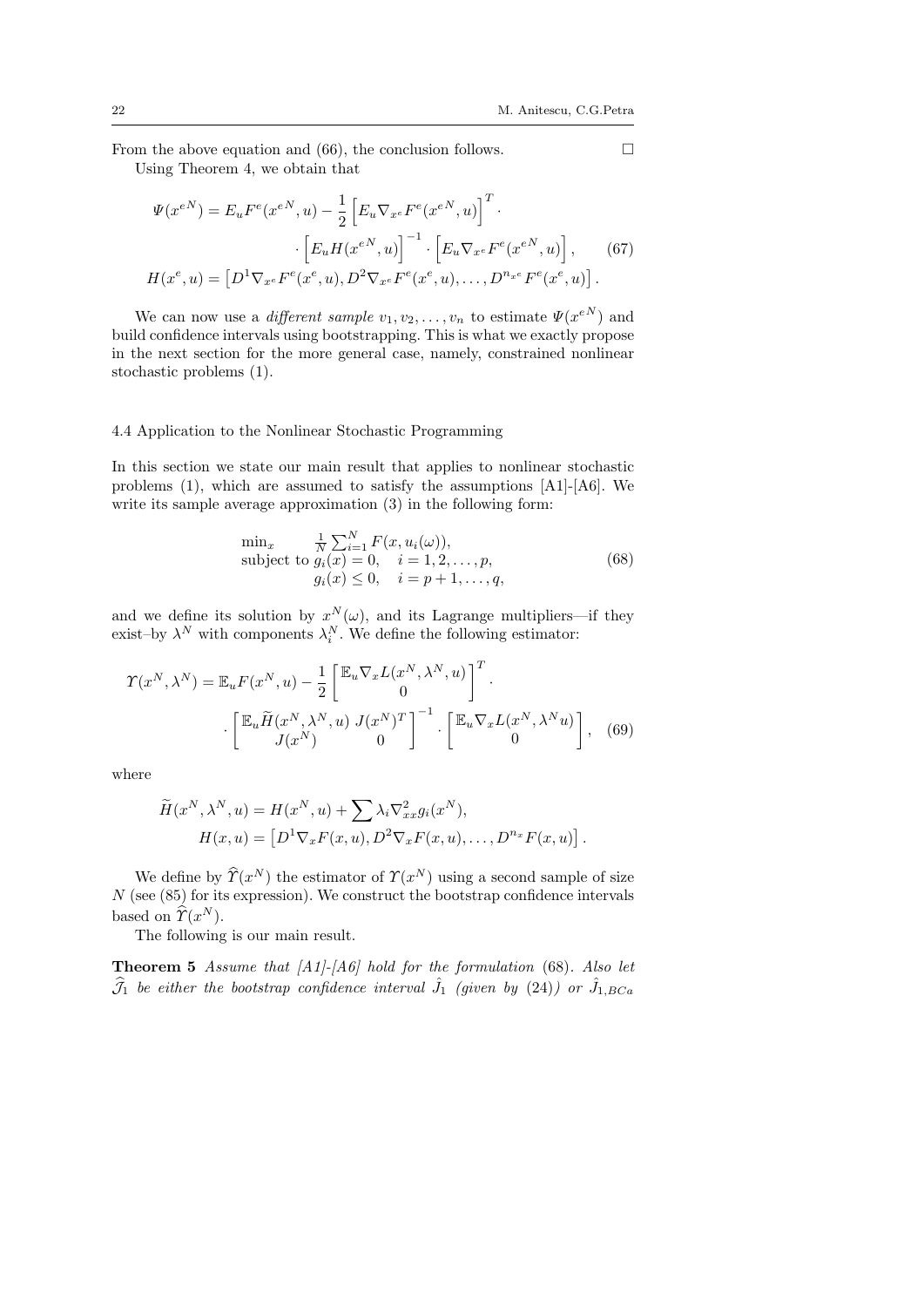(given by (45)) constructed for  $\hat{T}(x^N, \lambda^N)$  based on a second sample, with  $\lambda^N$ obtained from the sample average approximation of (1). Then

$$
\mathbb{P}(f(x^*) \in \widehat{\mathcal{J}}_1(\alpha)) = \alpha + O(N^{-1+a})
$$

for any  $a > 0$ .

Proof The proof consists of several stages.

Reduction to the framework in §4.3 We can invoke all relevant results from §4 since assumptions [A1]-[A6] hold.

Conditioning Events

Therefore, from Theorem 1 it follows that

$$
\mathbb{P}(||x^N - x^*|| \ge \rho_R) \le C_1 \exp(-NC_2).
$$

When  $||x^N - x^*|| \le \rho_R$ , it follows that  $||x^{eN} - x^{e*}|| \le \rho_R$  and the results from Section 4.3 apply. Following Lemma 3 we have that the probability that  $x^N$  has the same active set as  $x^*$  grows exponentially to 1 with N. In particular

$$
\mathbb{P}\left(\mathcal{I}(x^N) = \mathcal{I}(x^*)\right) \ge 1 - C_1^I \exp(-C_2^I N).
$$

We now condition on the event  $\mathcal{I}(x^N) = \mathcal{I}(x^*)$  as well.

In summary, we will condition our statements on the events  $\mathcal{I}(x^N) = \mathcal{I}(x^*)$ and  $||x^N - x^*|| \le \rho_R$ . From here on we assume both hold, until the final probability calculation.

Equivalence between specially constrained and unconstrained metrics

We now prove that this assumption implies that

$$
\Psi(x^{eN}) = \Upsilon(x^N, \tilde{\lambda}^N),\tag{70}
$$

where we have defined the special multiplier

$$
\tilde{\lambda}^N := -\left(\nabla_{x_d} g_{\mathcal{I}(x^*)}(x^N)\right)^{-T} \nabla_{x_d} f(x^N). \tag{71}
$$

We call it a "special" multiplier, because  $x^N$  is not a stationary point of a problem whose objective function is  $f$ ; therefore, it cannot be a proper multiplier. Also note that it is a theoretical concept for analyis purposes only, since to compute it would require computing  $f$  and the integral that defines it exactly. Recall that  $x_d$  is the complement of  $x_e$  in  $x$ , as defined by (53).

Indeed, define  $V^*(x) \in \mathbb{R}^n \times \mathbb{R}^{n-\mathcal{I}(x^*)}$  to be a matrix of full column rank parameterizing the nullspace of  $J^*(x)$ ; that is,  $J^*(x)V^*(x) = 0$ .  $V^*(x)$  as a mapping of  $x$  need not be regular, and can be obtained—conceptually, since we will never practically compute it—from the QR factorization of the square matrix  $[J^{*T}(x),0].$ 

Moreover, following (53) and  $||x^{eN} - x^{e*}|| \le \rho_R$ , we have that  $x^{eN}$  is a solution of (56). Also, the active set in the definition of  $\Upsilon(x^N, \lambda^N)$  is the same as the one at  $x^*$ , so  $J(x^N) = J^*(x^N)$ .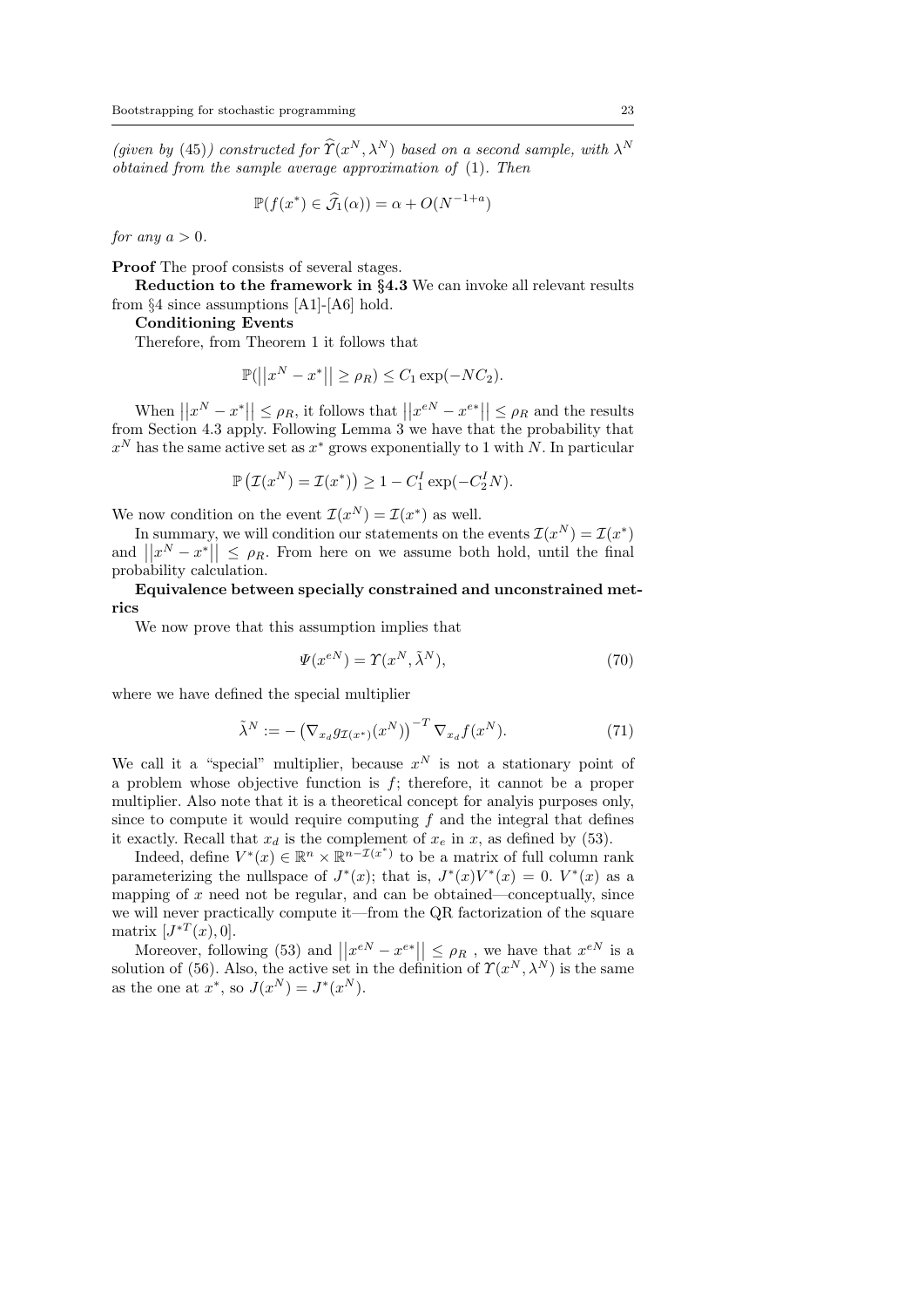In the following we carry out a calculation for a generic multiplier  $\hat{\lambda}^N$ , which can take the place of either  $\lambda^N$  obtained from (3) or the special multiplier defined in (71).

Following the definition of  $\Upsilon$ , we introduce the vector  $(d_x; d_\lambda)$  defined implicitly by

$$
\begin{bmatrix} \mathbb{E}_u \widetilde{H}(x^N, \hat{\lambda}^N, u) \ J^*(x^N) & 0 \end{bmatrix} \begin{bmatrix} d_x \\ d_\lambda \end{bmatrix} = \begin{bmatrix} \mathbb{E}_u \nabla_x L(x^N, \hat{\lambda}^N, u) \\ 0 & 0 \end{bmatrix}, \qquad (72)
$$

which, in turn, results from (69) in the expression

$$
\Upsilon(x^N, \hat{\lambda}^N) = \mathbb{E}_u F(x^N, u) - \frac{1}{2} \begin{bmatrix} \mathbb{E}_u \nabla_x L(x^N, \hat{\lambda}^N, u) \\ 0 \end{bmatrix}^T \begin{bmatrix} d_x \\ d_\lambda \end{bmatrix}.
$$
 (73)

Working from (72) we see that  $J^*(x^N)d_x = 0$ , which in turn implies the existence of a vector  $d_v$  that satisfies  $d_x = V^*(x^N) d_v$ . Multiplying the first row of (72) by  $(V^*)^T$  and using the fact that  $(V^*(x^N))^T (J^*(x^N))^T = 0$  and, subsequently, that

$$
(V^*(x^N))^T \mathbb{E}_u \nabla_x L(x^N, \hat{\lambda}^N, u) = (V^*(x^N))^T \mathbb{E}_u \nabla_x F(x^N, u),
$$

we obtain that

$$
(V^*(x^N))^T \widetilde{H}(x^N, \widehat{\lambda}^N, u) V^*(x^N) d_v = (V^*(x^N))^T \mathbb{E}_u \nabla_x F(x^N, u).
$$

In turn, using these relations again in (73) together with  $J(x^*)d_x = 0$ , we obtain that

Υ(x <sup>N</sup> , λˆ<sup>N</sup> ) = EuF(x <sup>N</sup> , u) − 1 2 -(V ∗ (x <sup>N</sup> ))<sup>T</sup> Eu∇xF(x <sup>N</sup> , u) T · · (V ∗ (x <sup>N</sup> ))<sup>T</sup> <sup>H</sup>e(<sup>x</sup> <sup>N</sup> , λˆ<sup>N</sup> , u)V ∗ (x N ) <sup>−</sup><sup>1</sup> · · -(V ∗ (x <sup>N</sup> ))<sup>T</sup> Eu∇xF(x <sup>N</sup> , u) . (74)

We now express the quantities from  $(74)$  in terms of the quantities from (54). In terms of the notations in (53) it follows that a choice of a matrix  $V^*$ that spans the null space of  $J^*$  is

$$
V^*(x^N) = \left[\frac{I}{\nabla_{x^e} h(x^e)}\right]
$$

(computed with respect to the partition  $(x^e, x^d)$ ). In turn, this implies that (where we use again  $f(x) \equiv \mathbb{E}F(x, u)$ )

$$
\begin{aligned} \left[ (V^*(x^N))^T \mathbb{E}_u \nabla_x F(x^N, u) \right] &= \nabla_{x^e} f(x^N, u) + \nabla_{x^d} f(x^N, u) \nabla_{x^e} h(x^e) \\ &= \nabla_{x^e} f^e(x^e). \end{aligned} \tag{75}
$$

We now look at the second-order derivatives of  $f^e(x^e)$ , at which point we use the definition of the multiplier  $\tilde{\lambda}^N$  (71).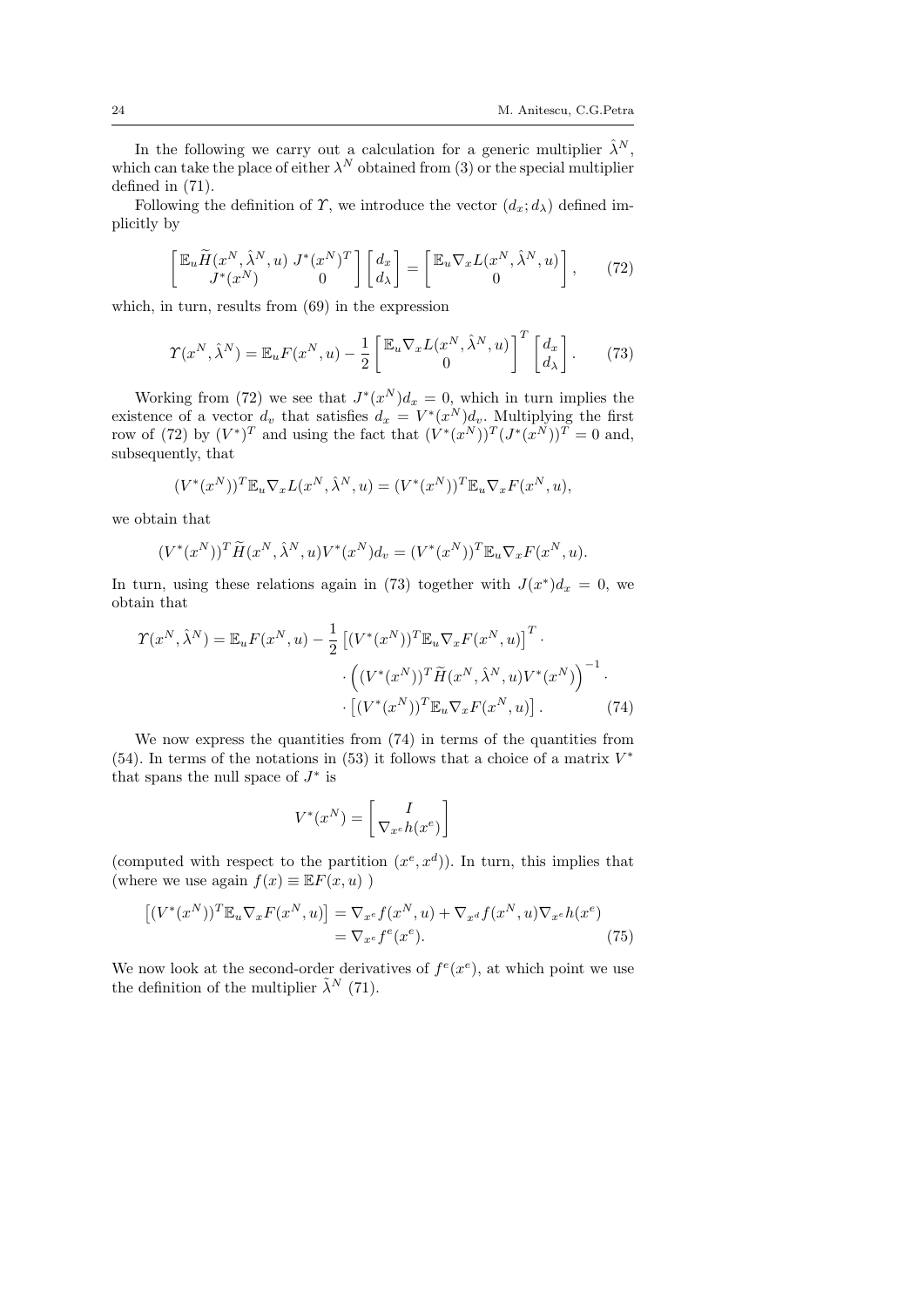To that end, we note on the basis of (53) the equivalence

$$
f(x^e, h(x^e)) + g(x^e, h(x^e))^T \tilde{\lambda}^N \equiv f(x^e, h(x^e)) \equiv f^e(x^e)
$$

It immediately follows, on the basis of this equivalence, using the chain rule and differentiating twice, that

$$
\nabla_{x^e x^e}^2 f(x^e, h(x^e)) = \left[ \nabla_{x^e} h(x^e) \right]^T \nabla_{xx}^2 L(x, \tilde{\lambda}) \left[ \nabla_{x^e} h(x^e) \right] + \nabla_{x^e} \left( \nabla_x L(x, \tilde{\lambda}) \left[ \nabla_x \frac{I}{\nabla_{x^e} h(x^e)} \right] \right),
$$

where the symbol  $\downarrow$  is used to point out to which part of the expression the differentiation is applied. The last term is then equivalent to

$$
\nabla_{x^e} \left( \nabla_{x_d} L(x, \tilde{\lambda}) \overbrace{\nabla_{x^e} h(x^e)}^{\downarrow} \right),
$$

which must be 0, since by the choice of  $\tilde{\lambda}^N$  we have from (71) that  $\nabla_{x_d} L(x, \tilde{\lambda}) =$ 0. In turn, this implies that

$$
\nabla_{x^e x^e}^2 f(x^e, h(x^e)) = \left[\begin{matrix} I \\ \nabla_{x^e} h(x^e) \end{matrix}\right]^T \nabla_{xx}^2 L(x, \tilde{\lambda}) \left[\begin{matrix} I \\ \nabla_{x^e} h(x^e) \end{matrix}\right]
$$

$$
= (V^*(x^N))^T \widetilde{H}(x^N, \tilde{\lambda}^N, u) V(x^N),
$$

the last statement following from commuting the differentiation with the E operator (which is legitimate because of the twice continuous differentiability of the functions involved). We have now verified that all terms in expression (74) are equal to those in the definition of  $\Psi$ , (64) which proves the claim (70).

**Conditional estimate for**  $\Upsilon$ . We first bound the distance between  $\tilde{\lambda}^N$ defined in (71) and the multiplier obtained by solving (3). Since the multiplier of (3) satisfies

$$
\lambda^N := -\left(\nabla_{x_d} g_{\mathcal{I}(x^*)}(x^N)\right)^{-T} \nabla_{x_d} f^N(x^N),
$$

we obtain that

$$
\left| \left| \lambda^N - \lambda^{\tilde{N}} \right| \right| = \left| \left| \left( \nabla_{x_d} g_{\mathcal{I}(x^*)}(x^N) \right)^{-T} \left( \nabla_{x_d} f^N(x^N) - \nabla_{x_d} f(x^N) \right) \right| \right|
$$
  
\n
$$
\leq \left| \left| \left( \nabla_{x_d} g_{\mathcal{I}(x^*)}(x^N) \right) \right| \right| L_1^N \leq \Gamma_L L_1^N,
$$

where we used (58), and, for the last inequality, the result of Lemma 2. Using the identity (74) (which holds for a generic  $\hat{\lambda}^N$ ) and the identity (75) we obtain that there exists a  $\varGamma$  such that

$$
|\Upsilon(x^N, \lambda^N) - \Upsilon(x^N, \tilde{\lambda}^N)| \leq \Gamma_{L2} ||\nabla_e f^e(x^{eN})||^2 L_1^N,
$$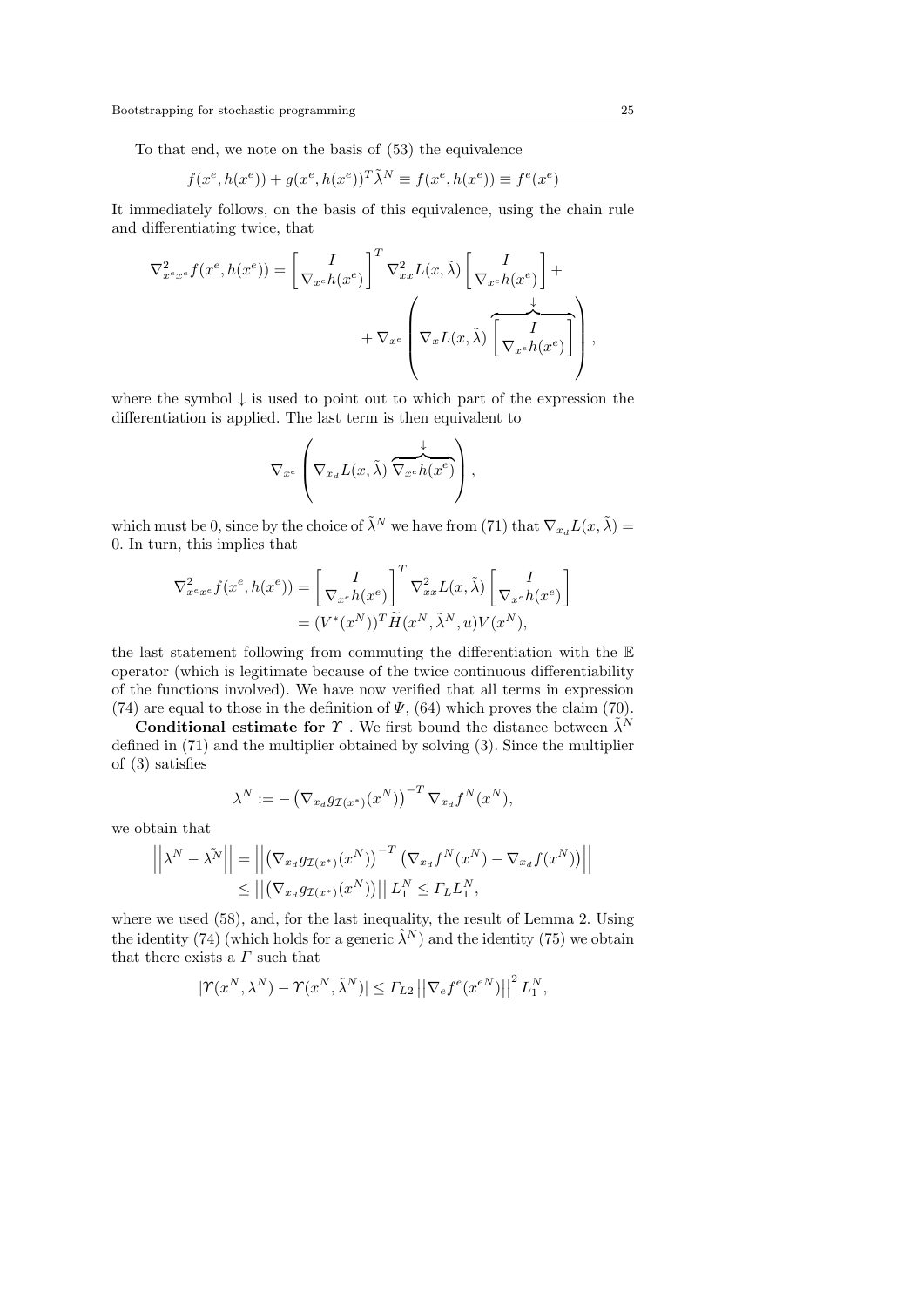where  $\Gamma_{L2}$  depends on the bound of second derivatives in  $\rho_R$  and  $\Gamma_L$ .

Now using Lemma 5, Assumption [A2], and the fact that  $\nabla_{x^e} f^e(x^{*,e}) = 0$ , which in turn implies that  $||\nabla_{x^e} f^e(x^{eN})|| = O(||x^{*,e} - x^{eN}||)$ , we obtain that there exists a  $\Gamma_{L3}$  such that

$$
|\Upsilon(x^N, \lambda^N) - \Upsilon(x^N, \tilde{\lambda}^N)| \leq \Gamma_{L3} (L_1^N)^3.
$$

Using the last relation and (70), as well as all the events with respect to which we condition, and Theorem 3 (with  $\eta^N = \Upsilon(x^N, \lambda^N) - \Upsilon(x^N, \tilde{\lambda}^N)$ ) we obtain that there exist  $C_1(\epsilon) > 0$  and  $C_2 > 0$  such that for any  $a > 0$  we have that

$$
\mathbb{P}\left(\left|\left|E_u F(x^*, u) - \Upsilon(x^N, \lambda^N)\right|\right| N^{-\frac{3}{2}+a} \geq \epsilon\right| \left|\left|x^{eN} - x^{e*}\right|\right| \leq \rho_R, \mathcal{I}(x^N) = \mathcal{I}(x^*)\right) \leq
$$
  

$$
\leq C_1 \epsilon^{-\frac{n}{3}} N^{n\left(\frac{1}{2} - \frac{a}{3}\right)} \exp\left(-C_2 N^{\frac{a}{3}} \epsilon^{\frac{2}{3}}\right).
$$

We now use the following relationships among probabilities:

$$
P(A) = P(A|B)P(B) + P(A|\overline{B})P(\overline{B}) \le P(A|B) + P(\overline{B}),
$$

and  $P(\overline{B \cap C}) \leq P(\overline{B}) + P(\overline{C})$  to obtain that

$$
\mathbb{P}\left(|E_u F(x^*, u) - \Upsilon(x^N, \lambda^N)|N^{-\frac{3}{2}+a} \geq \epsilon\right) \leq
$$
  
\n
$$
\leq C_1 \epsilon^{-\frac{n}{3}} N^{n\left(\frac{1}{2}-\frac{a}{3}\right)} \exp\left(-C_2 N^{\frac{a}{3}} \epsilon^{\frac{2}{3}}\right) +
$$
  
\n
$$
+ C_1^I \exp(-C_2^I N) + C_2^K \exp(-C_2^K N). \tag{76}
$$

Here we have used that the complements of the events on which we are conditioning are bounded by the results in Lemma 3 and Theorem 1.

Using the bootstrap estimate We now note that the estimator  $\Upsilon(69)$ contains only smooth (in effect, polynomial) functions of the means of random variables. We note also that this statement does not regard variations with  $x$ , which is held fixed, but does regard functions of random variables defined at  $x^N$ , which have proper moment conditions.

Using the bootstrap theory, we obtain, with the notation of (24), that

$$
\mathbb{P}(\Upsilon(x^N, \lambda^N) \le \hat{\theta} - N^{-0.5} \hat{\sigma} \hat{y}_{1-\alpha}) = \alpha + O(N^{-1})
$$
\n(77)

$$
\mathbb{P}(\Upsilon(x^N, \lambda^N) \ge \hat{\theta} - N^{-0.5} \hat{\sigma} \hat{y}_{1-\alpha}) = 1 - \alpha + O(N^{-1})
$$
\n(78)

uniformly for  $\alpha \in (\eta, 1 - \eta)$  and  $\eta \in (0, 0.5)$ . Here  $\hat{\theta}$  is the empirical value of  $\Upsilon$  (with  $x^N$ ,  $\lambda^N$  fixed, but the mean estimated with the new sample),  $\hat{\sigma}$  is the empirical standard deviation, and  $\hat{y}_{1-\alpha}$  the bootstraped quantile, satisfying  $\hat{K}(\hat{y}_{1-\alpha}) = 1 - \alpha$ . From (32), and the uniform Lipschitz property of all the terms involved in that expansion, as well as the fact that for  $\Upsilon$  we can take  $k = \infty$  in (32), we obtain that

$$
|\hat{K}(\hat{y}_{1-\alpha}+\delta) - \alpha| \le C\delta + O(N^{-\frac{k+1}{2}}),\tag{79}
$$

for some fixed  $C$  and  $k$ .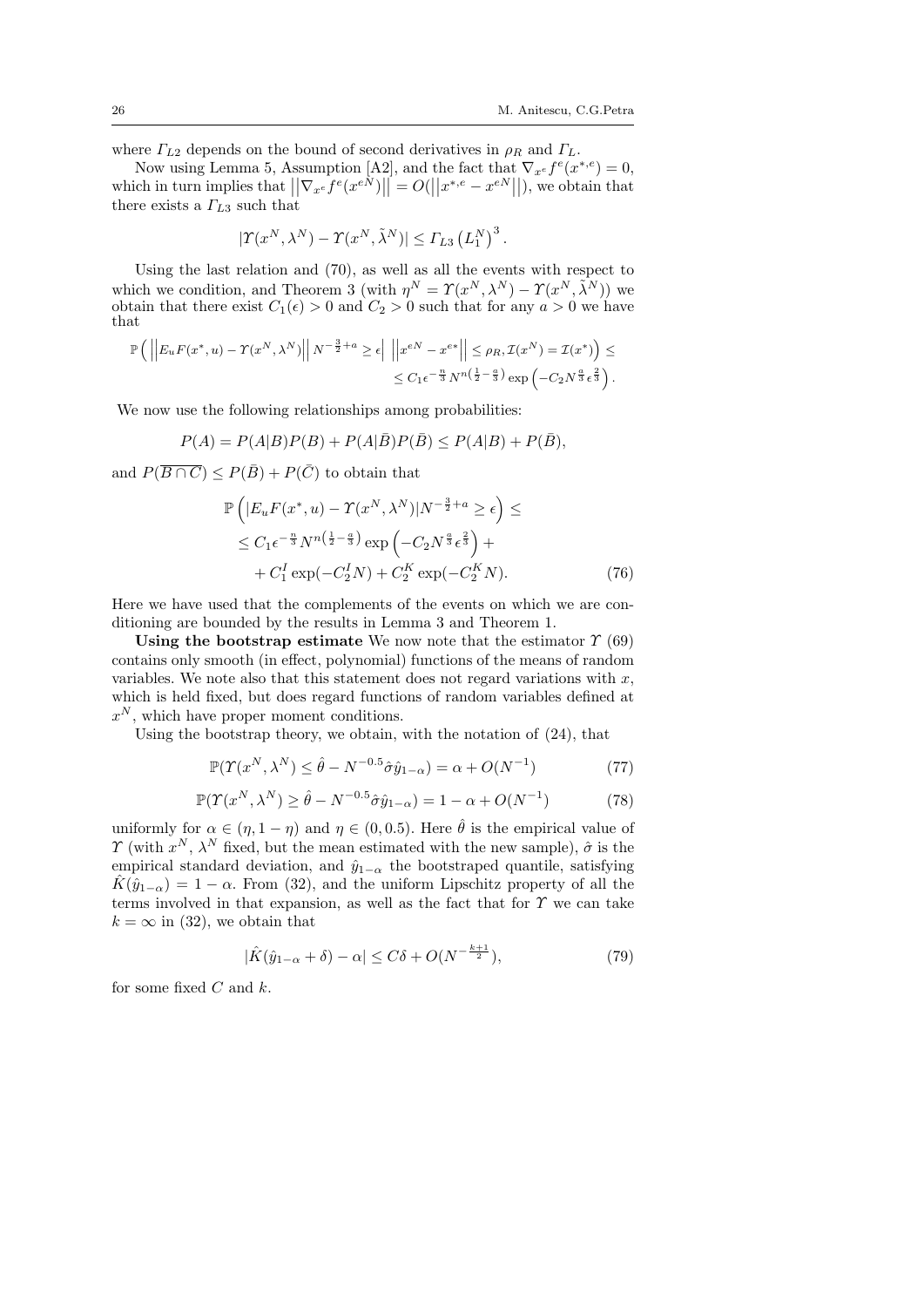To simplify notation, we denote  $\mathbf{E}_u F(x^*, u) = \Psi^*$ , and  $\hat{T} \equiv \hat{T}(x^N, \lambda^N)$ . Also let  $\hat{w}_{\alpha}$  generically denote either  $\hat{y}_{\alpha}$  or  $\hat{z}_{BCa,\alpha}$ . Keep in mind that  $|\hat{w}_{\alpha} - \hat{y}_{\alpha}|$ is either 0 or  $O(N^{-1})$  (from (44)). In (76) fix  $\epsilon = 1$ .

Using that  $P(A) \leq P(A|B) + P(\overline{B})$ , we obtain that

$$
\mathbb{P}(\Psi^* \ge \hat{\theta} - N^{-\frac{1}{2}} \hat{\sigma} \hat{w}_{1-\alpha}) \le
$$
\n
$$
\mathbb{P}(\Psi^* \ge \hat{\theta} - N^{-\frac{1}{2}} \hat{\sigma} \hat{w}_{1-\alpha} \Big| \| \Psi^* - \hat{\Upsilon} \| \le N^{-\frac{3}{2}+a} \Big) + \mathbb{P} \left( \| \Psi^* - \hat{\Upsilon} \| \ge N^{-\frac{3}{2}+a} \right) \le
$$
\n
$$
\mathbb{P}(\hat{\Upsilon} \ge \hat{\theta} - N^{-\frac{1}{2}} \hat{\sigma} \hat{w}_{1-\alpha} - N^{-\frac{3}{2}+a} \Big) + \mathbb{P} \left( \left| \Psi^* - \hat{\Upsilon} \right| \ge N^{-\frac{3}{2}+a} \right) \stackrel{(44)}{\le}
$$
\n
$$
\mathbb{P}(\hat{\Upsilon} \ge \hat{\theta} - N^{-\frac{1}{2}} \hat{\sigma} \hat{y}_{1-\alpha} + O(N^{-\frac{3}{2}}) - N^{-\frac{3}{2}+a} \Big) + \mathbb{P} \left( \left| \Psi^* - \hat{\Upsilon} \right| \ge N^{-\frac{3}{2}+a} \right) \stackrel{(79)}{\le} \le 1 - \alpha + O(N^{-1}) + O(N^{-\frac{k+1}{2}}) + CN^{-1+a} \frac{1}{\hat{\sigma}} + O(N^{n(\frac{1}{2} - \frac{a}{3})} \exp(-C_2' N^{\frac{a}{3}})),
$$

where in the exponential terms we incorporated all the  $\exp(-N)$  term in (76) in the last term. After analyzing all leading terms (for fixed, but arbitrary  $0.5 > a > 0$ , we obtain that

$$
\mathbb{P}(\Psi^* \ge \hat{\theta} - N^{-0.5} \hat{\sigma} \hat{w}_{1-\alpha}) \le 1 - \alpha + O(N^{-1+a}).
$$
 (80)

A similar analysis, working now with (77), leads to the opposite bound as well. Using again that  $P(A) \leq P(A|B) + P(\overline{B})$ , we obtain that

$$
\mathbb{P}(\Psi^* \leq \hat{\theta} - N^{-\frac{1}{2}} \hat{\sigma} \hat{w}_{1-\alpha}) \leq
$$
\n
$$
\mathbb{P}\left(\Psi^* \leq \hat{\theta} - N^{-\frac{1}{2}} \hat{\sigma} \hat{w}_{1-\alpha} \Big| \left\| \Psi^* - \hat{\Upsilon} \right\| \leq N^{-\frac{3}{2}+a} \right) + \mathbb{P}\left(\left\| \Psi^* - \hat{\Upsilon} \right\| \leq N^{-\frac{3}{2}+a} \right) \leq
$$
\n
$$
\mathbb{P}\left(\hat{\Upsilon} \leq \hat{\theta} - N^{-\frac{1}{2}} \hat{\sigma} \hat{w}_{1-\alpha} + N^{-\frac{3}{2}+a} \right) + \mathbb{P}\left(\left\| \Psi^* - \hat{\Upsilon} \right\| \geq N^{-\frac{3}{2}+a} \right) \stackrel{(44)}{\leq}
$$
\n
$$
\mathbb{P}\left(\hat{\Upsilon} \leq \hat{\theta} - N^{-\frac{1}{2}} \hat{\sigma} \hat{y}_{1-\alpha} + O(N^{-\frac{3}{2}}) + N^{-\frac{3}{2}+a} \right) + \mathbb{P}\left(\left\| \Psi^* - \hat{\Upsilon} \right\| \geq N^{-\frac{3}{2}+a} \right) \stackrel{(79)}{\leq}
$$
\n
$$
\alpha + O(N^{-1}) + O(N^{-\frac{k+1}{2}}) + CN^{-1+a} \frac{1}{\hat{\sigma}} + O(N^{n(\frac{1}{2}-\frac{a}{3})} \exp(-C_2' N^{\frac{a}{3}})),
$$

In turn, this results in

$$
\mathbb{P}(\Psi^* \le \hat{\theta} - N^{-0.5} \hat{\sigma} \hat{w}_{1-\alpha}) \le \alpha + O(N^{-1+a}).
$$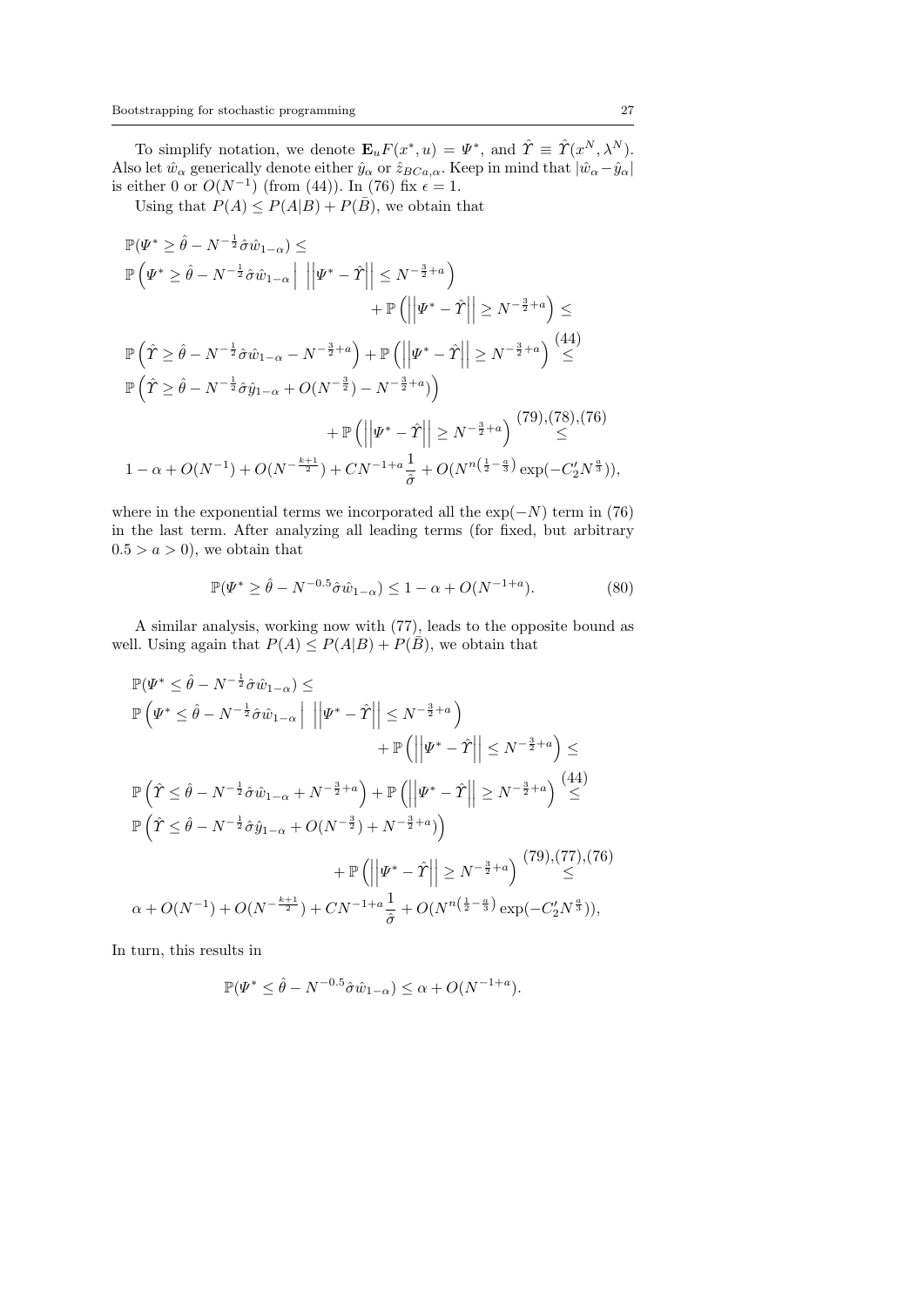Using (80), we obtain that

$$
\mathbb{P}(\Psi^* \le \hat{\theta} - N^{-0.5} \hat{\sigma} \hat{w}_{1-\alpha}) = 1 - \mathbb{P}(\Psi^* \ge \hat{\theta} - N^{-0.5} \hat{\sigma} \hat{w}_{1-\alpha})
$$
  
 
$$
\ge 1 - (1 - \alpha) + O(N^{-1+a}) = \alpha + O(N^{-1+a}).
$$

From the definitions (24) and (45), the last two equations prove the claim.

#### 5 Numerical simulations

### 5.1 Test problems

The numerical performance of the estimator  $\hat{\Upsilon}$  is studied with two test problems. Since the validation of the nominal coverage requires extensive simulations, we chose small problems to keep the computational cost tractable. The first problem, which we call TOY, is a one-dimensional unconstrained problem given by

$$
\min f(x) := E_u(x - u)^4,\tag{81}
$$

where  $u \sim U(0, 1)$ , with the optimal solution  $x^* = 0.5$  and optimal value  $f(x^*) = 0.0125$ . The SAA problem is

$$
\min f^N(x) := \frac{1}{N} \sum_{i=1}^N (x - u_i)^4,\tag{82}
$$

where  $u_i$ ,  $i = 1, ..., N$ , are random i.i.d realizations drawn from  $U(0, 1)$ . Due to the smoothness of the function  $F(x, u)$  in the casting of (1), assumptions [A0]-[A6] hold in this case.

The second problem is a two-stage stochastic optimization problem with recourse, which we call PROB2Q. Even though stochastic programming problems with recourse do not necessarily fit the framework of Section 4.4, we present the behavior of bootstrap confidence intervals and show numerical evidence that they are superior to "normal" confidence intervals. PROB2Q is a modification of a oil refinery model [10] that describes the weekly production process of a refinery that buys crude oil from two sources and has to supply two clients with gasoline and heating fuel. We added quadratic costs both in the first stage (costs of buying crude oil) and in the second stage ("penalty" costs induced by the incapacity of satisfying demand due to unforseen events  $u_1$  and  $u_2$  in determining the demand). PROB2Q problem takes the following form

$$
\min f(x_1, x_2) := \frac{5}{2}x_1^2 + \frac{5}{2}x_2^2 + 7.4x_1 + 2.4x_2 + E_{u_1, u_2}Q(x_1, x_2; u_1, u_2), \tag{83}
$$

where

$$
Q(x_1, x_2; u_1, u_2) = \min_{y_1, y_2} \quad \frac{1}{2}(y_1^2 + y_2^2) - 2y_1 - 2y_2
$$
  
s.t. 
$$
y_1 \ge 20 + u_1 - (2x_1 + 6x_2)
$$

$$
y_2 \ge 10 + u_2 - (3x_1 + 3x_2).
$$
 (84)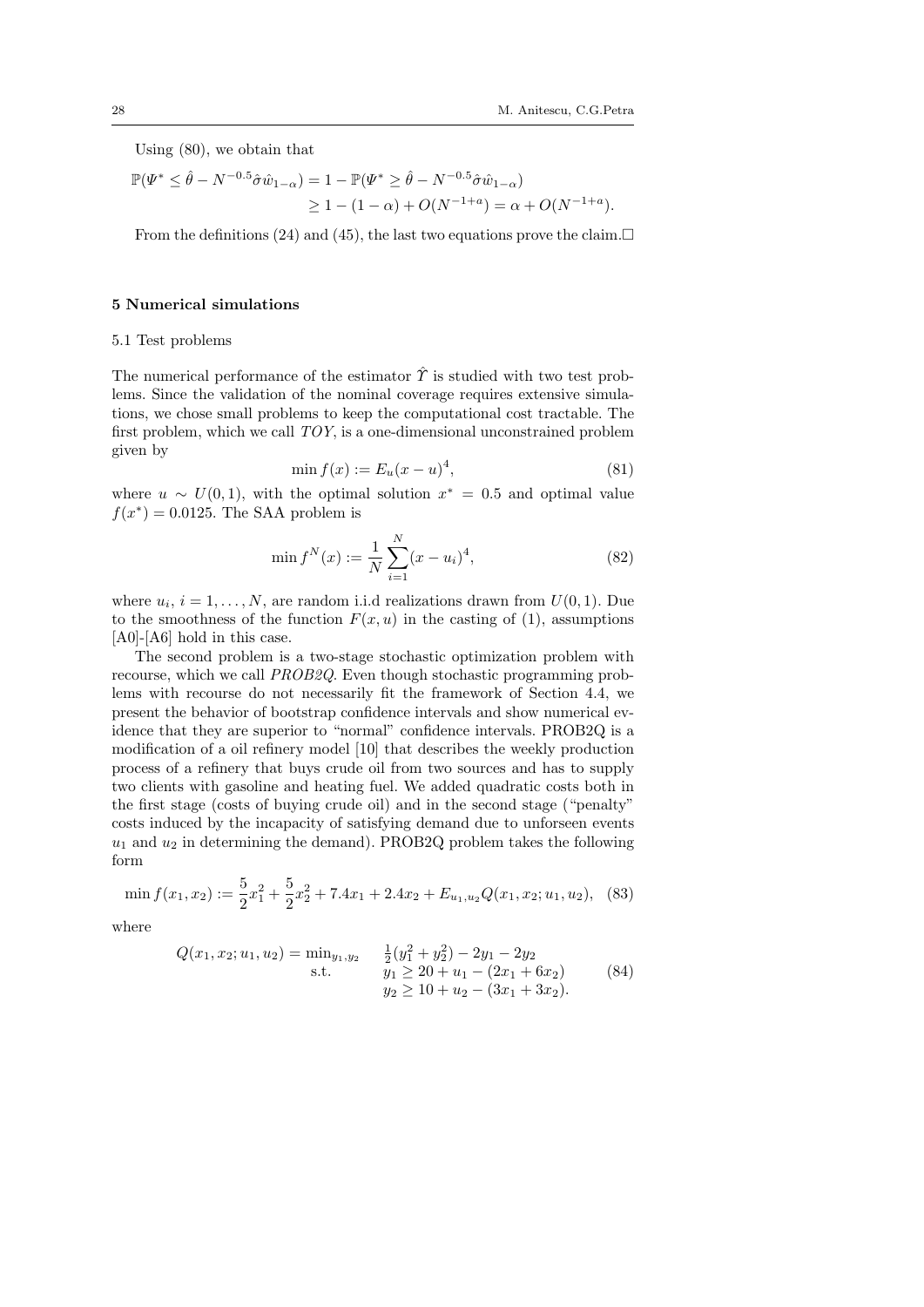Here  $u_1 \sim U(-10, 10)$  and  $u_2 \sim U(-5, 5)$ . PROB2Q has a unique optimal solution at  $x^* = (x_1, x_2) = (3, 0)$  and an optimal value  $f(x^*) = 35.1$ . As we discussed following the statement of assumption [A2], at the moment we cannot state that our theory applies for the two-stage stochastic programming case, but it is an important case to study empirically, in particular, because [A2] cannot be ensured to hold (all the other assumptions can be proved to hold here). Moreover, following the theory from [2], it can be shown that  $F(x, u)$ is twice directionally differentiable when mapping (84) in the framework (1). Therefore the estimator (69) does exist, though we cannot state that our main result Theorem 5 holds.

#### 5.2 Bootstrap Numerical Method

In this section we present the bootstrap methodology we used to compute confidence intervals based on the estimator  $\Upsilon$  given by (69). Recall that a sample  $(u_1, u_2, \ldots, u_N)$  was used to pinpoint a point  $x_N$  at which  $\gamma$  is defined. Since  $\Upsilon$  is a function of moments, a second sample  $(v_1, v_2, \ldots, v_N)$  is needed to obtain the estimator

$$
\widehat{Y} = \widehat{Y}(v_1, v_2, \dots, v_N) = \frac{1}{N} \sum_{i=1}^N F(x_N, v_i) - \frac{1}{2} \left[ \frac{1}{N} \sum_{i=1}^N \nabla_x L(x^N, \lambda^N, v_i) \right]^T.
$$

$$
\left[ \frac{1}{N} \sum_{i=1}^N \widetilde{H}(x^N, \lambda^N, v_i) J(x^N)^T \right]^{-1} \cdot \left[ \frac{1}{N} \sum_{i=1}^N \nabla_x L(x^N, \lambda^N, v_i) \right], (85)
$$

which is bootstrapped to obtain the confidence intervals.

In our preliminary numerical tests we observed that the BCa method is superior to Hall's method for small-sized samples. In our opinion this behavior is caused by large errors present in the variance estimate  $\hat{\sigma}^2$  used by Hall's method. We now present the methodology of constructing bootstrap  $\alpha$ level confidence intervals using the BCa method. A short introduction to BCa method was given in Section 3.2.2; a detailed discussion can be found in [6].

The computation of  $\hat{\Upsilon}$  requires the evaluation of the second-stage recourse objective, its gradient, and the directional derivative of the gradient for each sample  $v_i$ . While it is simple to get the value of the objective and the gradient by solving the second-stage problem, the directional derivative is a more computationally intensive operation. In the numerical experiments presented here we obtained the directional derivative by evaluating analytical expressions that we have been able to derive because of the small dimensionality of the test problems. In general, another optimization problem has to be solved to get the directional derivative of the gradient [2, Theorem 5.53].

It is crucial to the numerical performance of the method presented in Figure 1 to observe that the evaluation of the second-stage recourse objective, its gradient, and the directional derivative of the gradient can be done only once for each sample (a total  $2N$  optimization problems) when initially computing  $\hat{\tau}$  and reused both in the bootstrap and jackknife phases when computing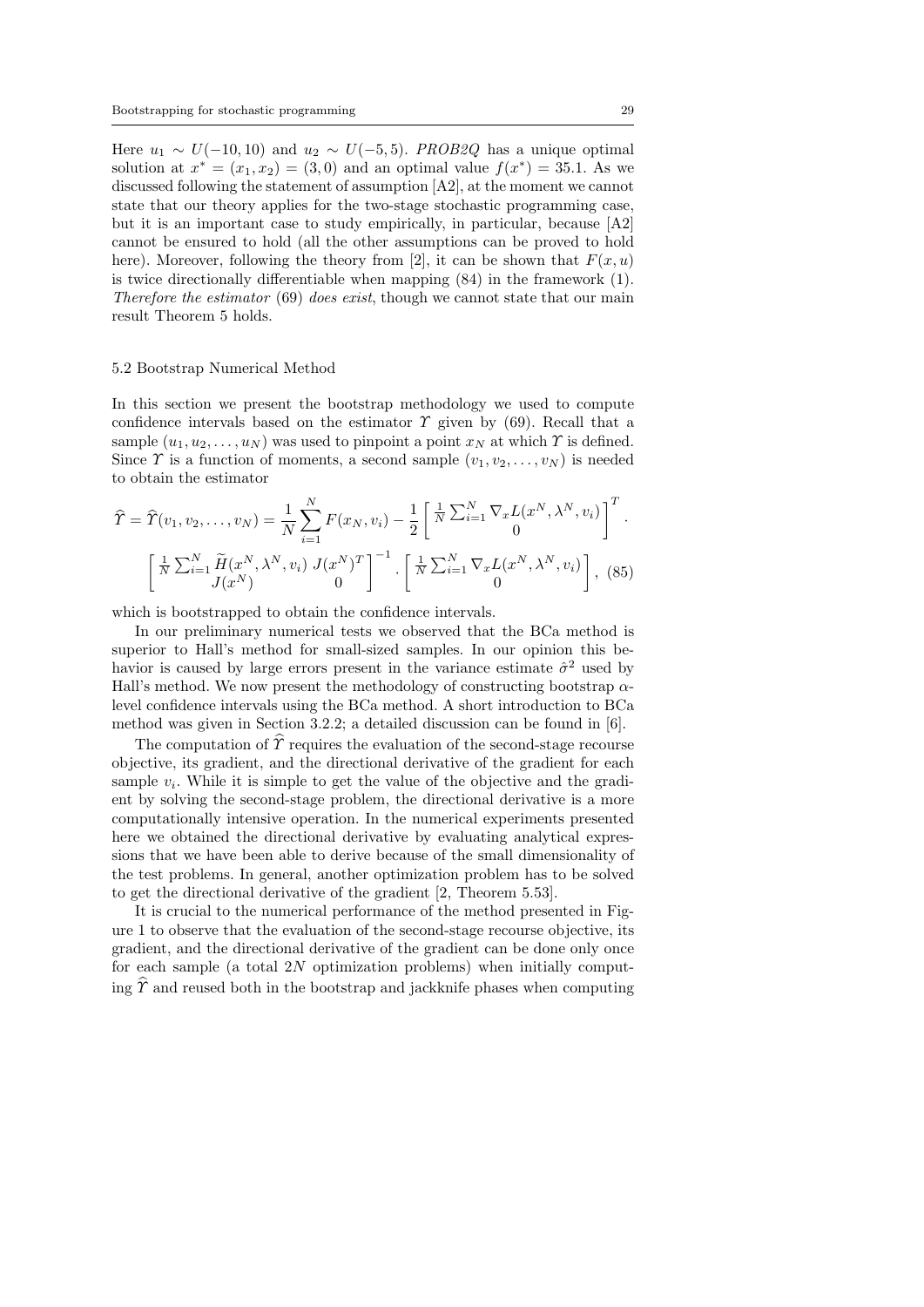# Procedure for computing the BCa  $\alpha$ -level one-sided confidence intervals  $\hat{J}_{1,BCa}(\alpha)$  for  $\gamma$

Bootstrapping  $V = (v_1, v_2, \ldots, v_N)$ 

- 1. Draw with replacement B samples from  $V$ , namely  $V_1, V_2, \ldots, V_B$ .
- 2. For each  $b = 1, ..., B$  evaluate  $\widehat{\Upsilon}_b^B = \widehat{\Upsilon}(\mathcal{V}_b)$ .
- 3. Compute  $\widehat{\Upsilon}^B = \frac{1}{N} \sum_{b=1}^B \widehat{\Upsilon}_{b}^B$ .
- Computing the acceleration  $\hat{a}$  using jackknife
- 4. For each  $i = 1, ..., N$  evaluate  $\widehat{T}_i^J = \widehat{T}(\mathcal{V}_i^J)$ ,
- where  $V_i^J = (v_1, \ldots, v_{i-1}, v_{i+1}, \ldots, v_N)$ .
- 5. Compute  $\widehat{T}^{J} = \frac{1}{N} \sum_{i=1}^{N} \widehat{T}_{i}^{J}$ .

# 6. Compute  $\hat{a} = \sum_{i=1}^{N} (\hat{Y}^J - \hat{T}_i^J)^3 / \left( 6 \left( \sum_{i=1}^{N} (\hat{Y}^J - \hat{T}_i^J)^2 \right)^{3/2} \right).$ Bias correction and skewness adjustment

- 7. Compute  $\hat{m} = \Phi^{-1}(\frac{1}{B} \text{card}\{\hat{T}_b^B < \hat{T} : b = 1, \dots, B\})$  and  $z_\alpha = \Phi^{-1}(\alpha)$ .
- 8. Compute  $\alpha_c = \Phi\left(\hat{m} + \frac{z_\alpha + \hat{m}}{1 \hat{a}(z_\alpha + \hat{m})}\right)$ .
- 9. Obtain the BCa quantile  $\hat{v}_{BCa,\alpha} = \min \left\{ y : \frac{1}{B} \text{card}\{\widehat{T} \leq y : b = 1, \ldots, B\} \geq \alpha \right\}$ . Return  $\hat{J}_{1,BCa} = (-\infty, \hat{v}_{BCa,\alpha}).$

Fig. 1 Steps taken in the computation of the one-sided α-level confidence interval using the BCa method. The procedure can be applied to any  $\gamma$  that can be expressed as a function of moments.

 $\hat{T}_{b}^{B}$ 's and  $\hat{T}_{b}^{J}$ 's. Therefore, the computational cost of the method increases only linearly with B.

# 5.3 Performance of bootstrapping

In this section we present the numerical order of bootstrap for the estimator  $\Upsilon$  for the TOY and PROB2Q problems. We also compare the performance of  $\hat{T}$  with that of the "uncorrected" SAA estimator  $f(x^N) = E_u F(x^N, u)$ , where, as before,  $x^N$  is the solution of the SAA problem based on the first sample  $u_1, \ldots, u_n$ . The second sample  $v_1, \ldots, v_N$  is used for bootstrapping  $\widehat{f(x_N)} = \frac{1}{N} \sum_{i=1}^N F(x^N, v_i)$ . We call this simply the SAA estimator.

We applied the BCa bootstrap methodology presented in Section 5.2 to both  $\hat{T}$  and  $\widehat{f(x_N)}$ . The coverage  $\mathbb{P}(f(x^*) \in \hat{J}_{1,BCa}(\alpha))$  of the CIs of the abovementioned estimators was computed by simulation, as follows. We first computed a large number (90 thousand for the TOY problem and 200 thousand for the PROB2Q problem) confidence intervals  $\hat{J}_{1,BCa}(0.05)$  and  $\hat{J}_{1,BCa}(0.95)$ for various sample sizes  $N$ . We then approximated the coverage by the percentage of confidence intervals that contained the true optimal value.

For a given sample size N, we define the coverage error as  $e_N = |\mathbb{P}(f(x^*) \in$  $(\hat{J}_{1,BCa}(\alpha)) - \alpha, \alpha \in \{0.05, 0.95\}.$  The  $e_N$  error should be reduced to zero with N at an  $O(N^{-1+a})$  rate,  $a > 0$ , according to Theorem 5.

We use a robust linear regression for  $e_N = \beta N^{-\gamma}$  to compute the "numerical" order of correctness of bootstrapping applied to the estimator  $\hat{\Upsilon}$  defined by Theorem 5 and SAA estimator  $f(x^N)$ . For  $\hat{\Upsilon}$  we also computed the normal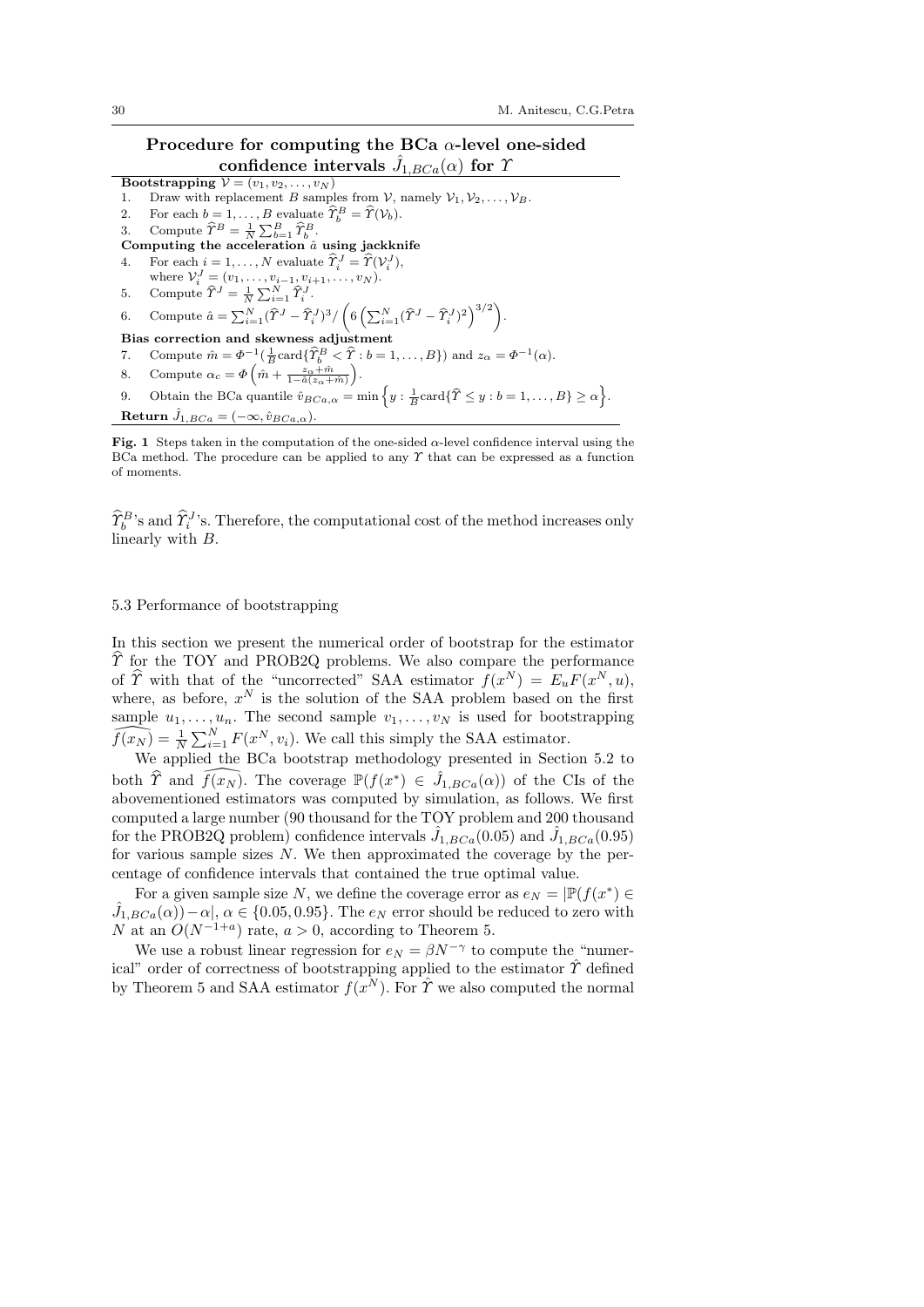|             |            | γ      | $f(x^N)$       |        |         |        |
|-------------|------------|--------|----------------|--------|---------|--------|
| $\mathbf n$ | Normal CIs |        | <b>BCA CIs</b> |        | BCA CIs |        |
| 3           | 0.0634     | 0.5071 | 0.0291         | 0.4764 | 0.0201  | 0.2613 |
| 5           | 0.0373     | 0.5965 | 0.0385         | 0.6314 | 0.0217  | 0.4990 |
| 10          | 0.0243     | 0.7264 | 0.0428         | 0.8011 | 0.0280  | 0.7515 |
| 15          | 0.0224     | 0.7889 | 0.0458         | 0.8653 | 0.0311  | 0.8387 |
| 20          | 0.0224     | 0.8268 | 0.0466         | 0.9013 | 0.0324  | 0.8764 |
| 25          | 0.0235     | 0.8471 | 0.0466         | 0.9173 | 0.0341  | 0.8971 |
| 30          | 0.0241     | 0.8624 | 0.0467         | 0.9286 | 0.0342  | 0.9099 |
| 40          | 0.0245     | 0.8798 | 0.0471         | 0.9401 | 0.0365  | 0.9243 |
| 50          | 0.0273     | 0.8934 | 0.0478         | 0.9445 | 0.0372  | 0.9293 |
| 100         | 0.0312     | 0.9152 | 0.0488         | 0.9497 | 0.0410  | 0.9377 |
| 200         | 0.0357     | 0.9262 | 0.0495         | 0.9499 | 0.0414  | 0.9418 |
| 400         | 0.0394     | 0.9358 | 0.0491         | 0.9492 | 0.0434  | 0.9432 |

Table 1 Coverages of one-sided 5% (left columns) and 95% (right columns) CIs for the TOY problem. For the statistic  $\Upsilon$  we also show coverages for the normal studentized CIs.

studentized CIs (9) and compared their accuracy with that of the bootstrap CIs.

Table 2 Coverages of one-sided 5% (left columns) and 95% (right columns) CIs for the PROB2Q problem. For the statistic  $\Upsilon$  we also show coverages obtained by using normal studentized CIs.

|             |             | Υ      | $f(x^N)$ |        |             |        |
|-------------|-------------|--------|----------|--------|-------------|--------|
| $\mathbf n$ | Normal corr |        | BCA Corr |        | BCA NO Corr |        |
| 3           | 0.0140      | 0.6572 | 0.0705   | 0.5370 | 0.1208      | 0.6781 |
| 5           | 0.0095      | 0.7522 | 0.0887   | 0.7265 | 0.0917      | 0.7983 |
| 10          | 0.0084      | 0.8336 | 0.0720   | 0.8730 | 0.0783      | 0.9029 |
| 20          | 0.0091      | 0.8749 | 0.0579   | 0.9317 | 0.0670      | 0.9245 |
| 30          | 0.0112      | 0.8885 | 0.0537   | 0.9416 | 0.0625      | 0.9341 |
| 40          | 0.0132      | 0.8979 | 0.0525   | 0.9451 | 0.0605      | 0.9554 |
| 50          | 0.0149      | 0.9039 | 0.0515   | 0.9465 | 0.0589      | 0.9560 |
| 100         | 0.0220      | 0.9177 | 0.0508   | 0.9481 | 0.0562      | 0.9543 |
| 200         | 0.0292      | 0.9263 | 0.0505   | 0.9484 | 0.0544      | 0.9525 |
| 400         | 0.0344      | 0.9343 | 0.0492   | 0.9500 | 0.0520      | 0.9530 |

The order of correctness for the confidence intervals obtained by bootstrap for the estimator  $\gamma$ , defined in this paper, was found to be better than the term  $O(N^{-1+a})$  predicted by Theorem 5: 1.67(0.69) and 1.59(1.13) in the case of the PROB2Q problem (for  $\alpha = 0.05$  and  $\alpha = 0.95$ , respectively) and 2.11(1.14) in the case of the TOY problem for  $\alpha = 0.95$ . Here we show in parentheses the result for the classical confidence intervals of the SAA estimator  $f(x^N)$  that do not use bootstrap. For  $\alpha = 0.05$  the order of correctness is 0.82, and its departure from 1 most likely is caused by the large negative skewness of the distribution of  $\Upsilon$  Note that the order is larger by precisely 0.5 compared with the classical estimator, in any case (0.32, see Figure 2).

The correctness of confidence intervals based on the statistic  $\gamma$  we proposed in this paper is superior to the correctness of the confidence intervals based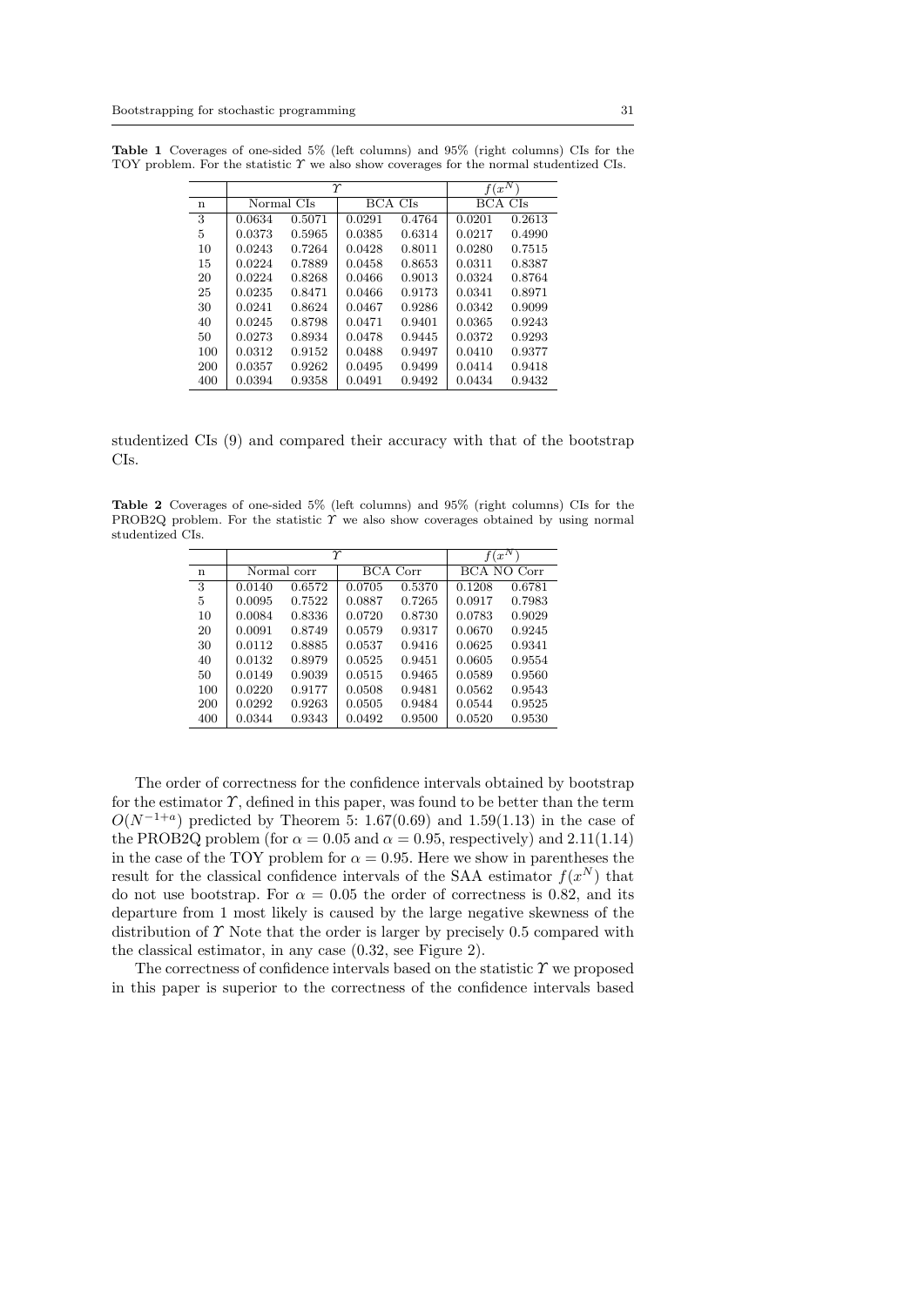

**Fig. 2** Errors  $e_N$  ( $N = \{3, 5, 10, 15, 25, 50, 100, 200\}$ ) of the BCa coverages from Table 1 (TOY problem) plotted against a robust linear regression fit for  $\beta N^{-\gamma} = e_N$ . The bootstrap order given by  $\gamma$  is the slope of the linear regression and is found to be 0.82 for  $\gamma$  and 0.32 for  $f(x^N)$  in the case of the 5% percentile interval  $\hat{J}_{1,BCa}(0.05)$  (top subplot). The bootstrap order is 2.11 for  $\Upsilon$  and 1.14 for  $f(x^N)$  in the case of the 95% confidence interval  $\hat{J}_{1,BCa}(0.95)$ (bottom subplot).

on the classical SAA estimate  $f(x^N)$ , as can be seen in Figure 2 and Figure 3. The correctness of the confidence intervals for  $\Upsilon$  constructed by bootstrapping is always at least one order  $(O(N^{-0.5}))$  better than that of  $f(x^N)$ .

When comparing the quality of the normal studentized CIs with that of the BCa CIs (both applied to the statistic  $\hat{T}$ ) shown in Table 1 and Table 2, one can easily see that the performance of bootstrap is better than that of studentized CIs, in terms of both accuracy at small samples and asymptotic order of correctness.

# 6 Conclusions

We have presented a new, bootstrap-based approach for creating statistical estimators of the optimal value of stochastic programs for which the coverage probability of the confidence intervals converge faster than the standard estimates to their nominal values. In turn, this allows a more reliable uncertainty estimate for lower sample sizes. The latter feature is essential in applications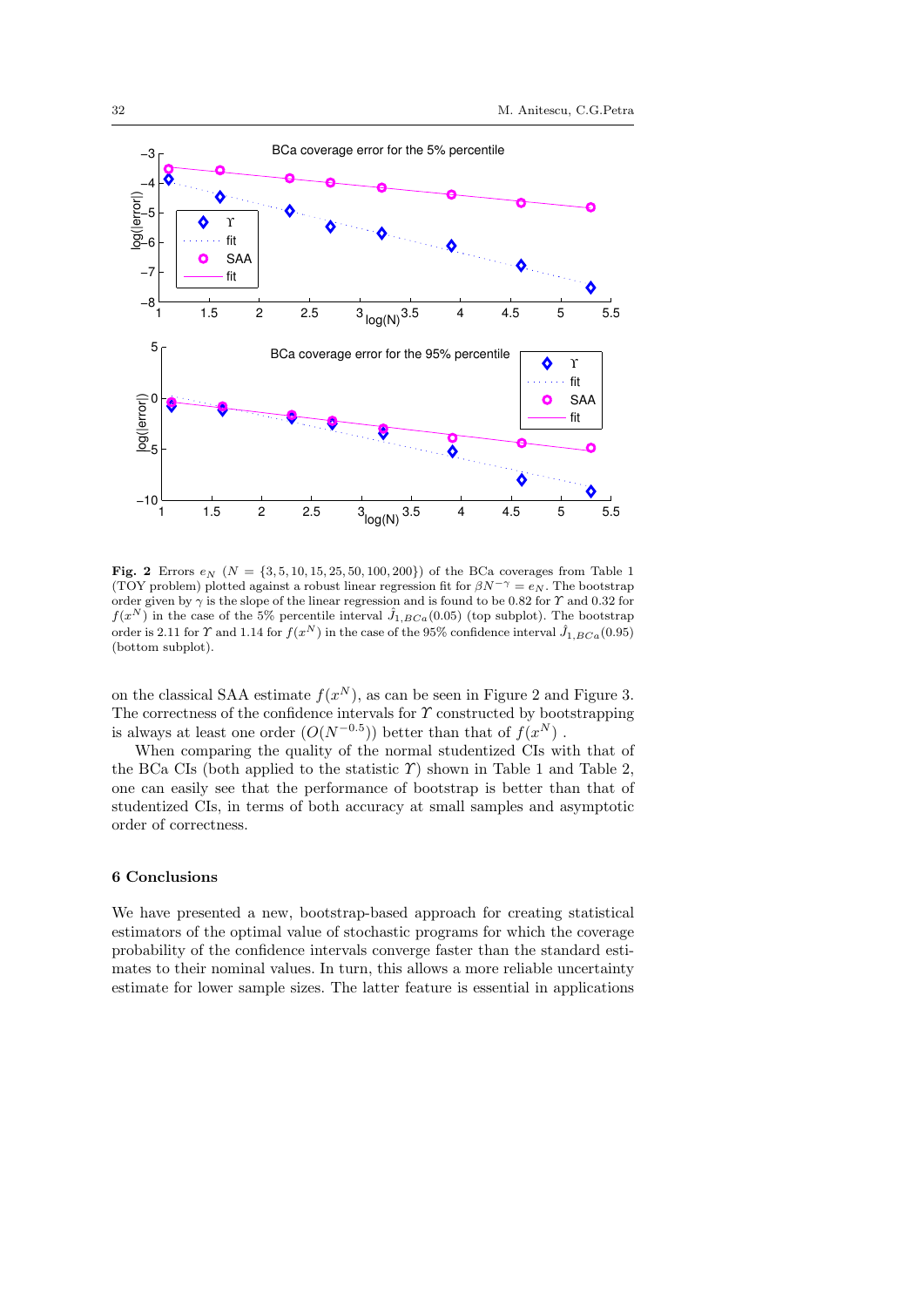

Fig. 3 Errors  $e_N$  ( $N = \{10, 20, 30, 40, 50, 75, 100\}$ ) of the BCa coverages from Table 2 (PROB2Q problem) plotted against a robust linear regression fit for  $\beta N^{-\gamma} = e_N$ . The last two rows from Table 2 (corresponding to  $N = 200$  and  $N = 400$ ) were not included in the regression and in the plots since the accuracy of the coverage is likely to be affected by the simulation noise for these large values of N. The bootstrap order given by  $\gamma$  is the slope of the linear regression and is found to be 1.67 for  $\Upsilon$  and 0.69 for  $f(x^N)$  in the case of the 5% percentile interval  $\hat{J}_{1,BCa}(0.05)$  (top subplot). The bootstrap order is 1.59 for  $\Upsilon$  and 1.13 for  $f(x^N)$  in the case of the 95% confidence interval  $\hat{J}_{1,BCa}(0.95)$  (bottom subplot).

where sampling is extremely expensive, such as in stochastic unit commitment for power grid management, where the samples from the state of the atmosphere need to be produced [4].

Under some conditions about the regularity of the stochastic program, we prove that our estimates have an almost  $O(N^{-1})$  coverage probability compared with standard estimates that have error  $O(N^{-0.5})$ . We point out, in addition, that our analytical framework allows for the evaluation of the asymptotics of the coverage probabilities, which is valuable even for standard estimates (and new, to our knowledge). The good convergence properties are demonstrated with two numerical examples.

We make several assumptions that limit the generality of our approach. We regard these assumptions as important tradeoffs as we attempt to create analytical tools to analyze the asymptotics of the coverage of confidence intervals. Perhaps the most limiting at this moment is that the first-stage nonlinear program has a Lipschitz, twice-differentiable objective with Lipschitz second derivatives after accounting for the second-stage variable. In particular, this makes our analysis not immediately applicable to two-stage stochastic programming with inequality constraints, even as empirically the results seem to hold for the two-stage stochastic program we tested. Our analysis would hold for some approximations such as some smoothing of constraint effects.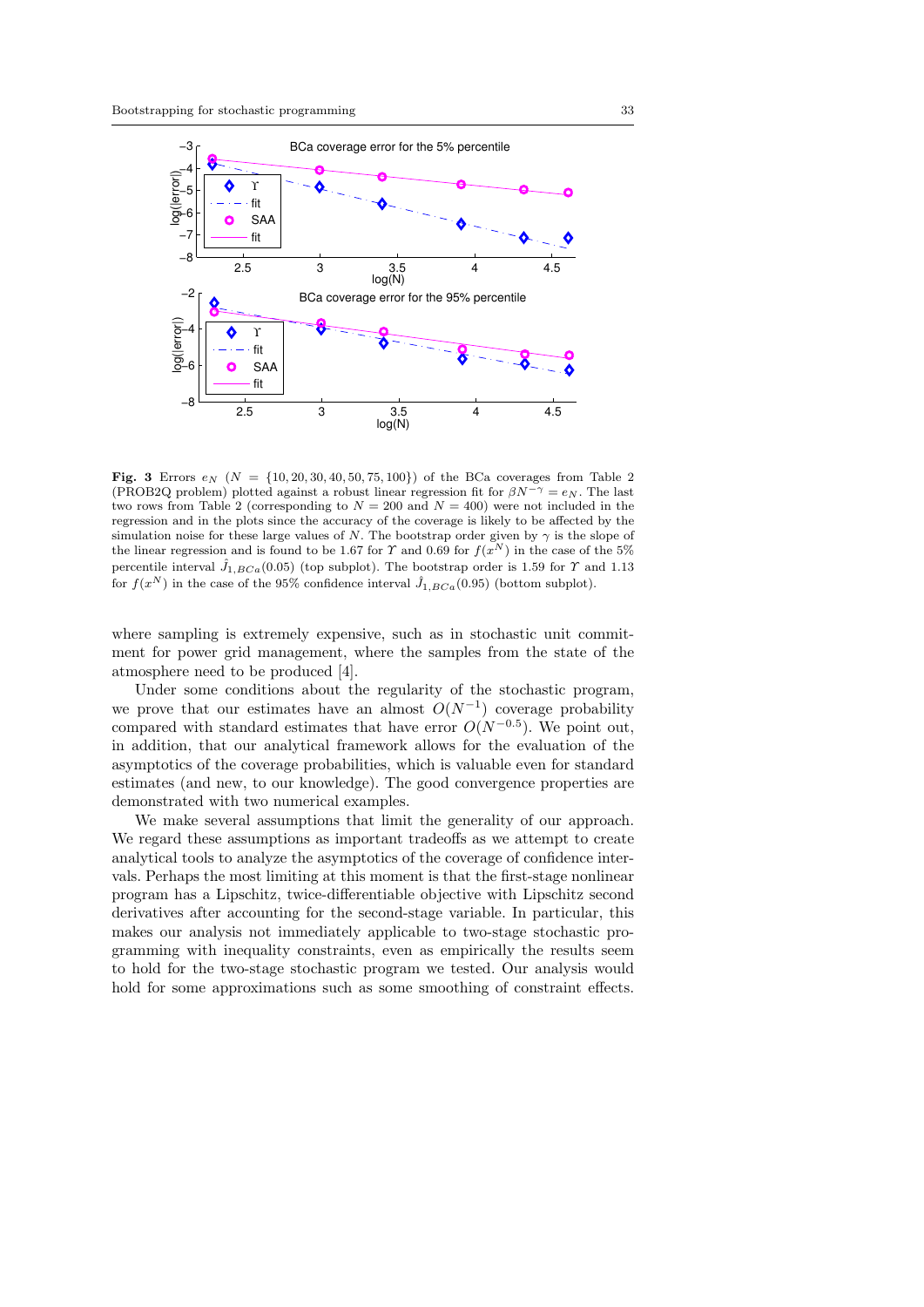Nevertheless, relaxing this and some of the other assumptions is an important future endeavor.

Moreover, while superior asymptotically, our solution needs two samples. The difficulty comes from the fact that we have found no way to analyze statistical estimates based on resampling the first sample. Our approach has been to construct an estimator that involves only smooth functions of the mean of a distribution, and then to invoke results from [8]. Unfortunately, we have not yet found a way to cast the optimal value in this fashion directly in terms of finite-dimensional distributions for which the results in [8] apply. We could repeat the reduction approach in §4.3 without difficulty, and then state that  $x^N$  converges exponentially to a neighborhood of  $x^*$  where  $x^{eN} = \arg \min \mathbb{E}_u[F^N((x^e, h(x^e), u)].$  Then  $x^{eN}$  is a function of the mean defined over some infinite dimensional space, which exhibits some smoothness in a functional derivative sense. Unfortunately, the results in [8] apply only for random variables in finite-dimensional space. We add, however, that our endeavor in bootstrapping the first sample has indicated empirically substantially more variability and lower asymptotic quality than in the two-sample approach, but it is hard to say at this point how generic this is, partly because of the very high validation cost. Whether bootstrapping with one sample can work for stochastic programming—in the sense of superior convergence estimates—and how to attack this problem analytically for one sample is an intriguing question for future research.

#### Acknowledgments

Mihai Anitescu is grateful to Steve Lalley and Michael Stein for discussions on large deviations and convergence concepts. This work was supported by U.S. Department of Energy, under Contract DE-AC02-06CH11357.

### References

- 1. Billingsley, P.: Probability and measure, 3rd ed. Wiley-Interscience, New York, (1995)
- 2. Bonnans, J., Shapiro, A.: Perturbation analysis of optimization problems. New York. Springer Verlag (2000)
- 3. Casella, G., Berger, R.L.: Statistical Inference. Duxbury Press (1990)
- 4. Constantinescu, E.M., Zavala, V.M., Rocklin, M., Lee, S., Anitescu, M.: A computational framework for uncertainty quantification and stochastic optimization in unit commitment with wind power generation. IEEE Transactions on Power Systems 26(1), 431–441 (2010)
- 5. Efron, B.: The Jackknife, the Bootstrap and Other Resampling Plans. SIAM (1982)
- 6. Efron, B., Tibshirani, R.J.: An Introduction to the Bootstrap. Chapman & Hall (1993)
- 7. Hall, P.: Inverting an Edgeworth expansion. The Annals of Statistics 11, 569–576 (1983)
- 8. Hall, P.: Theoretical comparison of bootstrap confidence intervals. The Annals of Statistics 16, 927–953 (1988)
- 9. Hall, P.: The Bootstrap and Edgeworth Expansion. Springer-Verlag, New York (1992)
- 10. Kall, P., Wallace, S.W.: Stochastic Programming, 2nd edn. John Wiley & Sons, Chichester, UK (1994)
- 11. Nocedal, J., Wright, S.: Numerical Optimization. Springer Verlag (1999)